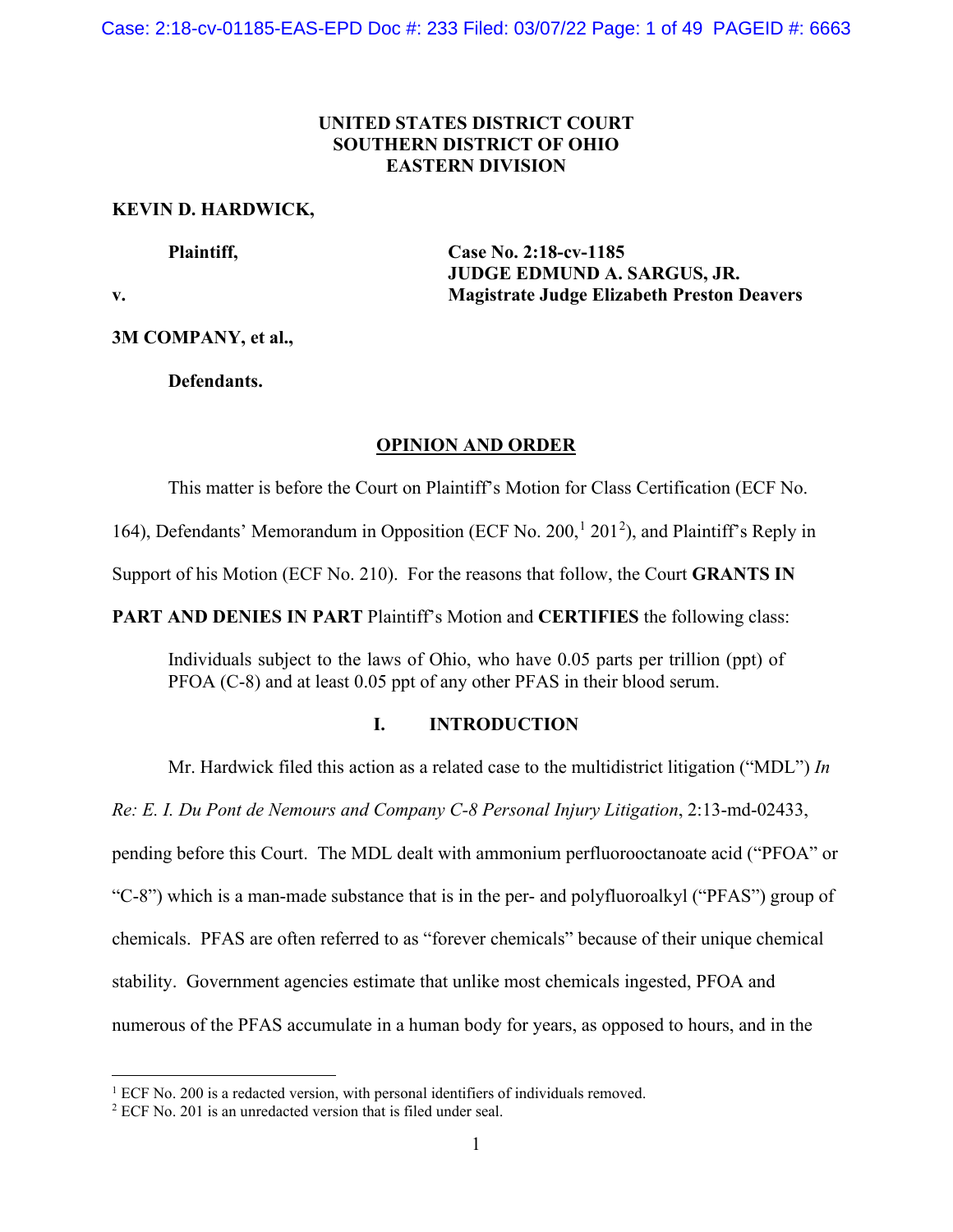environment for millennia. Agency for Toxic Substances and Disease Registry, 2018, *Toxicological Profile for Perfluoroalkyls. Draft for Public Comment*, June 2018, [https://www.atsdr.cdc.gov/ toxprofiles/tp200.pdf.](https://www.atsdr.cdc.gov/%20toxprofiles/tp200.pdf)

The C-8 MDL originated from a class action in West Virginia that encompassed approximately 70,000 people. *Leach v. E. I. du Pont de Nemours & Co.*, No. 01-C-698 (Wood County W. Va. Cir. Ct.) ("*Leach Case*"). This class of individuals participated in an epidemiological study, which under the terms of a class action settlement, ultimately permitted approximately 3,500 class members to file personal injury cases against DuPont. At the same time, under the Settlement Agreement, approximately 67,000 class members were barred from asserting claims against DuPont for the C-8 they ingested in their water.

The 3,500 cases ultimately became the C-8 MDL, five of which were tried to juries. Currently, all of the individual C-8 MDL cases have either been tried or were part of two global settlements, with the exception of one case that is still on appeal. This purported class action remains.

At the heart of the instant lawsuit is Mr. Hardwick's allegation that Defendants, manufacturers and distributers of PFAS, knew for decades that these chemicals presented a serious risk of disease and harm, engaged in a systematic effort to conceal and deny the dangers of PFAS, misled regulators and the public, and made billions of dollars in profits while contaminating millions of people without their knowledge. Defendants deny these allegations on numerous grounds.

Issues abound in the briefing before the Court as to the impact of PFAS on the health of the public. With discovery only permitted to support the parties' positions on class certification, the parties offer expert testimony, Congressional Hearing transcripts and documents,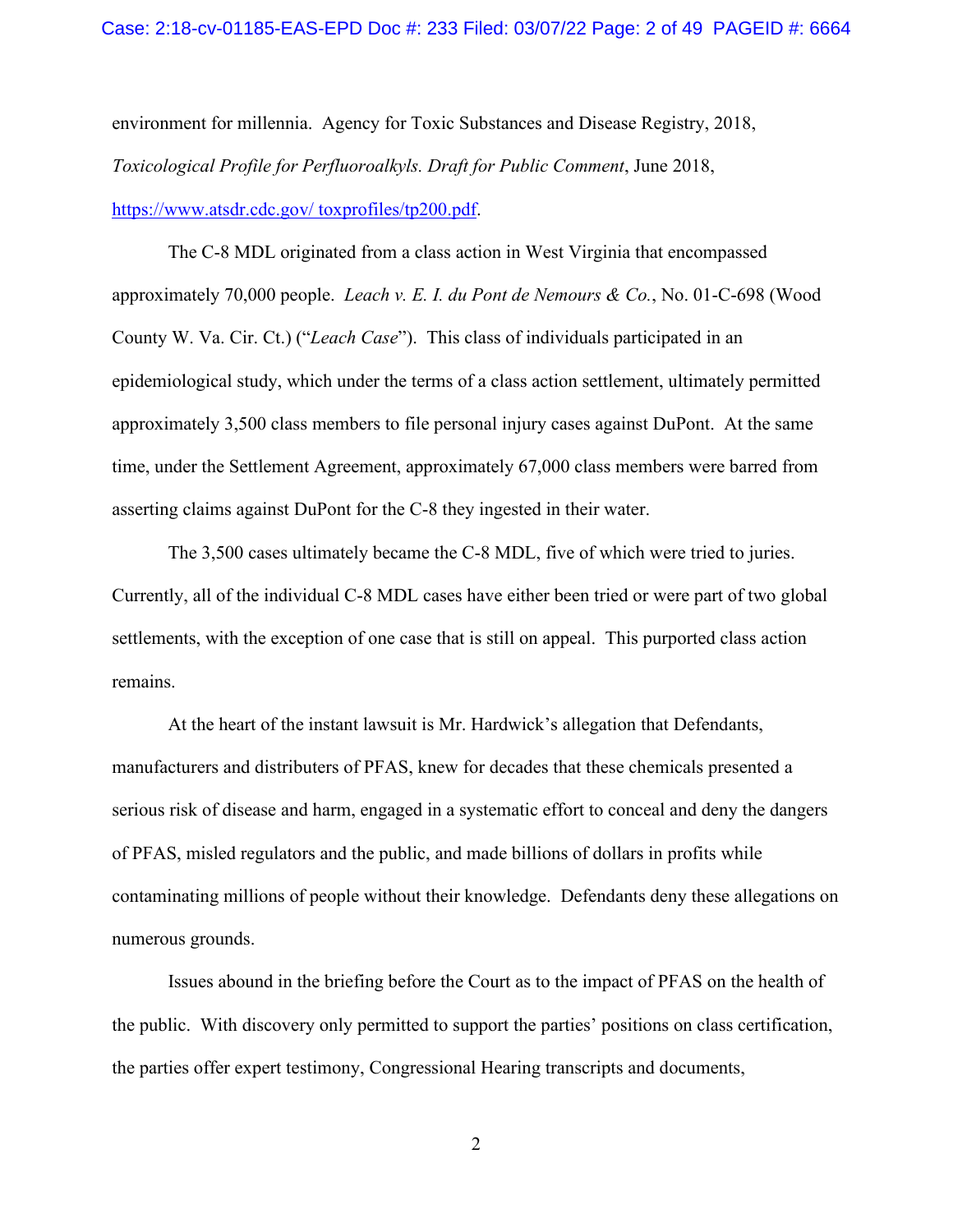governmental agency studies, private chemical industry/economic development groups' studies, and environmental and health watchdog groups' studies. *See e.g.*, Agency for Toxic Substances and Disease Registry, *Per- and Polyfluoroalkyl Substances (PFAS) and Your Health, Multi-Site Health Study*, https://tinyurl. com/1lq6kr5p; Environmental Protection Agency, *Research on Per and Polyfluoroalkyl Substances (PFAS)*, https://www.epa.gov/ [chemicalresearch/research-and](https://www.epa.gov/%20chemicalresearch/research-and-polyfluoroalkyl-substances-pfas#1)[polyfluoroalkyl-substances-pfas#1;](https://www.epa.gov/%20chemicalresearch/research-and-polyfluoroalkyl-substances-pfas#1) *Hearing on The Devil They Knew—PFAS Contamination and the Need for Corporate Accountability, Part II*, Subcomm. on Env't of the H. Comm. on Oversight & Reform, 116th Cong. 1–5 (2019) (written responses to committee questions of Denise Rutherford, Senior VP of Corp. Affairs, 3M), [https://tinyurl.com/yd6st3om;](https://tinyurl.com/yd6st3om) Liz Bowman, *FluoroCouncil Cos. to Phase out Long-Chain Chemicals by Year's End*, Am. Chemistry Council (Jan. 20, 2015); National Institute of Environmental Health Sciences, *PFAS Research*, https://www.niehs.nih.gov /research/programs/pfas/index.cfm.

Generally, Defendants take the position the dose determines the harmful effects of PFAS because "[a] fundamental principle of toxicology is that the dose makes the poison." (Defs' Mem. in Opp. at 29, ECF No. 201.) Defendants contend that Plaintiff offers no method to measure the health effects of the PFAS he has in his blood and body. Thus, Defendants conclude that even if "some real-world dose of some PFAS could have health effects," on individuals, "the age, gender, weight, genetic predispositions, medical history, lifestyle, and existing health issues would have a big impact in determining whether any particular class member might face increased health risks." *Id*. at 30.

Plaintiff contends that "dose" is irrelevant in this case "because PFOA and PFAS harm humans at any level, and thus, there needs to be a scientific panel to study and address those issues." (Pl's Reply at 13, ECF No. 210.) He maintains that the class is defined in a way that requires each member to have above a specific amount of PFOA and PFAS in his or her blood, thus the individual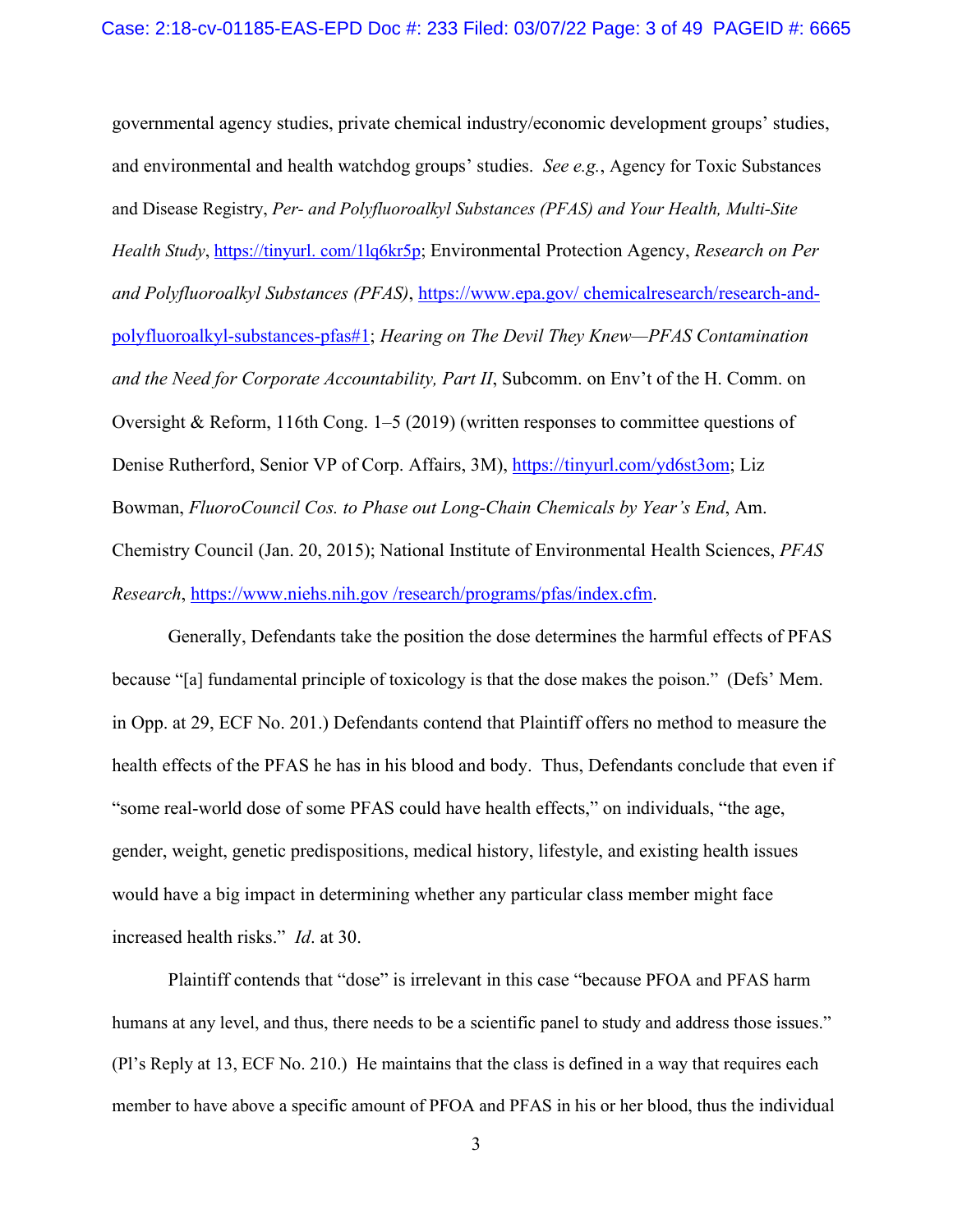attributes of a class member are irrelevant: "No matter where someone lives, what they do, or the choices they have made, Defendants' PFAS have contaminated the blood of all the proposed class members just like it has contaminated Mr. Hardwick's blood," causing them to "all face the same persistent, continuing, and accumulating contamination of their blood and bodies with Defendants' chemicals—and the associated risks and threats of developing various diseases, including cancer." (Pl's Mot. for Class Cert. at 45, ECF No. 164.)

The parties *agree* that PFOA and other PFAS have entered the bodies of nearly every American. The parties *disagree* as to whether the PFAS is harmful, and if it is, the appropriateness of a nationwide class to monitor the harmful effects. Defendants call the proposed class "the most ambitious class imaginable." (Defs' Mem. in Opp. at 1, ECF No. 201.) Plaintiff responds that "Defendants engaged in the most ambitious contamination scheme in American history. PFAS did not exist before Defendants created it—and now PFAS has contaminated the blood of nearly every American. So the size of the proposed class simply reflects the astonishing breadth of Defendants' misconduct." (Pl's Reply at 1, ECF No. 210.)

### **II. BACKGROUND**

### **A. PFAS**

PFAS are man-made chemicals described by the United States Environmental Protection

Agency as follows:

Per- and polyfluoroalkyl substances (PFAS) are a group of man-made chemicals that includes PFOA, PFOS and GenX chemicals. Since the 1940s, PFAS have been manufactured and used in a variety of industries around the globe, including in the United States. PFOA and PFOS have been the most extensively produced and studied of these chemicals. Both are very persistent in the environment and in the human body. Exposure to certain PFAS can lead to adverse human health effects.

[https://www.epa.gov/pfas/pfas-what-you-need-know-infographic.](https://www.epa.gov/pfas/pfas-what-you-need-know-infographic)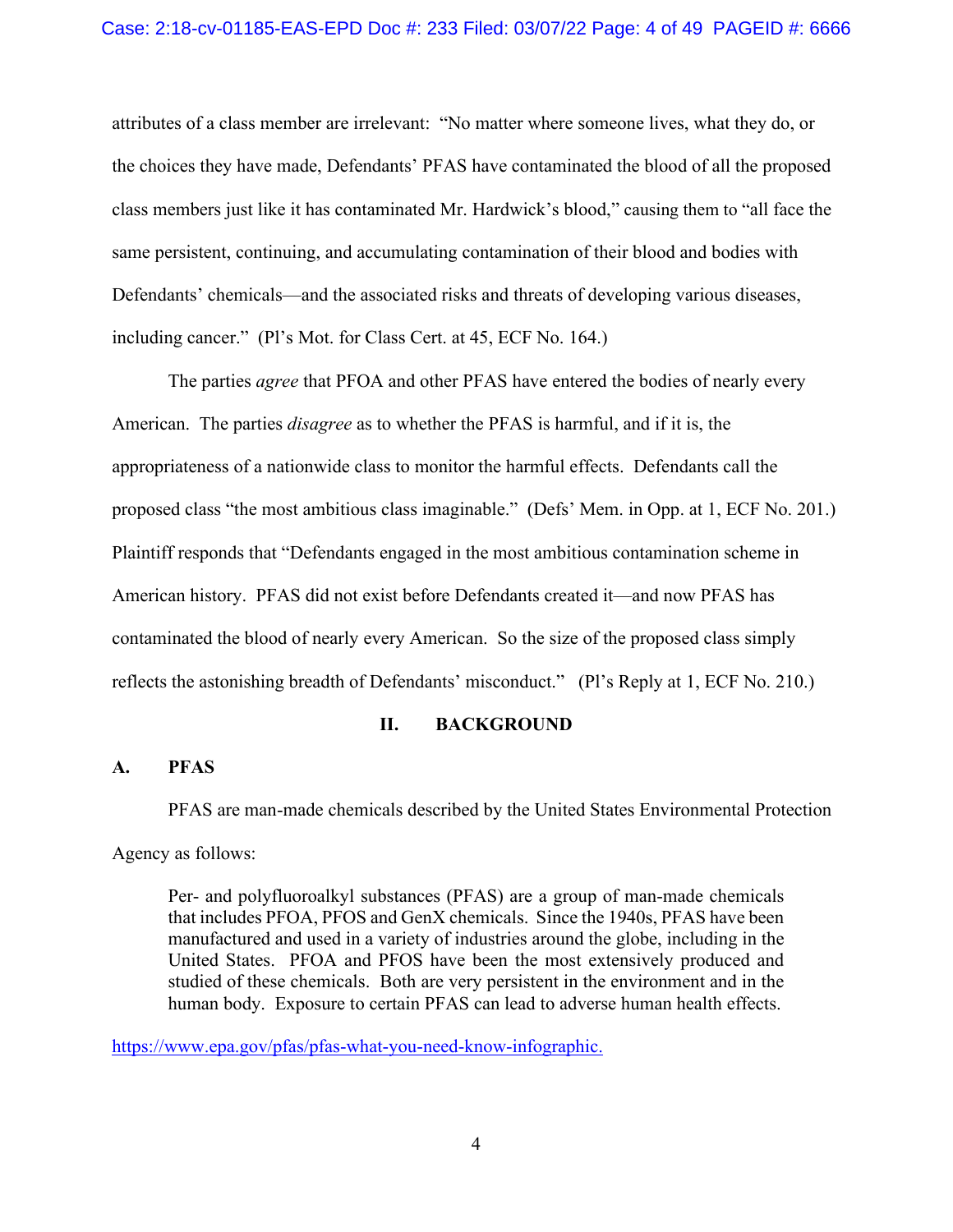# **B. This Lawsuit**

Plaintiff Kevin D. Hardwick brings claims for negligence, battery, declaratory judgment,

and conspiracy. He asks for equitable relief in the form of the establishment of a panel of

scientists to study the effects of PFAS on the human body and for medical monitoring of the

class of those individuals whose PFOA and other PFAS level causes them to be at an increased

risk of injuries including cancers. Plaintiff describes the nature of this case as follows:

This is a national class action brought on behalf of Plaintiff individually, and on behalf of all others similarly situated, for injunctive, equitable, and declaratory relief, by Plaintiff and other class members for injuries arising from the intentional, knowing, reckless and/or negligent acts and/or omissions of Defendants in connection with contamination of the blood and/or bodies of Plaintiff and other class members with synthetic, toxic per- and polyfluoroalkyl substances (collectively "PFAS"), including but not limited to perfluorooctanoic acid ("PFOA") and perfluorooctane sulfonic acid ("PFOS") and related chemicals, including but not limited to those that degrade to PFOA and/or PFOS, and including but not limited to C3-C-15 PFAS chemicals, such as perfluorohexanesulfonate (PFHxS), perfluorononanoate (PFNA), perfluorobutanesulfonate (PFBS), perfluorohexanoate (PFHxA), perfluoroheptanoate (PFHpA), perfluoroundecanoate (PFUnA), perfluorododecanoate (PFDoA), HFPA Dimer Acid (CAS # 13252-13-6/C3 Dimer Acid/P-08- 508/FRD903/GX903/C3DA/GenX), and HFPA Dimer Acid Ammonium Salt (CAS# 62037-80-3/ammonium salt of C3 Dimer Acid/P-08- 509/FRD902/GX902/GenX), which resulted and continues to result from Defendants using Plaintiff and the other class members as part of a massive, undisclosed human health experiment without the knowledge and/or consent of Plaintiff or the other class members.

(Am. Compl. ¶ 1, ECF No. 96.)

Plaintiff seeks to have the following class certified:

[A]ny individual residing within the United States at the time of class certification for one year or more since 1977 with 0.05 parts per trillion (ppt) or more of PFOA and at least 0.05 ppt or more of any other PFAS in their blood serum.

Mr. Hardwick names as Defendants the alleged dominant firms that currently, or in the

past, manufactured and distributed PFAS: 3M Company, E. I. du Pont de Nemours and

Company, the Chemours Company, Archroma Management L.L.C., Arkema, Inc., Arkema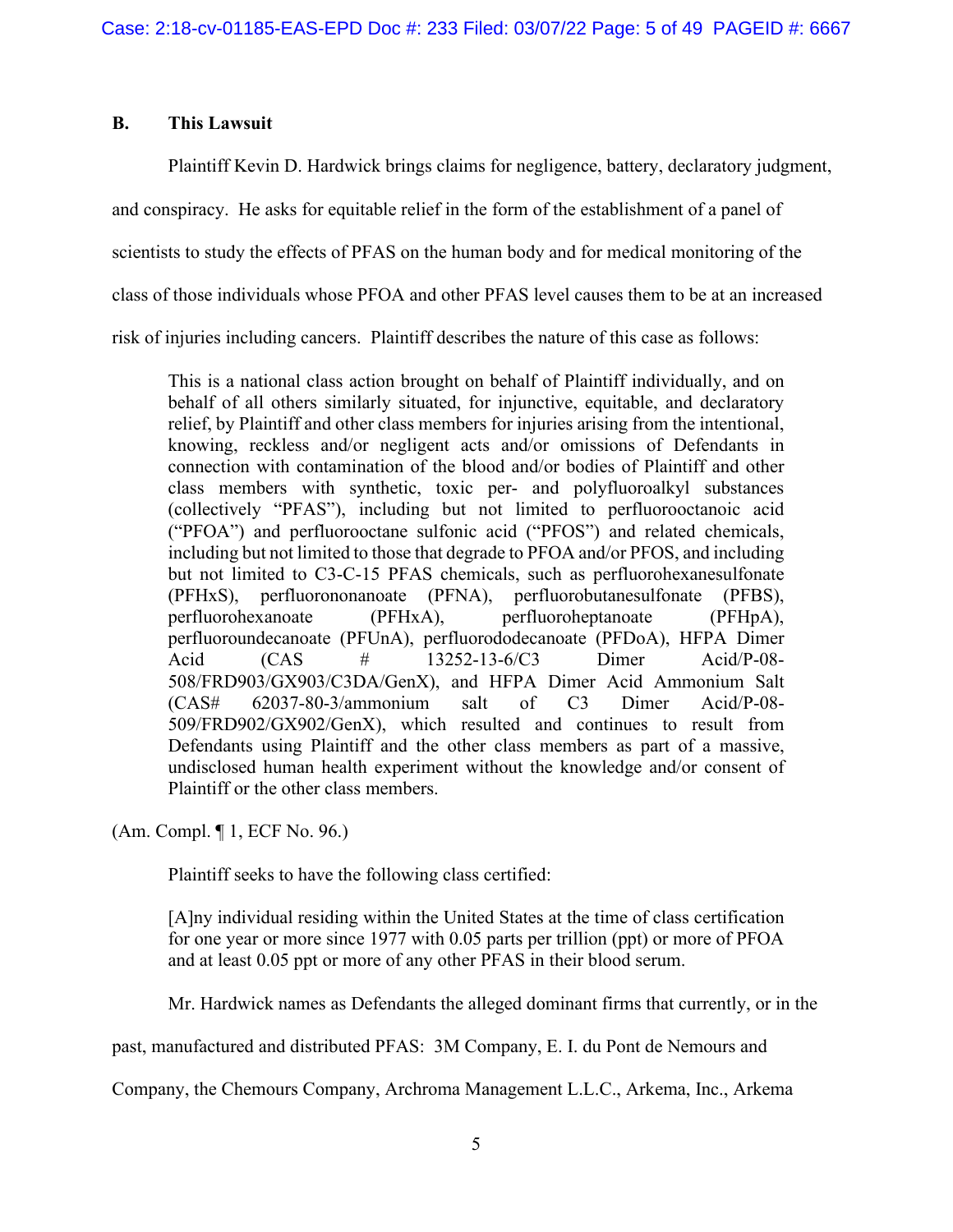France, S.A., Daikin Industries Ltd., Daikin America, Inc., SolvaySpecialty Polymers, USA, LLC, and Asahi Glass Company, Ltd.

#### **1. Allegations**

In the Amended Complaint, Plaintiff alleges that "Defendants have each marketed, developed, distributed, sold, manufactured, released, trained users on, produced instructional materials for, and/or otherwise handled and/or used one or more PFAS materials, including in Ohio and this District, in such a way as to cause the contamination of Plaintiff's and the class members' blood and/or bodies with PFAS, and the resultant biopersistence and bioaccumulation of such PFAS in the blood and/or bodies of Plaintiff and other class members." (Am. Comp. ¶ 29.)

The Amended Complaint provides a history of PFAS substances, which "were first developed in the late 1930s to 1940s and put into large-scale manufacture and use by the early 1950s." *Id*. ¶ 28. Plaintiff alleges that PFAS are unique chemicals because of their biopersistent and bioaccumulative qualities. The pleading contains allegations that PFAS cause significant adverse health effects, "including kidney cancer, testicular cancer, ulcerative colitis, thyroid disease, preeclampsia, and medially-diagnosed high blood pressure, high cholesterol and is known to cause permanent subcellular injuries." *Id*. ¶ 53.

Plaintiff avers that each Defendant learned of various studies and data indicating that exposure to PFAS have significant negative impacts on human health, including "increased cancer incidence, hormone changes, lipid changes, and thyroid and liver impacts, which such Defendants' own scientists, lawyers, and advisors recommended be studied further to assess the extent to which PFAS exposures were causing those effects." *Id*. ¶ 43. Plaintiff further states that Defendants "knew and shared among themselves all relevant information relating to the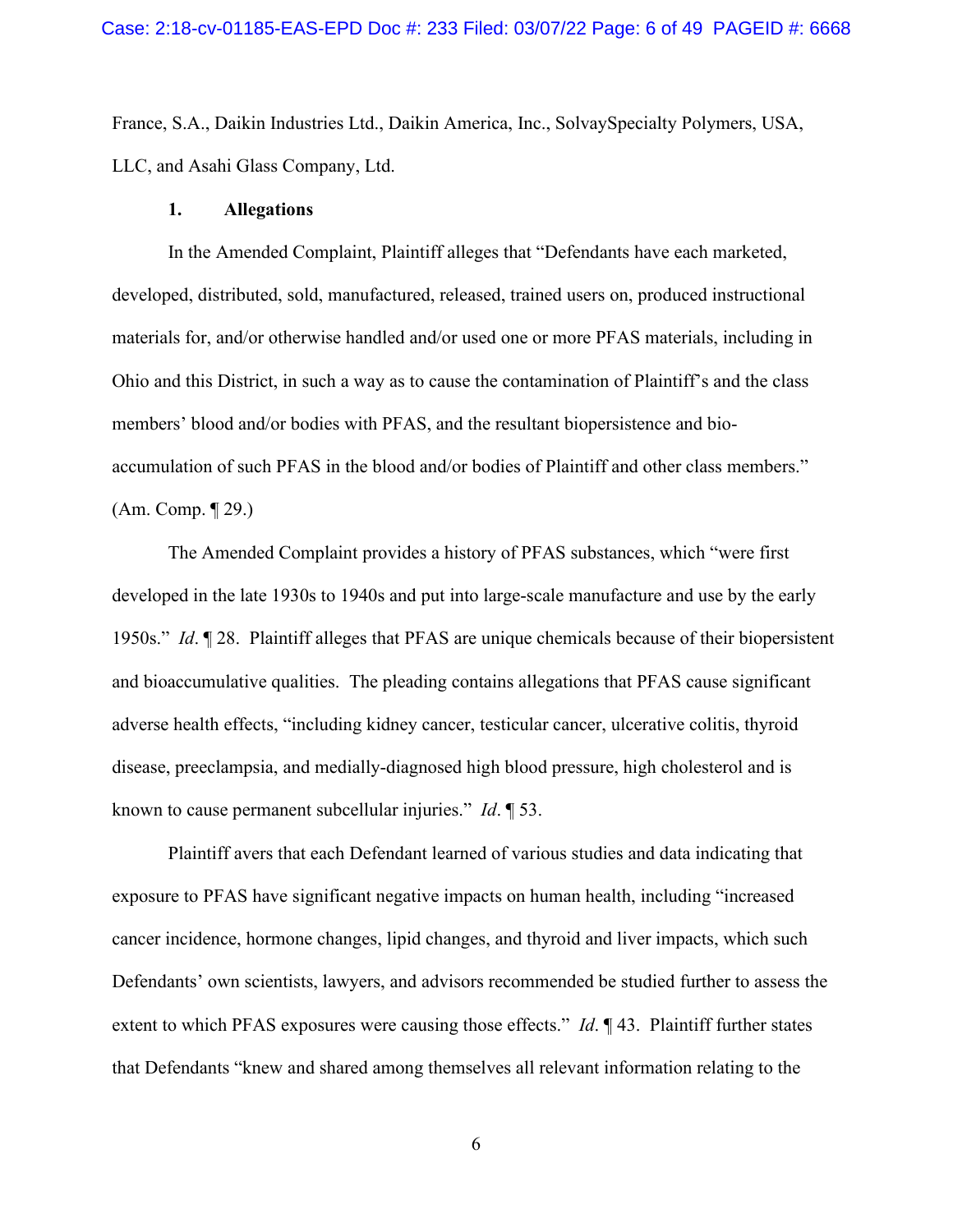presence, biopersistence, and bioaccumulation of PFAS in human blood and associated toxicological, epidemiological, and/or adverse health effects and/or risks." *Id*. ¶ 54.

Mr. Hardwick alleges that in spite of these studies and data and Defendants' knowledge of them, "Defendants repeatedly assured and represented" to "the United States Environmental Protection Agency ('USEPA') and other state and local public health agencies and officials" that exposures to PFAS "presented no risk of harm and were of no legal, toxicological, or medical significance of any kind." *Id*. ¶ 44.

Plaintiff further alleges that, although Defendants were aware of the dangers and risks of PFAS, they not only withheld that information from the public and regulators, but that they also actively misled the public and regulators about such dangers and risks. Mr. Hardwick maintains that Defendants made efforts to conceal this data and to manipulate public, regulatory, and scientific perception and knowledge of the injurious nature of PFAS. Specifically, Plaintiff states that "Defendants, through their acts and/or omissions, controlled, minimized, trivialized, manipulated, and/or otherwise influenced the information that was published in peer-review journals, released by any governmental entity, and/or otherwise made available to the public relating to PFAS materials in human blood and any alleged adverse impacts and/or risks associated therewith, effectively preventing Plaintiff or the class members from discovering the existence and extent of any injuries/harm as alleged herein." *Id*. ¶ 58.

He avers that "Defendants encouraged the continued and even further increased use and release into the environment of PFAS, including into Ohio and this District, by their customers and others, including but not limited to the manufacture, use, and release, of aqueous fire-fighting foams containing or made with PFAS and/or emergency responder protection gear or equipment coated with materials made with or containing PFAS, and tried to encourage and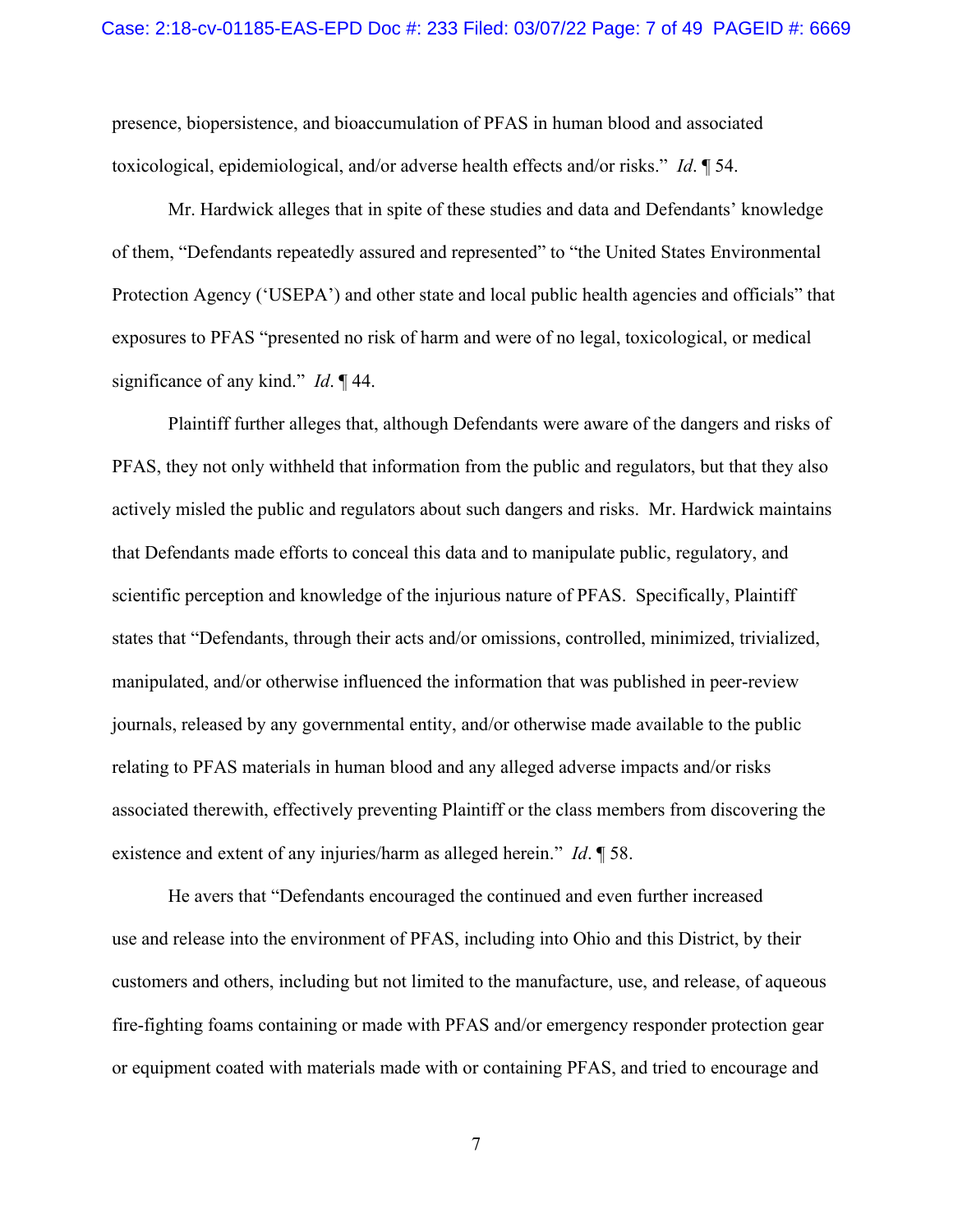#### Case: 2:18-cv-01185-EAS-EPD Doc #: 233 Filed: 03/07/22 Page: 8 of 49 PAGEID #: 6670

foster the increased and further use of PFAS, including in Ohio and this District, in connection with as many products/uses/and applications as possible, despite knowledge of the toxicity, persistence, and bioaccumulation concerns associated with such activities." *Id*. ¶ 61.

Mr. Hardwick alleges that, although there is evidence and data to the contrary, "[t]o this day, Defendants deny that the presence of any PFAS in Plaintiff's or any class member's blood, at any level, is an injury or presents any harm or risk of harm of any kind, or is otherwise of any legal, toxicological, or medical significance"; they deny that "any scientific study, research, testing, or other work of any kind has been performed that is sufficient to suggest to Plaintiff or any class member that the presence of any PFAS material in their blood, at any level, is of any legal, toxicological, medical, or other significance"; that "Defendants, to this day, affirmatively assert and represent to governmental entities, their customers, and the public that there is no evidence that any of the PFAS found in human blood across the United States causes any health impacts or is sufficient to generate an increased risk of future disease sufficient to warrant diagnostic medical testing, often referring to existing studies or data as including too few participants or too few cases or incidents of disease to draw any scientifically credible or statistically significant conclusions." *Id*. ¶¶ 63–65.

Mr. Hardwick specifies that because "[t]here is no naturally-occurring 'background,' normal, and/or acceptable level or rate of any PFAS in human blood, as all PFAS detected and/or present in human blood is present and/or detectable in such blood as a direct and proximate result of the acts and/or omissions of Defendants." *Id*. ¶ 56. Plaintiff continues, averring that "Defendants have collectively reaped billions of dollars in profits from the acts and/or omissions that caused, permitted, allowed, and/or otherwise resulted in the PFAS contamination of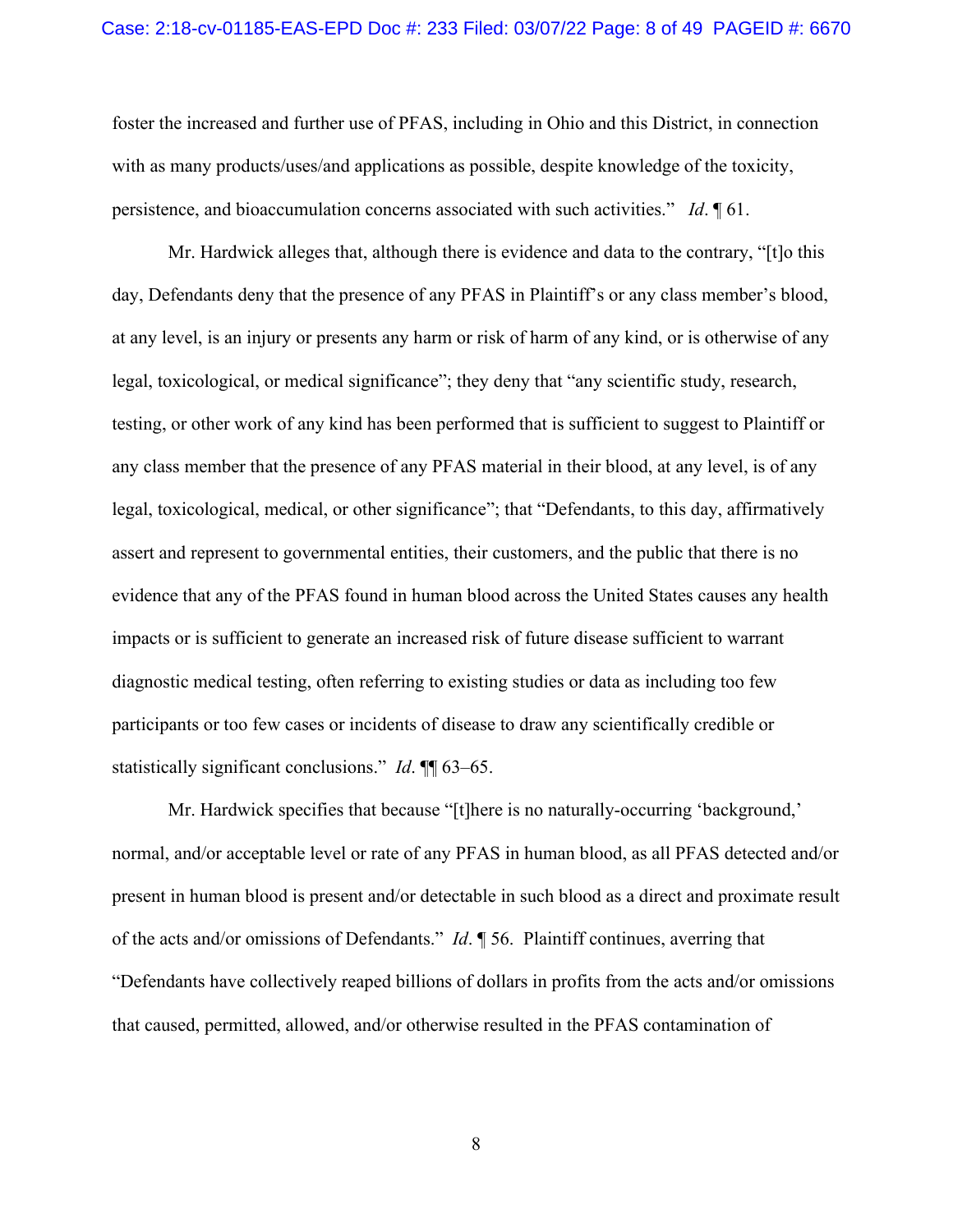Plaintiff's and the other class members' blood and/or bodies and resultant biopersistence and bioaccumulation of such PFAS in such blood and/or bodies." *Id*. ¶ 78.

Plaintiff alleges that the "presence, accumulation, toxic invasion, and/or persistence of PFAS in human blood, including that of Plaintiff and the other class members, is injurious and physically harmful and results in unwanted, unconsented-to, and deleterious alterations, changes, and/or other presently-existing physical injury and/or adverse impacts to the blood and/or bodies of Plaintiff and the other class members, including but not limited to subcellular injuries, including but not limited to biopersistence and bioaccumulation within the body." *Id*. ¶ 57.

#### **2. Relief Sought**

"Plaintiff and the Class seek equitable and/or injunctive relief" and "neither Plaintiff nor the Class are seeking any compensatory damages for personal injuries through any class-wide claims." (Am. Compl. ¶ 132, ECF No. 96.) The injunctive relief specifically sought is "the establishment of an independent panel of scientists, including but not limited to epidemiologists, toxicologists, medical doctors, and/or exposure-risk assessors, to be jointly selected by the parties (the "PFAS Science Panel") and tasked with independently studying, evaluating, reviewing, identifying, publishing, and notifying/informing the Class of Sufficient Results." *Id*. ¶ 133. He asks for the equitable relief of the establishment of a panel of scientists to study the harmful effects that the PFAS has in his body and medical monitoring for those individuals who have an increased risk of disease as part of that relief.

#### **3. Nationwide Approach Requested**

Mr. Hardwick highlights the nationwide scope of the harm – that is, Defendants did not direct their release of PFAS to any particular state, but instead "contaminated nearly every person in the United States, including Plaintiff Kevin Hardwick, with PFAS they created." (Pl's Mot. for Cert. at 1,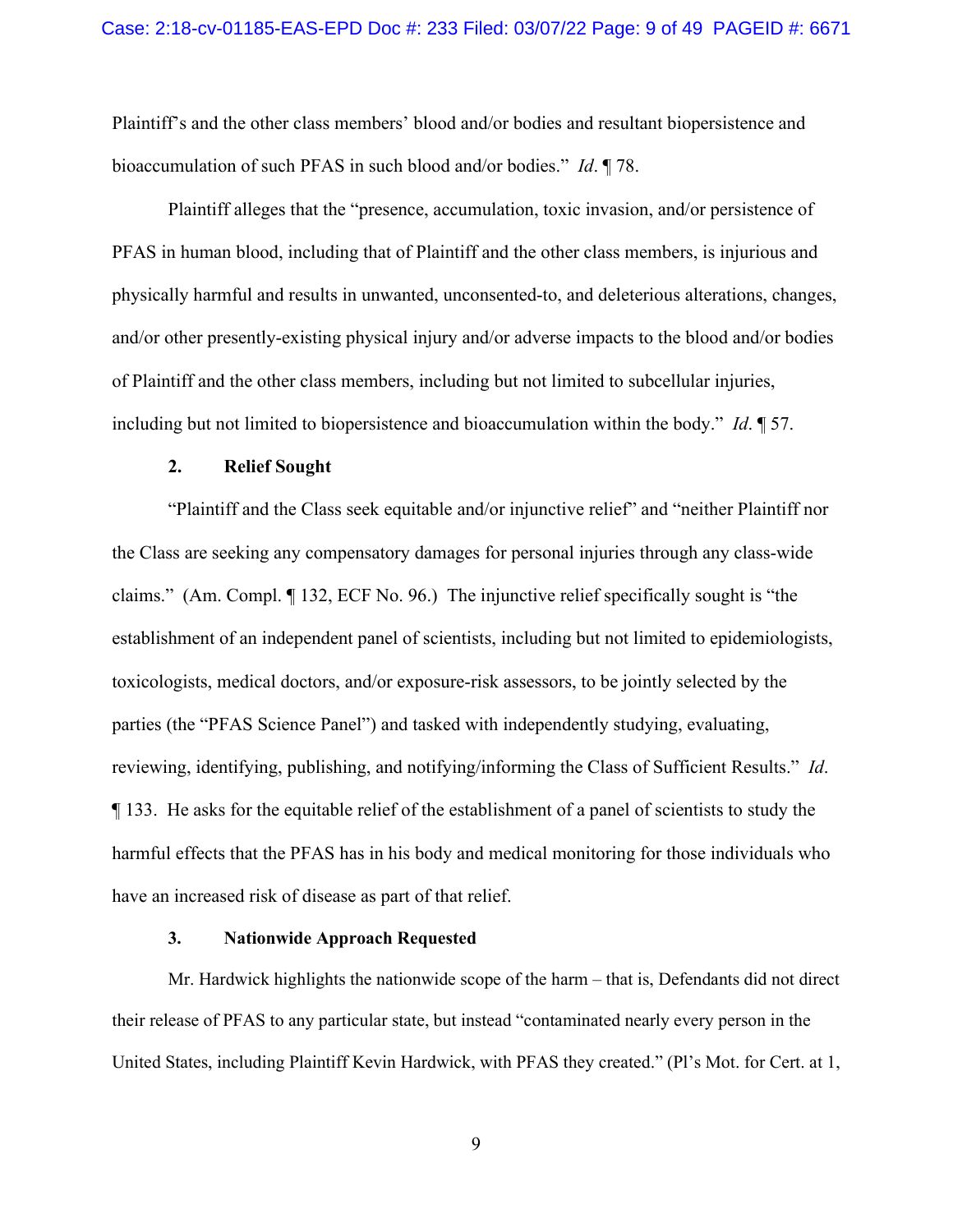ECF No. 164.) Plaintiff contends that states and the federal government have all consistently recognized the urgent health threat of PFAS.

### **C. Motions to Dismiss**

Defendants moved jointly to dismiss this case in its entirety for failure to state a claim upon which relief can be granted and for lack of subject matter jurisdiction. Each Defendant moved separately for dismissal based on lack of personal jurisdiction. After these motions were filed, Plaintiff amended the complaint and the parties jointly moved to apply the motions to dismiss to the Amended Complaint. (ECF No. 101.)

The Court issued an Opinion and Order on September 30, 2019, denying all of the defendants' motions. (ECF No. 128.) Two defendants moved for reconsideration of that decision (ECF No. 131), which was fully briefed (ECF Nos. 133, 140). On August 2, 2020, this Court denied the Motion for Reconsideration. (ECF No. 166.)

On September 1, 2020 one defendant filed a Motion for Leave to Appeal the Personal Jurisdiction Orders. (ECF No. 188.) That motion was fully briefed. (ECF Nos. 189, 194.) This Court denied the motion on February 17, 2021. (ECF No. 206.)

### **D. Class Certification**

Plaintiff filed a Motion for Class Certification, requesting "an order certifying a nationwide class under Federal Rule of Civil Procedure 23(b)(2) and to appoint class counsel under Rule 23(a)." (ECF No. 164.) After two extensions of time were granted (ECF Nos. 193, 197), Defendants filed an Unopposed Motion to File a Redacted Version of the Joint Memorandum in Opposition in order to file portions of Plaintiff's personal medical information (ECF No. 198), which this Court granted (ECF No. 199). Defendants, therefore, filed under seal a Joint Memorandum in Opposition to Plaintiff's Motion for Class Certification (ECF No. 201) and also filed a redacted version of that memorandum (ECF No. 200). After an extension of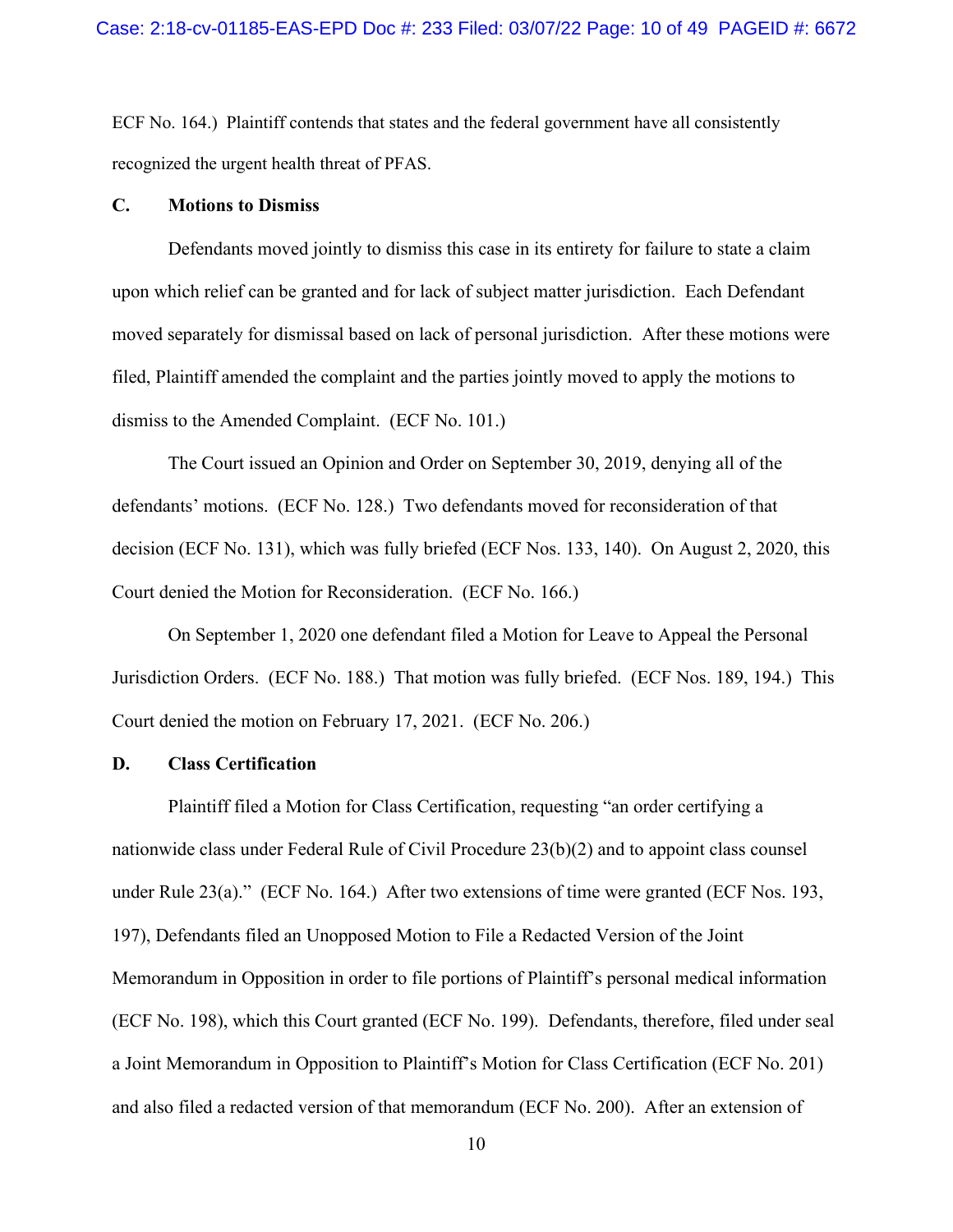time was given to Plaintiff (ECF No. 205), he filed his Reply in Support of his Motion for Class Certification (ECF No. 210).

Plaintiff and Defendants have supplemented their briefing numerous times. (ECF Nos. 214, 216, 217, 221, 229–32.)

Defendants argue that this Court should deny Plaintiff's request for class certification because certification would violate the United States Constitution, and Mr. Hardwick has failed to satisfy Rule 23 of the Federal Rules of Civil Procedure.

#### **III. United States Constitution**

The Court first addresses Defendants' contention that a class cannot be certified because doing so would violate the United States Constitution. Specifically, Defendants contend that (A) "this court lacks Article III jurisdiction because Hardwick lacks standing," (B) "certification would violate Article III because the proposed class contains numerous uninjured parties," and (C) "certifying this class would violate defendants' and absent class members' Seventh Amendment" and due process rights. (Mem. in Opp. at 70–83, ECF No. 201.)

### **A. Article III Standing**

Article III standing is "the threshold question in every federal case," and if the plaintiff lacks standing, the federal court lacks jurisdiction. *Warth v. Seldin*, 422 U.S. 490, 498 (1975). Constitutional standing consists of three elements:  $(1)$  an injury in fact,  $(2)$  that is fairly traceable to the challenged conduct of the defendant, and (3) that is likely to be redressed by a favorable judicial decision. *Lujan v. Defs. of Wildlife*, 504 U.S. 555, 560 (1992). Plaintiff, as the party invoking federal jurisdiction, bears the burden of establishing these elements. *FW/PBS, Inc. v. Dallas*, 493 U.S. 215, 231 (1990).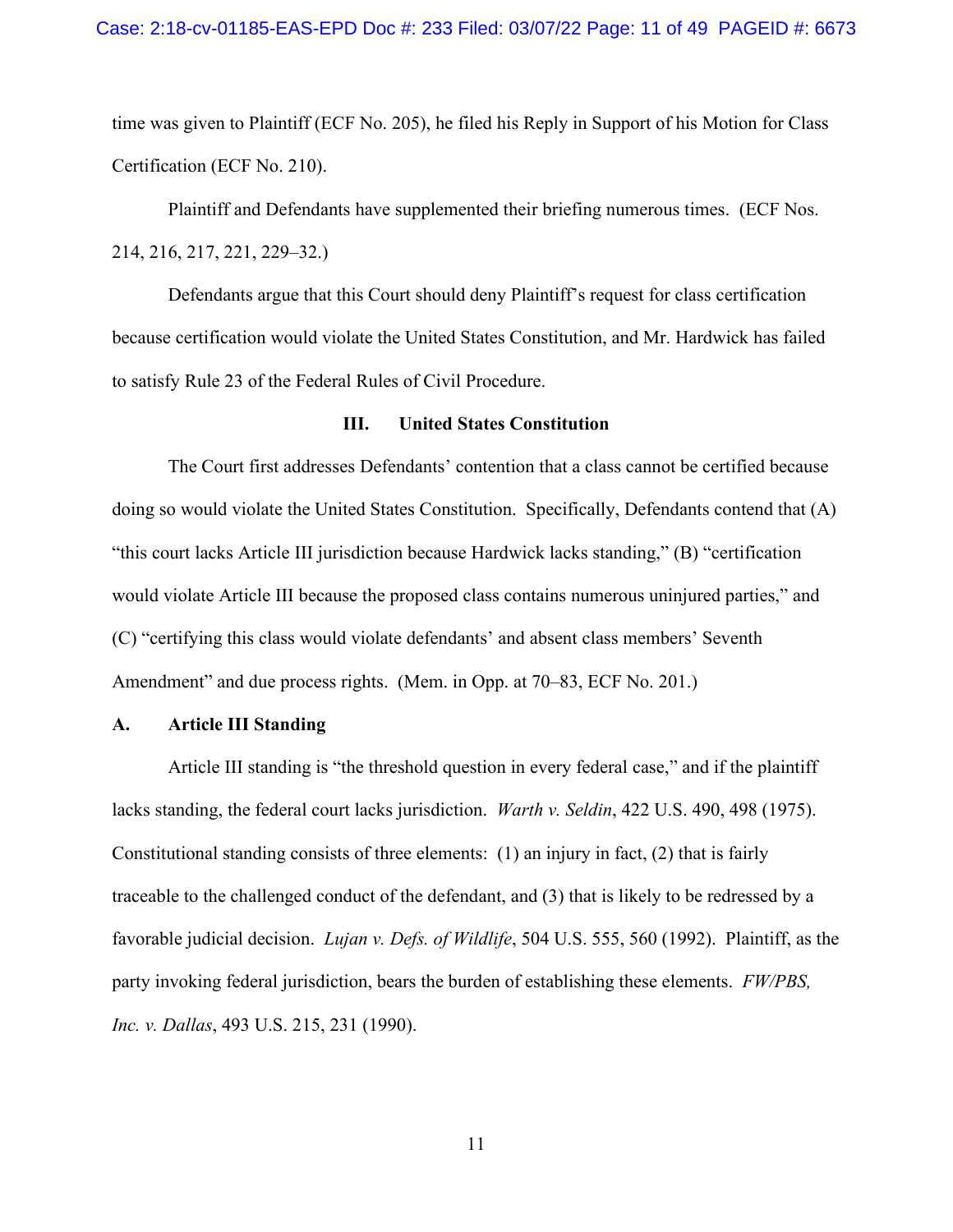Defendants admit that "[a]t the motion-to-dismiss stage, the parties litigated standing, and

the Court found that Hardwick had alleged the three standing elements—injury-in-fact,

traceability, and redressability." (Def's Mem. in Opp. at 70, ECF No. 200.) Defendants posit:

The Court based its Article III holding on the allegations of "an increased risk of disease" to Hardwick because of the PFAS in his blood; traceable to "each Defendant"; and redressable with "damages and medical monitoring."[3](#page-11-0) *See* MTD Op. 16–21.

At that time, though, the Court could consider only the pleadings. Because the case has moved "beyond the pleading stage" to class certification, "the Court must now look beyond the allegations of the complaint and assess whether record evidence supports" standing. *In re Terazosin Hydrochloride*, 220 F.R.D. 672, 680 (S.D. Fla. 2004) (citation omitted); *see Lujan v. Defs. of Wildlife*, 504 U.S. 555, 561 (1992).

*Id*. at 71.

Plaintiff disagrees that he must produce evidence at this stage in the litigation, before any merits discovery has been conducted. Plaintiff also contends that the statements of Mr. Hardwick's testimony are taken out of context and do not stand for the propositions for which Defendants use them.

As both the Supreme Court and the Sixth Circuit have explained, a plaintiff must provide allegations or evidence to support standing "with the manner and degree of evidence required at the successive stages of the litigation." *Lujan v. Defenders of Wildlife*, 504 U.S. 555, 561 (1992); *Huff v. TeleCheck Servs., Inc.*, 923 F.3d 458, 462 (6th Cir. 2019) ("At summary judgment, the current stage of this litigation, [the plaintiff] cannot rely on allegations alone but must set forth evidence demonstrating his standing."). In deciding whether to certify a class, the trial court must undertake a "rigorous analysis" to ensure "that the prerequisites of Rule 23(a) and 23(b) have

<span id="page-11-0"></span> $3$  The Court did not base its Article III holding on the redressability of Plaintiff's claims with "damages and medical monitoring" as Defendants assert. The Court was very clear throughout its decision that "[n]either Mr. Hardwick nor the class seeks compensatory damages" but instead "only declaratory, equitable, and/or injunctive relief." (Op. & Order at 21, ECF No. 128.)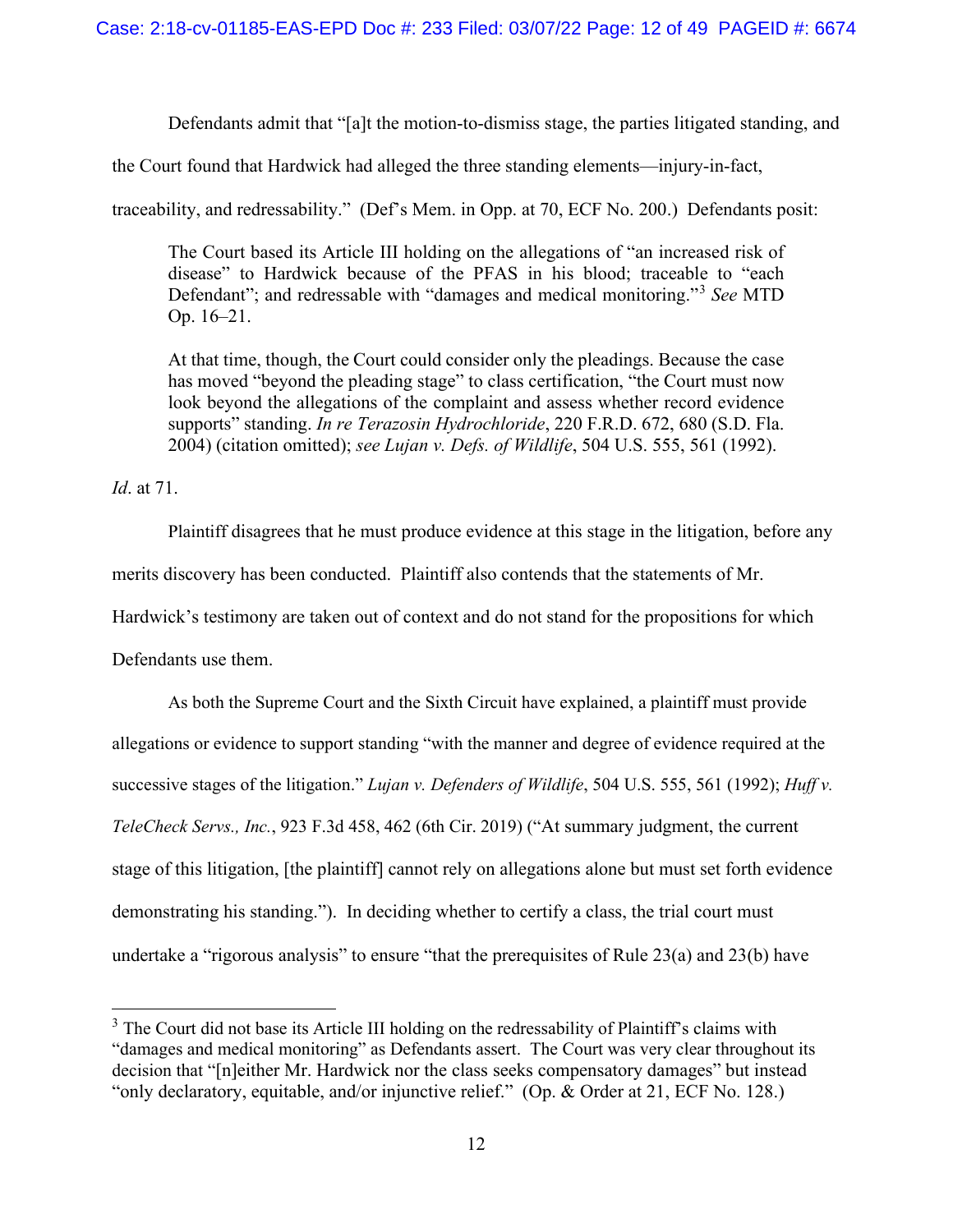been satisfied." *Gen. Tel. Co. of Sw. v. Falcon*, 457 U.S. 147, 161 (1982) (Rule 23(a); *Comcast Corp. v. Behrend*, 569 U.S. 27, 33 (2013) (explaining that "the same analytical principles govern Rule 23(b)."). "Although this analysis sometimes requires the trial court to 'probe behind the pleadings,' at other times, 'the issues are plain enough from the pleadings'—suggesting that admissible evidence is not always required." *Lyngaas v. Ag*, 992 F.3d 412, 428 (6th Cir. 2021) (quoting *Falcon* at 160).

Finally, the only case upon which Defendants rely does nothing to help their position. Specifically, the Southern District of Florida in *In re Terazosin Hydrochloride* looked beyond the allegations to determine standing in litigation because the case had "proceeded far beyond the pleading stage" and the parties had "engaged in extensive discovery," neither of which is true here. 220 F.R.D. at 680–81. Accordingly, the Court finds that its assessment of Defendants' arguments made in the decision on Defendants' motions to dismiss under Rule 12(b) largely remain unchanged. Because the parties have submitted evidence, however, the Court will review this new evidence in conjunction with its previous decision on this issue.

### **1. Injury in Fact**

As this Court previously explained, *Hirsch v. CSX Transportation, Inc.*, 656 F.3d 359 (6th Cir. 2011) is on point and binding with regard to whether Mr. Hardwick alleges an injury in fact. *Hardwick v. 3M Co.*, 2019 WL 4757134, at \*6. In *Hirsch* a putative class comprising individuals exposed to the allegedly toxic substances, brought, *inter alia*, a negligence claim against the defendants "primarily seeking the establishment of a judicially administered medical monitoring program, punitive damages and attorney's fees." *Id.* (citing *Hirsch v. CSX Transp., Inc.*, No. 1:07-cv-3512, slip op. at 2 (N.D. Ohio Oct. 22, 2008)). Some of the class had "not alleged any symptoms but have alleged exposure to potentially toxic materials arising from the derailment (the "no injury" Plaintiffs)." *Id.* (citing *Hirsch* trial court at 11). The *Hirsch* trial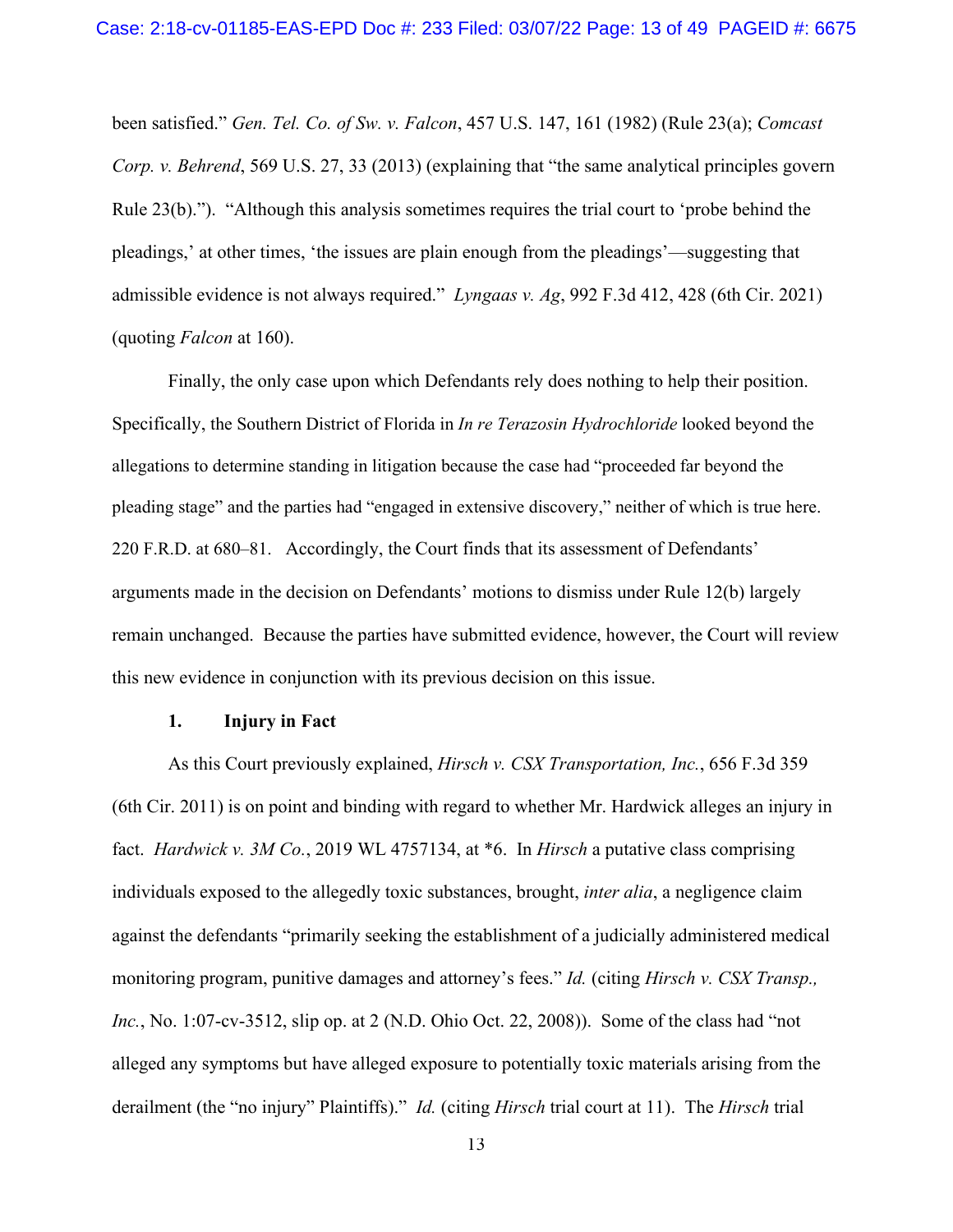court found that "physical injury is not required to demonstrate damages" in an Ohio tort claim.

*Id.* The Sixth Circuit explained:

While physical injury is not required to demonstrate damages entitling a plaintiff to medical monitoring relief, a plaintiff must demonstrate that because of defendant's actions, he has incurred an increased risk of disease or illness. "It is sufficient for the Plaintiffs . . . to show by expert medical testimony that they have increased risk of disease which would warrant a reasonable physician to order monitoring." *Day v. NLO*, 851 F. Supp. [869, at] 881 [(S.D. Ohio 1994)]. *See also Hansen v. Mountain Fuel Supply,* 858 P.2d at 979 ("Because the injury in question is the increase in risk that requires one to incur the cost of monitoring, the plaintiff need not prove ... probability of actually experiencing the toxic consequences of exposure. It is sufficient that the plaintiff show the requisite increased risk.").

Thus, a claim for medical monitoring relief must sufficiently allege that defendant's conduct created an increased risk of disease or illness.

*Id.*

On review, the Sixth Circuit explained what made the negligence claim in that case "conceptually unique is that the Plaintiffs—though no doubt distraught from the stress of a train crash and evacuation—have, even by their own admission, as of now not suffered any discernable compensable injury. Rather, their alleged injuries consist solely of the increased risk of—and corresponding cost of screening for—certain diseases that, according to Plaintiffs, are more likely to occur as a result of the train crash. *Hirsch v. CSX Transp., Inc.*, 656 F.3d 359, 363 (6th Cir. 2011). The appellate court stated that, assuming that Ohio would recognize such an injury, the remedy could be a medical monitoring program that would spare the Plaintiffs these expenses. *Hirsch v. CSX Transp., Inc.*, 656 F.3d 359, 363 (6th Cir. 2011). Since *Hirsch* was issued, the Sixth Circuit has relied upon it as "a case in which this court addressed the evidentiary requirements for medical monitoring damages under Ohio law." *Baker v. Chevron U.S.A. Inc.*, 533 Fed. Appx. 509, 517 (6th Cir. 2013).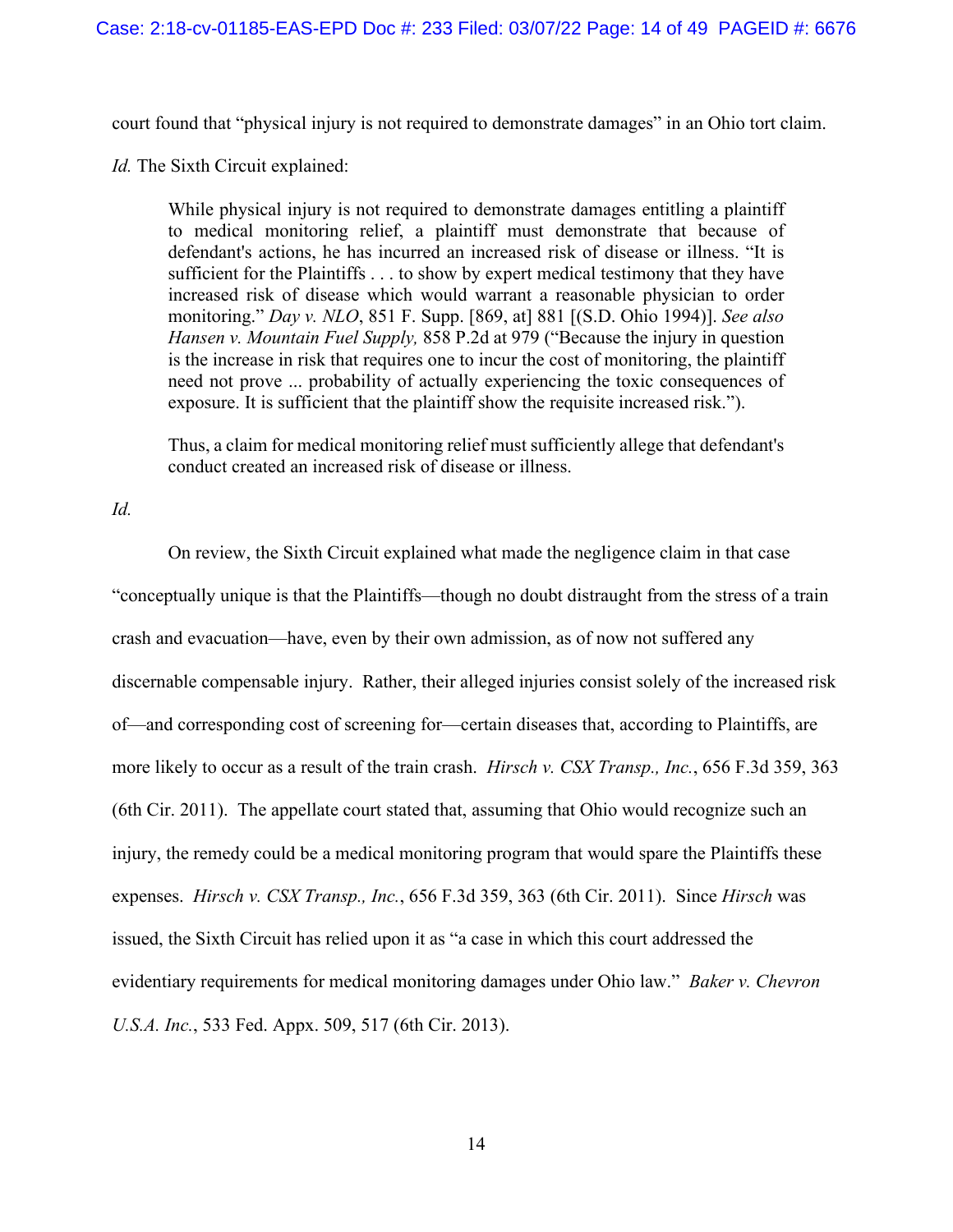### **2. Traceability**

Plaintiff must show that there is "a fairly traceable connection between [his] injury and the complained-of-conduct of the defendant[s]." *Wuliger v. Mfrs. Life Ins. Co.*, 567 F.3d 787, 796 (6th Cir. 2009). Defendants argue first that Mr. Hardwick failed to establish traceability because "[a]t this stage of the case, Hardwick must, with evidence, trace his claim of injury to particular defendants." (Defs' Mem. in Opp. at 73–74, ECF No. 210) (citing *Allen v. Wright*, 468 U.S. 737, 758 (1984)). *Allen v. Wright*, however, is unhelpful here. That is, "[t]he illegal conduct challenged" in *Allen v. Wright* was "the IRS's grant of tax exemptions to some racially discriminatory schools." *Id*. at 757. The Court explained that traceability was not met because of the indirectness of the injury, explaining that "[t]he line of causation between that conduct and desegregation of respondents' schools is attenuated at best." *Id*. at 752.

Importantly too, the *Allen* Court was concerned with the role of the judiciary in dictating the actions of the government, stating that "[t]he idea of separation of powers that underlies standing doctrine explains why our cases preclude the conclusion that respondents' alleged injury 'fairly can be traced to the challenged action' of the IRS." *Id*. at 759. Summarizing, the Court opined:

When transported into the Art. III context, that principle, grounded as it is in the idea of separation of powers, counsels against recognizing standing in a case brought, not to enforce specific legal obligations whose violation works a direct harm, but to seek a restructuring of the apparatus established by the Executive Branch to fulfill its legal duties. The Constitution, after all, assigns to the Executive Branch, and not to the Judicial Branch, the duty to "take Care that the Laws be faithfully executed." U.S. Const., Art. II, § 3. We could not recognize respondents' standing in this case without running afoul of that structural principle.

#### *Id*. at 738–39

Mr. Hardwick suffers from no similar impediments. This action is filed against private entities, not the government agencies that direct or monitor those businesses. Further, there is a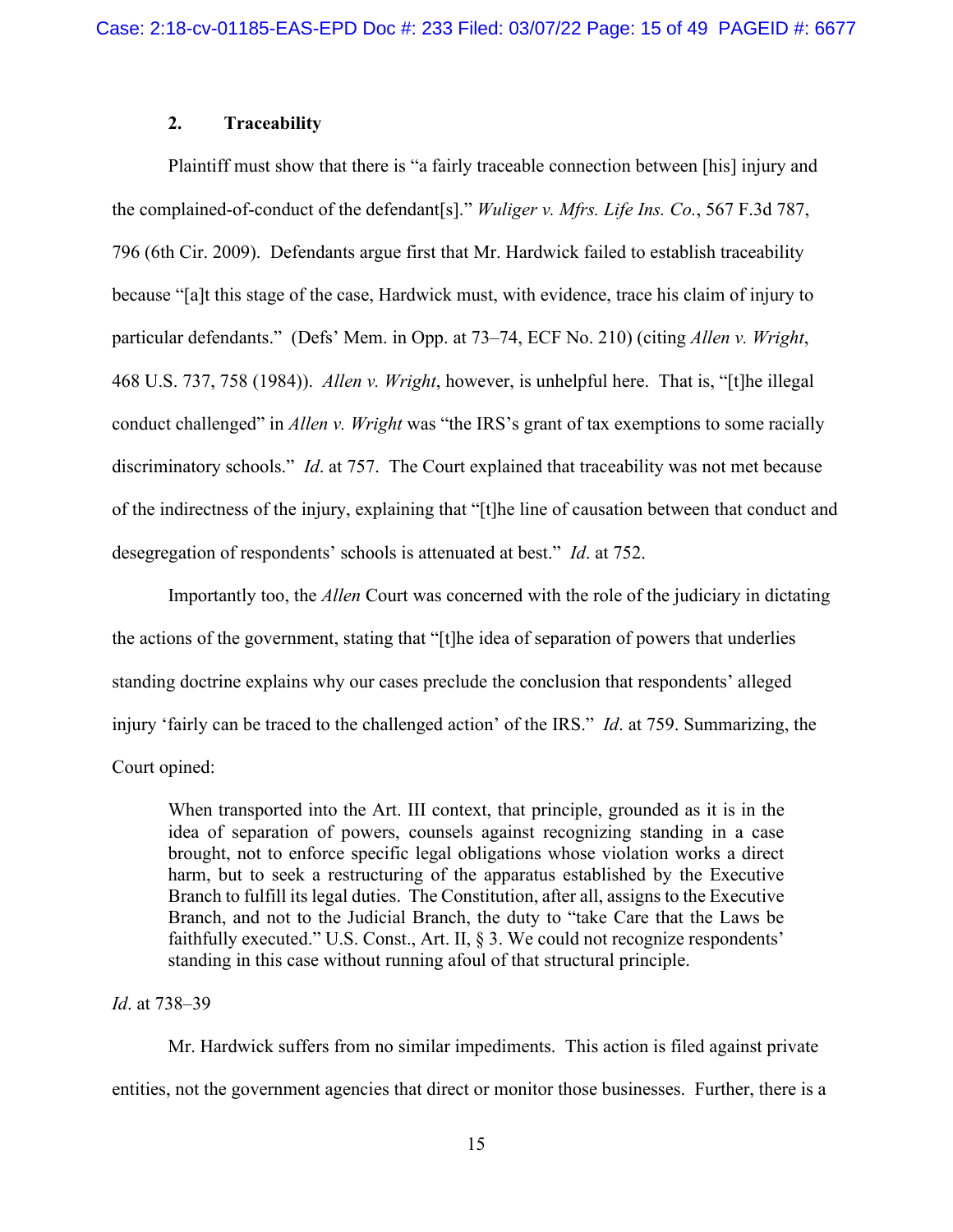direct line of causation alleged here (*i.e*., Defendants have each marketed, developed, distributed, sold, manufactured, released, trained users on, produced instructional materials for, and/or otherwise handled and/or used one or more PFAS materials, including in Ohio and this District, in such a way as to cause the contamination of Plaintiff's and the class members' blood and/or bodies with PFAS, and the resultant biopersistence and bio- accumulation of such PFAS in the blood and/or bodies of Plaintiff and other class members.) (Am. Compl., ECF No. 96.) Moreover, Plaintiff alleges that Defendants knew for decades that these chemicals presented a serious risk of disease and harm, engaged in a systematic effort to conceal and deny the dangers of PFAS, misled regulators and the public, and made billions of dollars in profits while contaminating millions of people without their knowledge. These are "specific legal obligations whose violation works a direct harm" if they are proven by Plaintiff*.* 

Second, Defendants contend that "[l]ikewise defeating traceability is Hardwick's inability to exclude the possibility that the 'independent role of third-party actors' not before the court may have caused his alleged injury." (Defs' Mem. in Opp at , ECF No. 201) (citing *United States v. Carroll*, 667 F.3d 742, 745 (6th Cir. 2012)). Defendants are not arguing that they did not engage in the complained of conduct, *i.e.*, manufacturing and/or releasing PFAS into the environment in such a way that it infiltrated Plaintiff's blood and body. Instead, they seem to be saying that others independent third-parties might have engaged in that conduct as well, and it was the PFAS they dispersed that caused Plaintiff's injury. The law Defendants cite, however, is not helpful to this position.

In *U.S. v. Carroll*, the case relied upon by Defendants, the Sixth Circuit explained that it was the third-party actor that was the party who caused the injury, not the entity sued. Specifically, in *Carroll* the government sued a group of bankruptcy trustees for administrative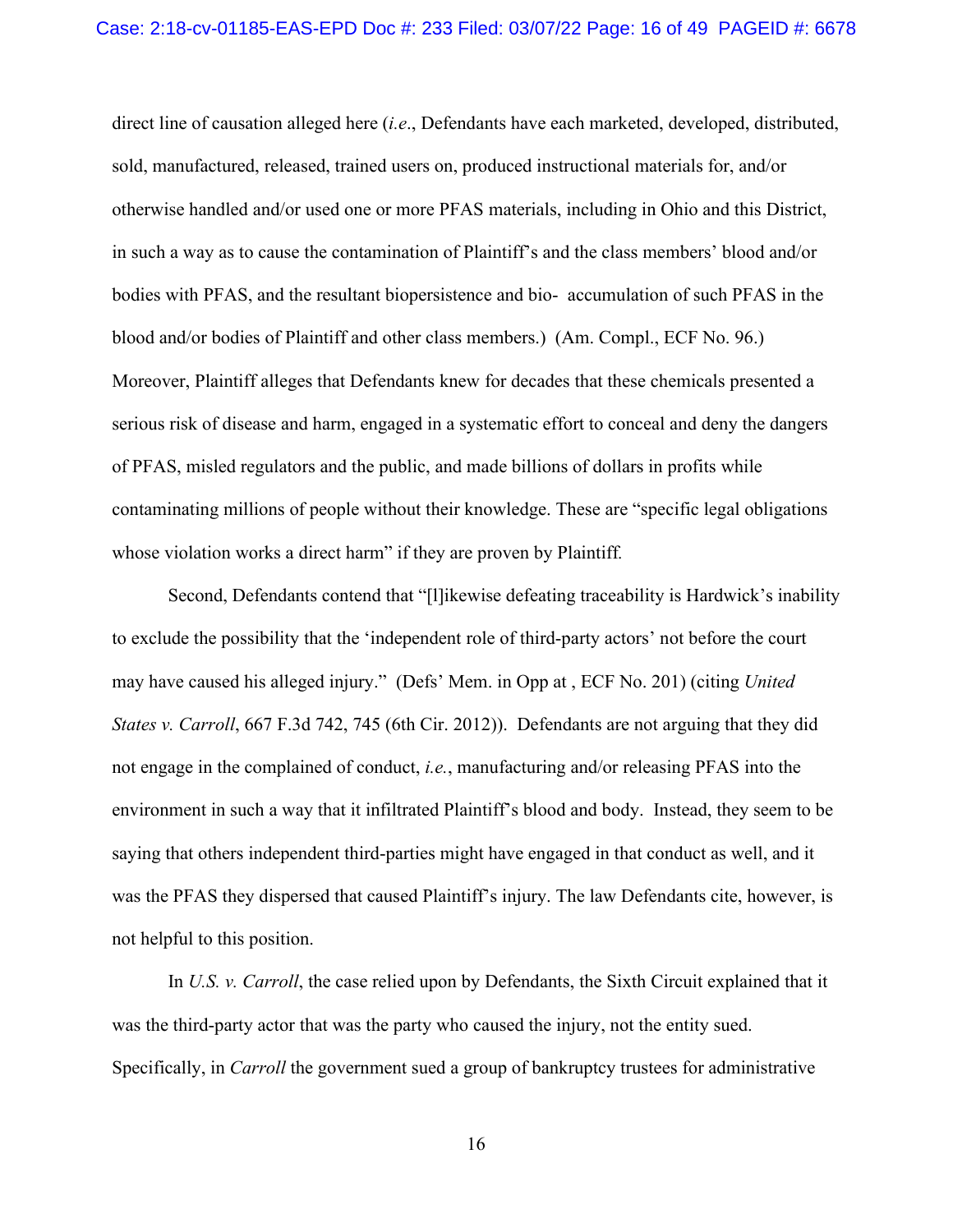costs associated with processing tax refunds. The bankruptcy court explained that the harm

suffered was not caused by the bankruptcy trustees, who were only carrying out the directive of

the bankruptcy court:

Causation requires the plaintiff to show that its injury is "fairly traceable to the challenged action of the defendant and not the result of the independent action of some third party not before the court." [*Lujan v. Defenders of Wildlife,* 504 U.S. 555, 560 (1992)]. *Lujan* is instructive. Environmental groups sued the Secretary of the Interior, seeking to enjoin him from promulgating a rule that made a provision of the Endangered Species Act inapplicable to federal activities in foreign countries. *Id.* at 558–59. The claimed injury—the extinction of endangered species—stemmed less from the Secretary's actions and more from the independent activities of foreign governments and private citizens. In that setting, it is "substantially more difficult" to establish standing because the harm to the plaintiff "depends on the unfettered choices made by independent actors not before the courts and whose exercise of broad and legitimate discretion the courts cannot presume to either control or to predict." *Id.* at 562; *see also Kardules v. City of Columbus,* 95 F.3d 1335, 1352–55 (6th Cir.1996) (finding no causation where plaintiff sued a city and claimed that city policies had unfairly convinced voters to reject a proposed ballot initiative).

The independent role of third-party actors poses a similar, indeed greater, problem here. The government sued a group of bankruptcy trustees, but the harm it suffered—administrative costs associated with processing tax refunds—flows not from the trustees' actions but from the bankruptcy court's orders. When an entity does not like a court order, the answer is not to sue the lawyer or party who recommended the order; it is to appeal the order or, if utterly necessary, to sue the court. Bankruptcy trustees do not control bankruptcy courts.

# *U.S. v. Carroll*, 667 F.3d at 745.

In the case at bar, there are no such issues. Plaintiff's claim of injury does not depend on

the unfettered choices made by independent actors not before the courts. Defendants do not claim that there are regulators who approved Defendants' manufacture of PFAS or some other entity that wielded broad and legitimate the power to determine whether Defendants could manufacture and release the PFAS. Defendants do not contend that they hold a middle-man position, acting pursuant to the direction of other parties who should be before this Court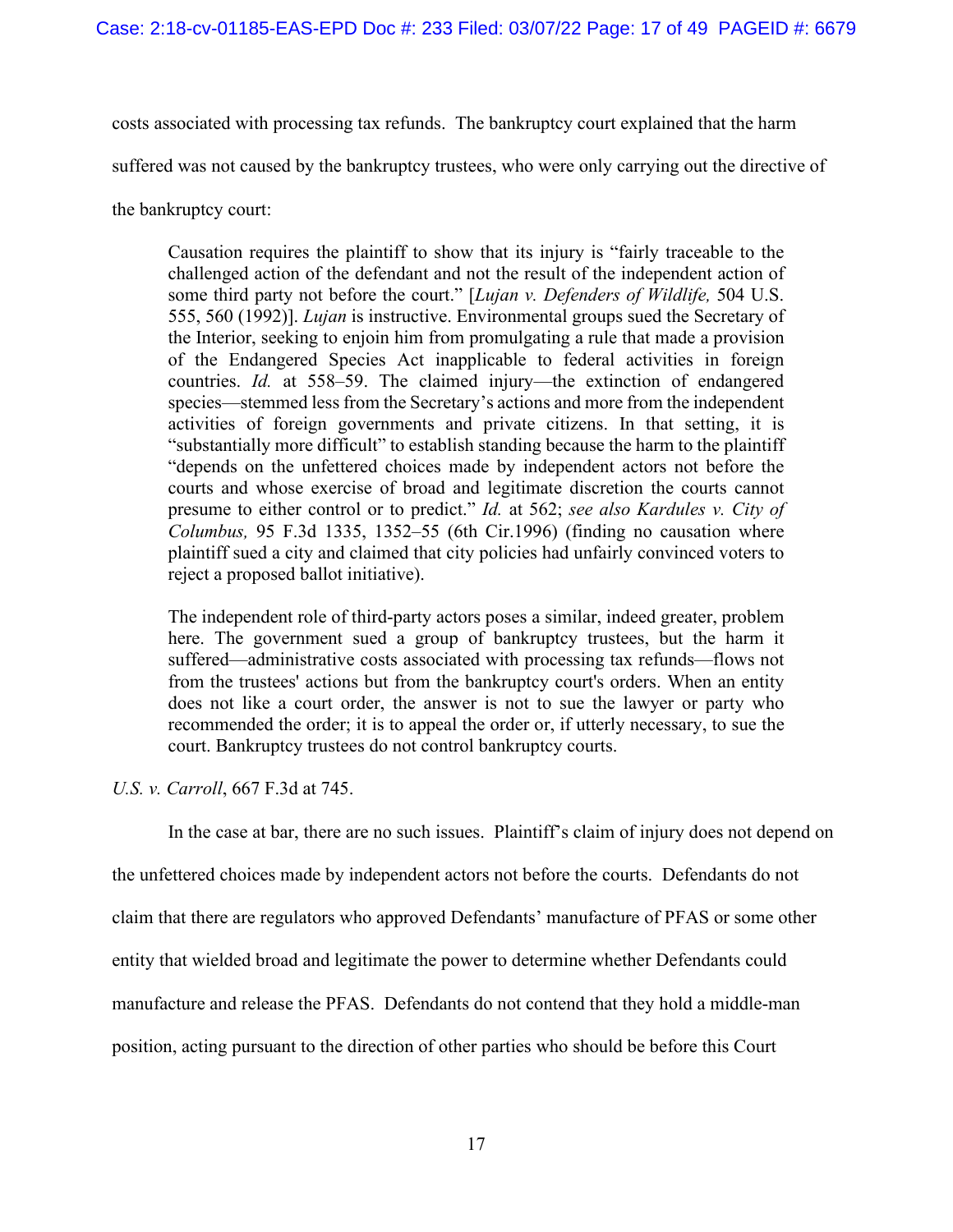A sister district court explained traceability clearly and persuasively in a recent opinion

the Court finds helpful.

Fiat-Chrysler points out that in their complaint, [the plaintiffs] acknowledge that events outside of Fiat-Chrysler's control may contribute to the CP4 pump's failure. For instance, Plaintiffs suggest that inadvertent misfuelling (gasoline instead of diesel), running out of fuel, or a late fuel-filter change might result in inadequate lubrication between the CP4 pump's cam and roller, thus contributing to the pump's failure. But, Fiat-Chrysler argues, none of those actions are attributable to it—those are consumer actions. The complaint also alleges that water or gasoline might contaminate diesel fuel before it reaches the gas station. Also not Fiat-Chrysler's fault.

Fiat-Chrysler stresses that both [the plaintiffs] put many thousands of miles on their vehicles before their pump broke, apparently implying that any number of postmanufacturing events could have caused the CP4 pumps in their vehicles to fail. In fact, says Fiat-Chrysler, [one plaintiff] pleads that he was denied warranty coverage "based on alleged fuel contamination." In Fiat-Chrysler's view, all of this shows that [the plaintiffs'] injuries are not traceable to its conduct.

Fiat-Chrysler is correct that as part of their burden to establish subject-matter jurisdiction, [the plaintiffs] must show that their injuries are "fairly traceable" to its conduct. *Mosley v. Kohl's Dep't Stores, Inc.*, 942 F.3d 752, 756 (6th Cir. 2019); *see also Turaani v. Wray*, 988 F.3d 313, 316 (6th Cir. 2021) (finding no Article III standing where injury was the result of a third-party's actions, not the defendant's). And Fiat-Chrysler is correct that if [the plaintiffs] put gasoline in their vehicles or fueled up at a station selling contaminated diesel, those actions would not be traceable to Fiat-Chrysler.

Those points having been given their due, it remains that [the plaintiffs] have adequately alleged traceability.

To start, the law helps their cause. Article III's traceability requirement is not overly demanding. *See Parsons v. U.S. Dep't of Just.*, 801 F.3d 701, 713 (6th Cir. 2015) (" $[T]$ he causation need not be proximate.")....

So even if actions not attributable to Fiat-Chrysler contributed to [the plaintiff's vehicle's] CP4 pump failing, to the extent that those actions are part of normal vehicle use, Plaintiffs have adequately pled that their injuries stem from the CP4. And if their injuries stem from the CP4, they are fairly traceable to Fiat-Chrysler, the company that chose to use the CP4 in its vehicles.

*Withrow v. FCA US LLC*, 19-13214, 2021 WL 2529847, at \*5 (E.D. Mich. June 21, 2021)

(internal record cites deleted).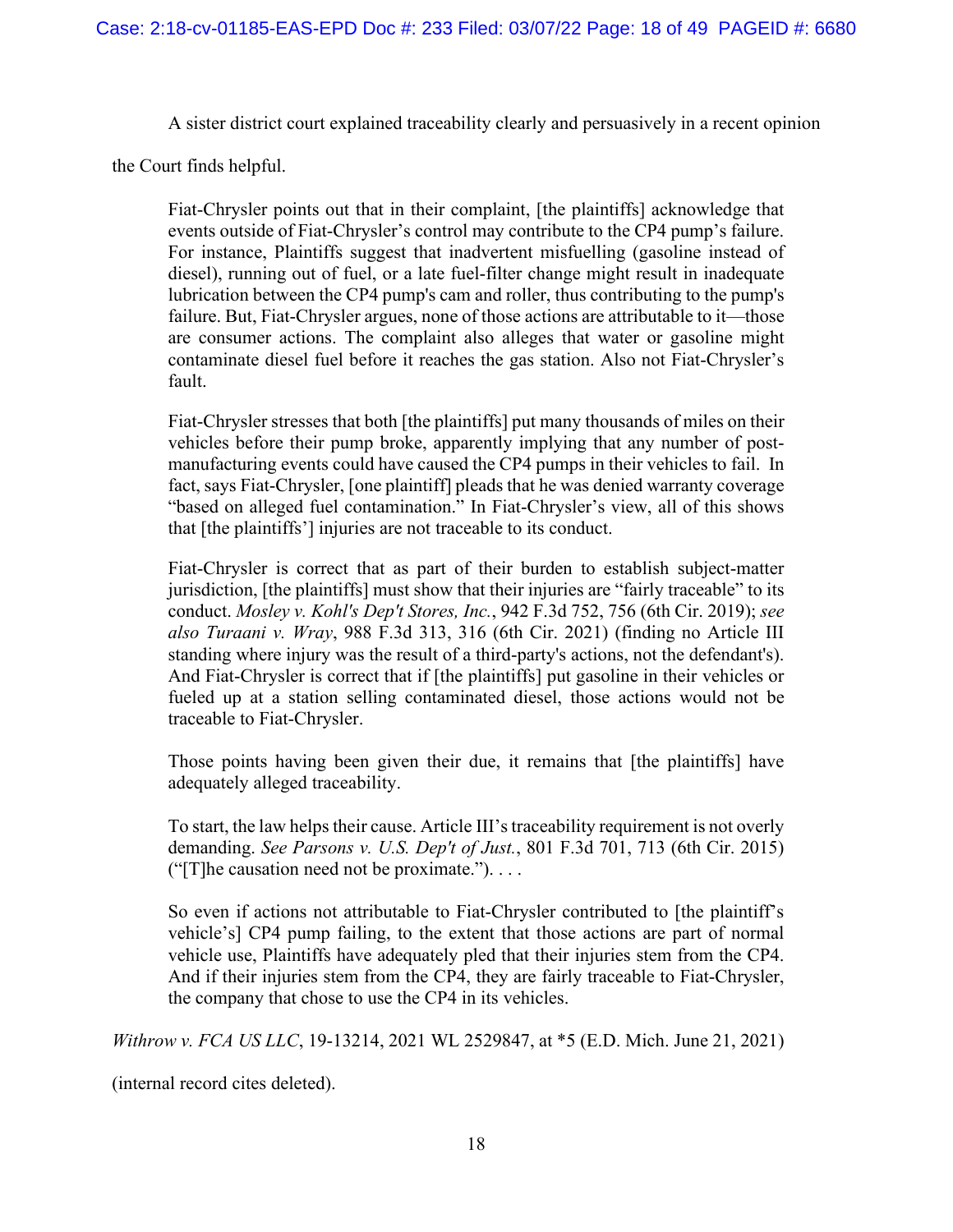This law supports the Court's conclusion that traceability is not defeated even if actions not attributable to Defendants or not under the control of Defendants contributed to Plaintiff's injury. As the *Withrow* court explained, to the extent the injury can be contributed to Defendants, Plaintiff has adequately shown that his injuries are fairly traceable to Defendants.

### **3. Redressability**

Finally, in its prior decision this Court explained that Plaintiff pleads traditional tort claims and seeks medical testing and monitoring as a remedy, which is a within the scope of this Court's "equitable powers to remedy past wrongs," and "is broad, for breadth and flexibility are inherent in equitable remedies.' " *Milliken v. Bradley*, 433 U.S. 267, 281 (1977). Indeed, "requesting oversight of further scientific study in some fashion in an Ohio tort claim with medical monitoring as the remedy is not exceptional. . . . [and] it is not new to this Court. Thirty years ago in *In re Fernald Litigation,* this Court heard a case in which the plaintiffs 'sought an order requiring defendants to establish a fund to pay the costs of medical monitoring for all class members and epidemiology to determine the adverse health affect caused by defendants' operation of the [Feed Material Production Center].'" *Hardwick v. 3M Co.*, 2:18-CV-1185, 2019 WL 4757134, at \*11 (S.D. Ohio Sept. 30, 2019) (citing *In re Fernald Litig.*, C-1-85-149, 1989 WL 267039, at \*1 (S.D. Ohio Sept. 29, 1989)).Nothing provided by Defendants moves this Court to reconsider this finding at this stage of the litigation.

Accordingly, the Court finds that the constitutional standing of Plaintiff is no hindrance to his request for class certification.

### **B. Standing of Proposed Class Members**

Defendants maintain class members with no present illness would have no cognizable injury. Defendants maintain that, "[j]ust as the only named Plaintiff's lack of standing defeats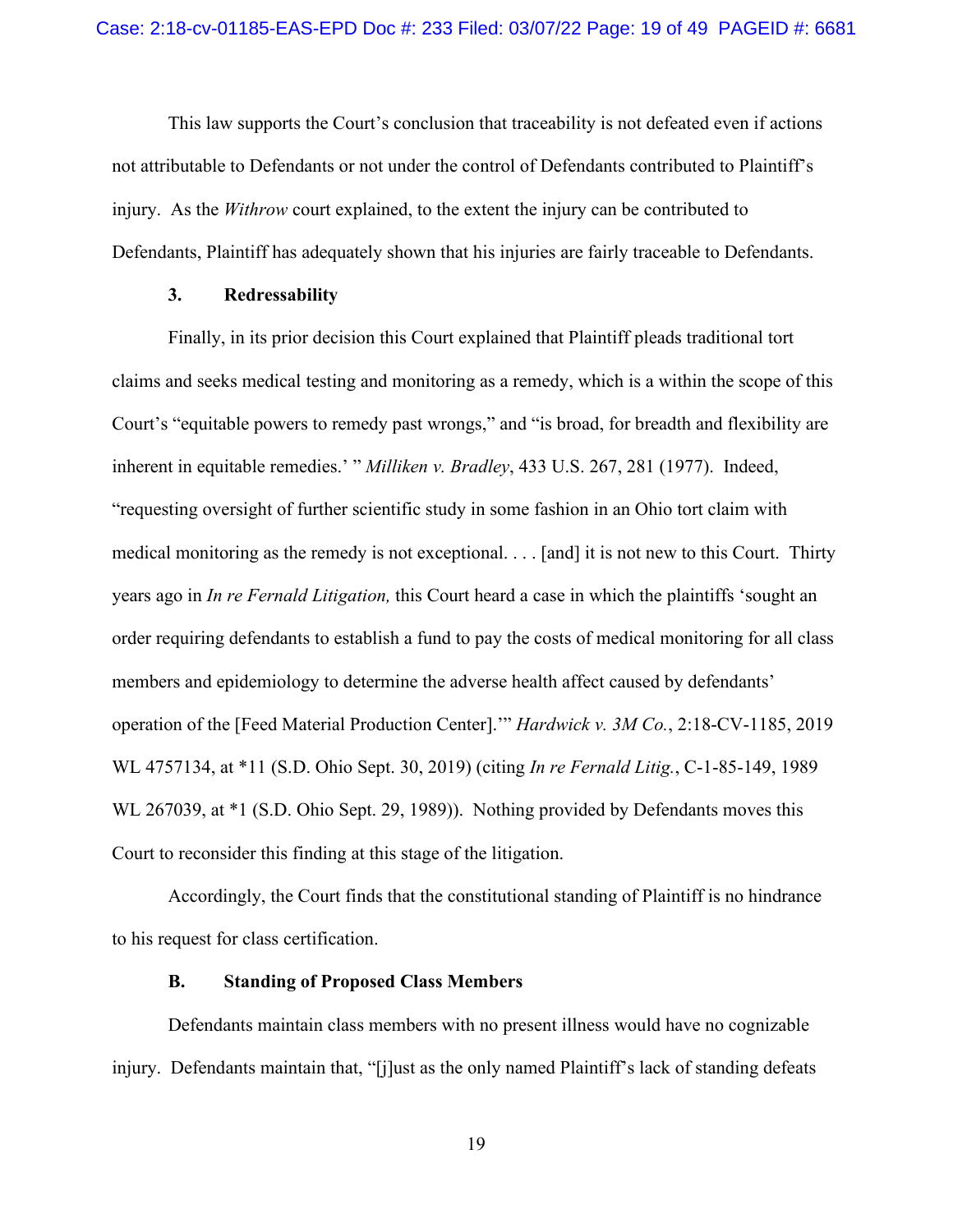class certification, so does a class that is defined to include significant numbers of members who lack standing." (Mem. in Opp. at 77, ECF No. 201.) In other words, the "'[m]illions of wouldbe class members, like Hardwick, will have no illness or disease they or any expert (or even the proposed science panel) might even possibly attribute to their PFAS exposures." Id.

The Court below addresses the issue of non-Ohio putative class members, indicating that it is not inclined to consider a nationwide class with individuals injured in states that do not recognize the type injury afflicting Mr. Hardwick. The Court explains this in detail below. Thus, at this stage of the proceedings, where the Court has certified an Ohio injury class only, there is no potential standing issue of the out of state class members.

# **C. Seventh Amendment and Due Process**

Defendants last contend that certification of a nationwide class would violate the Seventh Amendment's right to a jury trial and the Fourteenth Amendment's right to due process. This Court disagrees.

It is "the class treatment of claims for money damages" by a mandatory (non opt-out) class implicates the Seventh Amendment. *Coleman v. Gen. Motors Acceptance Corp.,* 296 F.3d 443, 448 (6th Cir. 2002). Here, Plaintiff has made clear that the putative Rule  $234(b)(2)$  class does not seek money damages.

As to Defendants' due process argument, they appropriately have withdrawn it. (Defs' Notice of Supp. Authority at 2, ECF No. 214) (attaching *Lyngaas v. Ag*, 992 F.3d 412, 433 (6th Cir. 2021)). The parties' arguments as to the due process rights of the putative class members turned completely on whether this Court were to apply *Bristol-Myers Squibb Co. v. Superior Ct. of California*, 137 S. Ct. 1773 (2017), an issue on which the Sixth Circuit had not spoken.

*Bristol-Myers Squibb* "held that a state court in a *mass* action must have personal jurisdiction over the defendant as to each plaintiff[.]" *Lyngaas v. Ag*, 992 F.3d 412, 433 (6th Cir.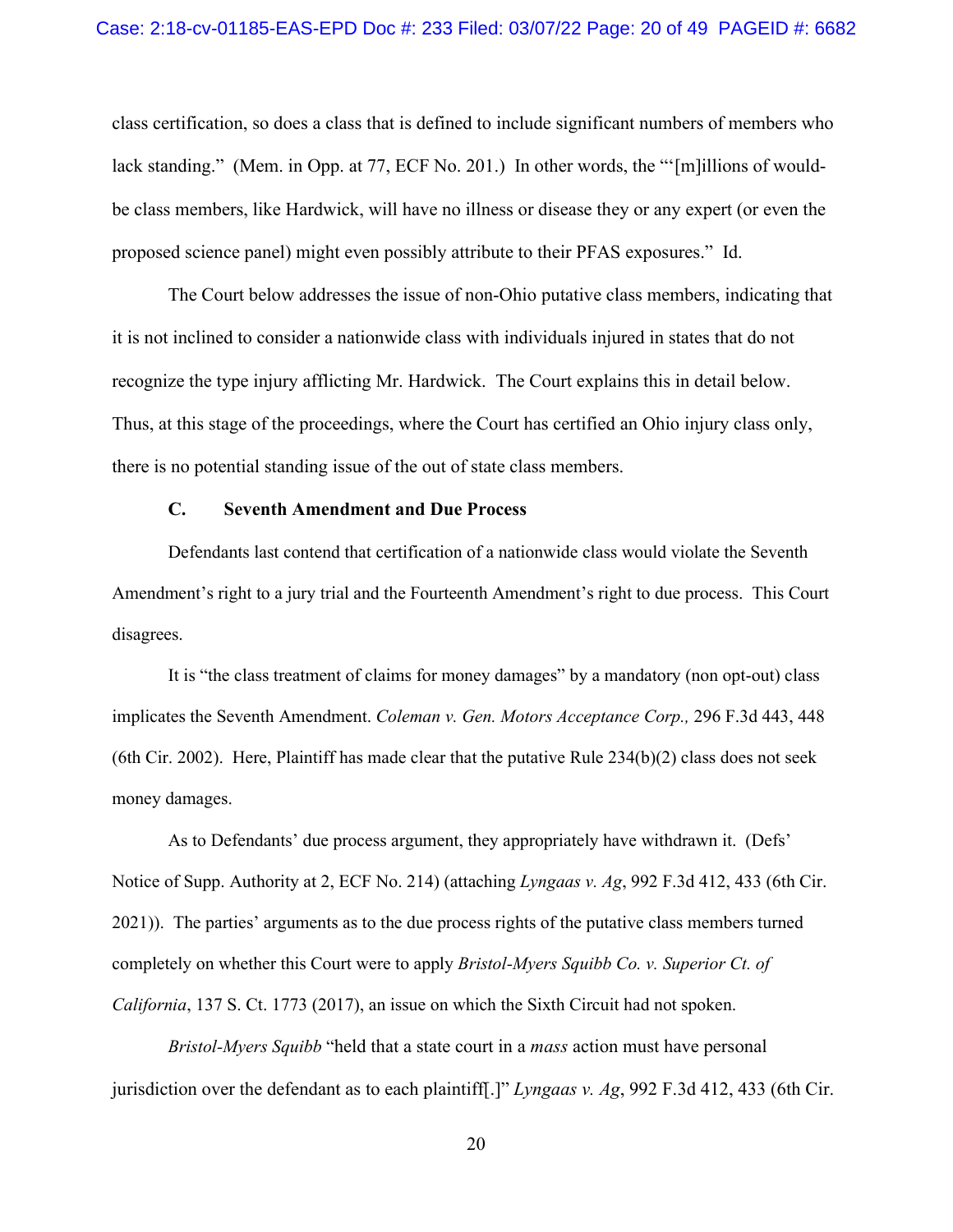2021) (emphasis in original). Application of *Bristol-Myers Squibb* to federal class actions "would require the district court to have personal jurisdiction over the defendant as to each unnamed class member." *Id*.

In their briefing, Defendants presented arguments to support their position that *Bristol-Myers Squibb* applied to this action. Plaintiff took the contrary position. Since that briefing, the Sixth Circuit has determined that *Bristol-Myers Squibb* does not apply to class actions, as Plaintiff asserted. *See Lyngaas v. Curaden AG*, 992 F.3d 412, 432–38 (6th Cir. 2021). Thus, due process is no deterrent to class certification in this case.

# **IV. RULE 23**

Rule 23 of the Federal Rules of Civil Procedure governs class actions.

### **A. Standard**

Within the framework of Rule 23 of the Federal Rules of Civil Procedure, a trial court has broad discretion in deciding whether to certify a class. *In re Am. Med. Sys., Inc.*, 75 F.3d 1069, 1079 (6th Cir. 1996) (citing *Gulf Oil Co. v. Bernard,* 452 U.S. 89, 100 (1981). A district court must conduct a "rigorous analysis" into whether the prerequisites of Rule 23 are satisfied before certifying a class. *Gen. Tel. Co. v. Falcon*, 457 U.S. 147, 161 (1982). "Merits questions may be considered to the extent—but only to the extent—that they are relevant to determining whether the Rule 23 prerequisites for class certification are satisfied." *Rikos v. Procter & Gamble Co.*, 799 F.3d 497, 505 (6th Cir. 2015) (quoting *Amgen Inc. v. Conn. Ret. Plans & Tr. Funds*, 568 U.S. 455, 466 (2013)) (internal quotations omitted).

A plaintiff bears the burden of showing that he or she is entitled to certification. *In re Am. Med. Sys., Inc.*, 75 F.3d at 1086. A district court may certify the proposed class only if it concludes, based on the record before it, that the four factors set forth in Rule 23(a) are satisfied. In addition, the plaintiff must satisfy one of the three sub-sections of [Rule 23\(b\);](https://1.next.westlaw.com/Link/Document/FullText?findType=L&pubNum=1004365&cite=USFRCPR23&originatingDoc=Ie0d706bc7b6311dd9876f446780b7bdc&refType=LQ&originationContext=document&transitionType=DocumentItem&contextData=(sc.DocLink)) here Plaintiff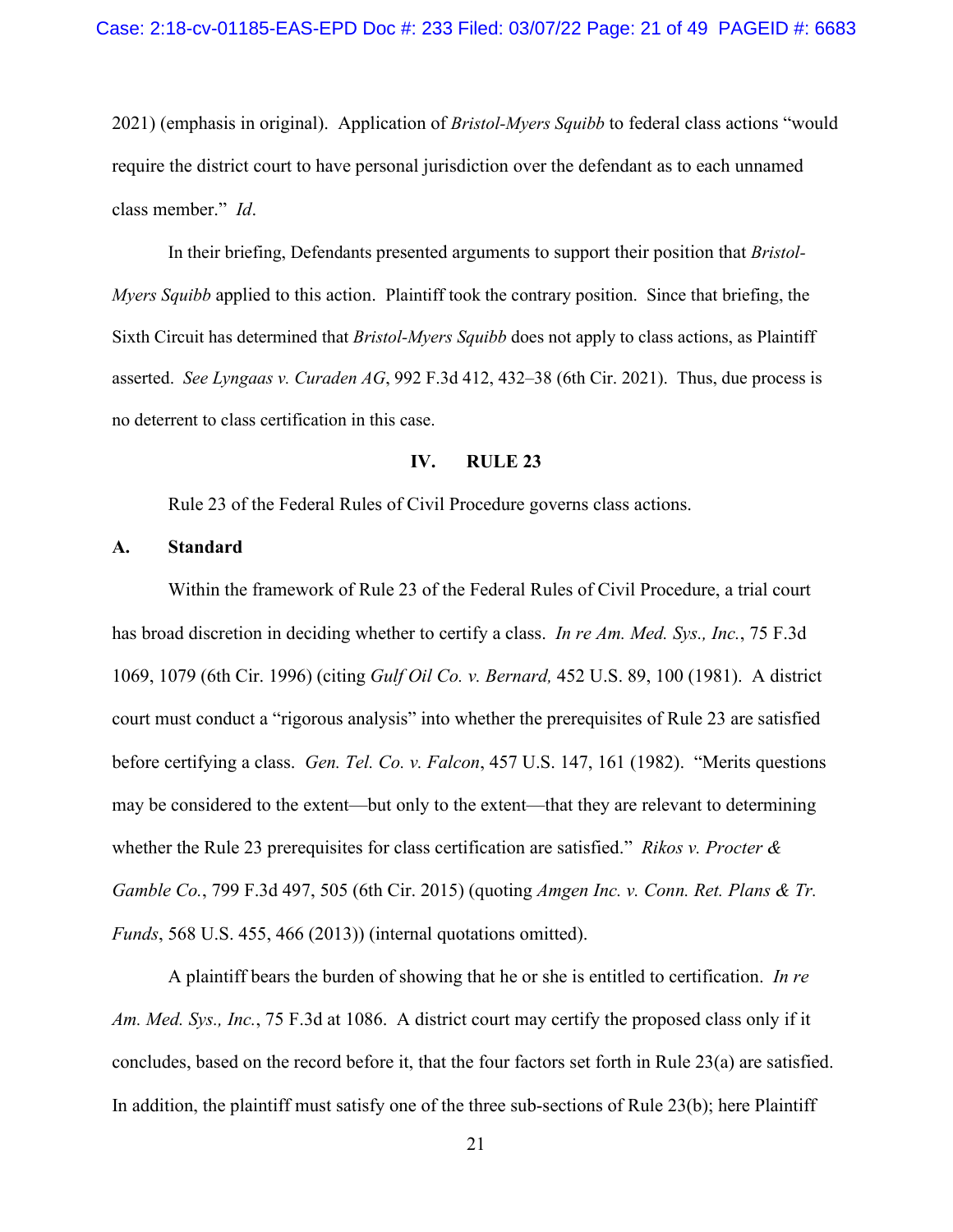moves for an injunctive and declaratory relief class under Rule 23(b)(2). *[Powers v. Hamilton](https://1.next.westlaw.com/Link/Document/FullText?findType=Y&serNum=2013073505&pubNum=506&originatingDoc=Ie0d706bc7b6311dd9876f446780b7bdc&refType=RP&fi=co_pp_sp_506_619&originationContext=document&transitionType=DocumentItem&contextData=(sc.DocLink)#co_pp_sp_506_619)  County Pub. Defender Comm'n,* [501 F.3d 592, 619 \(6th Cir.2007\).](https://1.next.westlaw.com/Link/Document/FullText?findType=Y&serNum=2013073505&pubNum=506&originatingDoc=Ie0d706bc7b6311dd9876f446780b7bdc&refType=RP&fi=co_pp_sp_506_619&originationContext=document&transitionType=DocumentItem&contextData=(sc.DocLink)#co_pp_sp_506_619)

### **B. Rule 23(a)**

Defendants contend that Plaintiff is not entitled to have his proposed class certified because he has failed to meet the requirements of Rule 23(a). As the Sixth Circuit regularly explains, "'[i]n order to obtain class certification, [a] plaintiff must first satisfy Rule 23(a)'s requirements of numerosity, commonality, typicality, and adequacy of representation." *Coleman v. Gen. Motors Acceptance Corp.,* 296 F.3d 443, 446 (6th Cir. 2002) (quoting *Golden v. City of Columbus*, 404 F.3d 950, 965 (6th Cir. 2005)); *see also* Fed. R. Civ. P. 23(a).

### **1. Rule 23(a)(1) - Numerosity**

Rule 23(a) requires that the class be "so numerous that joinder of all members is impracticable." Fed. R. Civ. P.  $23(a)(1)$ . There is no bright line numerical test by which the district court can determine when the numerosity requirement is satisfied. *Senter v. Gen. Motors Corp.*, 532 F.2d 511, 523 n.24 (6th Cir. 1976) ("Impracticability of joinder is not determined according to a strict numerical test but upon the circumstances surrounding the case.") (citing *Cash*, 434 F.2d at 571). When class size reaches substantial proportions, however, the numerosity requirement is usually satisfied by numbers alone. *Am. Med. Sys.*, 75 F.3d at 1079.

Plaintiff asserts that the putative class meets Rule  $23(a)(1)$ 's numerosity requirement by numbers alone. Defendants do not disagree, nor does this Court. The putative class here meets the requirement by numbers alone because it includes "more than several hundred" class members. *Bacon v. Honda of Am. Mfg., Inc.*, 370 F.3d 565, 570 (6th Cir. 2004) (meeting numerosity requirement with 800 class members); *see also Daffin v. Ford Motor Co.*, 458 F.3d 549, 552 (6th Cir. 2006) (finding that numerosity is satisfied because "[t]he proposed class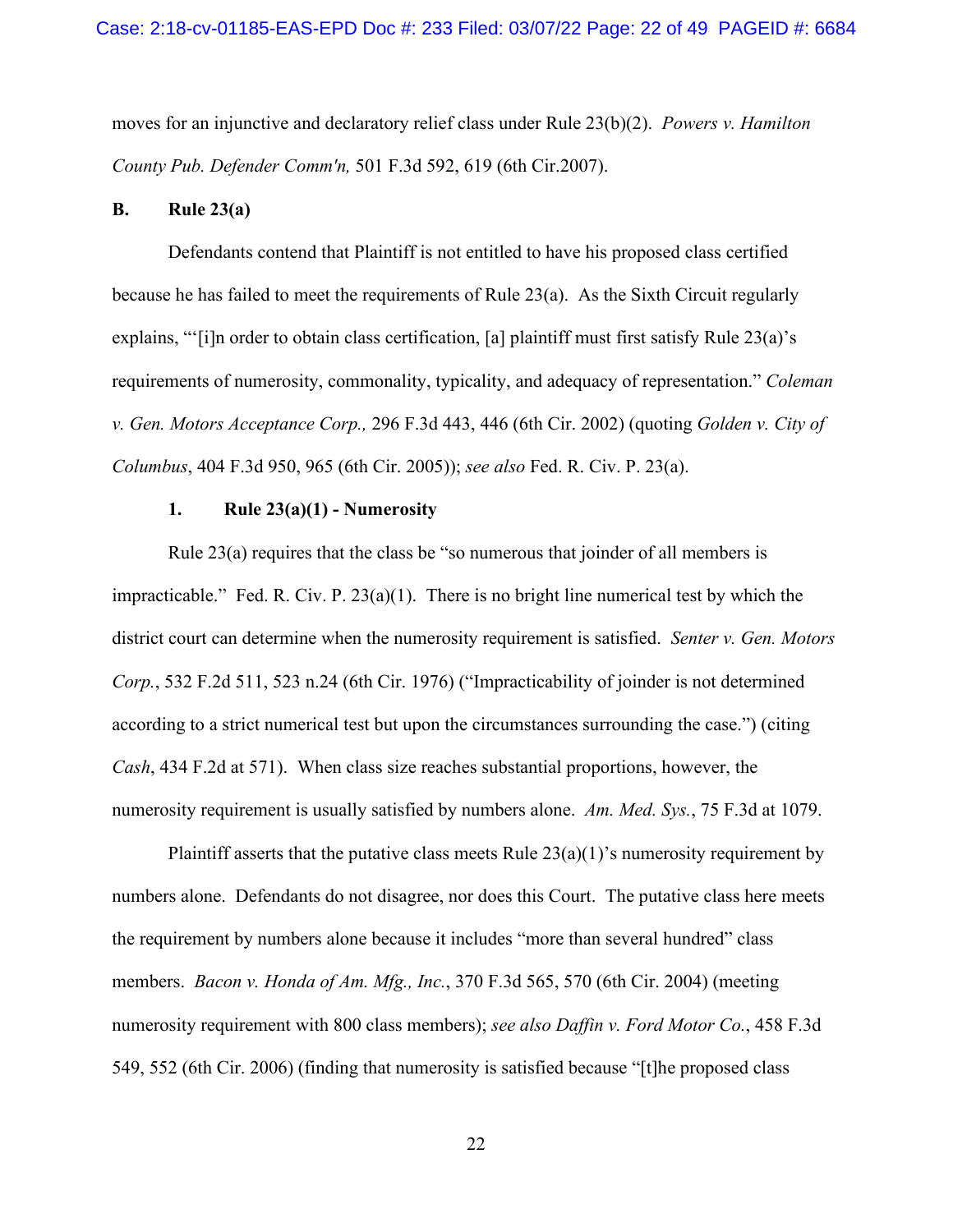includes thousands of individuals"). And, even "where the exact size of the class is not known," as is the case here, the numerosity requirement is still satisfied where "general knowledge and common sense indicate that the class is large." *Phillips v. Philip Morris Cos.*, 298 F.R.D. 355, 362–63 (N.D. Ohio 2014); *see also Senter*, 532 F.2d at 523 (allowing the district court to "consider reasonable inferences drawn from the facts before him at [this] stage").

### **2. Rule 23(a)(3) - Typicality**

Rule 23(a) further requires Plaintiff to demonstrate that the claims of the named representatives are typical of claims of the class. Fed. R. Civ. P. 23(a)(3). A "plaintiff's claim is typical if it arises from the same event or practice or course of conduct that gives rise to the claims of other class members, and if his or her claims are based on the same legal theory." *Powers*, 501 F.3d at 618 (quoting *Am. Med. Sys.*, 75 F.3d at 1082) (internal quotation marks omitted)). This requirement ensures that this Court may properly attribute a collective nature to the challenged conduct. *Id.* "The premise of the typicality requirement is simply stated: as goes the claim of the named plaintiff, so go the claims of the class." *Sprague*, 133 F.3d at 399. The representative's interests must be aligned with those of the representative group such that the representative's pursuit of its own claims advances the interests of the class. *Id.*

To meet his burden, Plaintiff contends:

Mr. Hardwick's claims are typical of the class claims because they arise from the same tortious conduct: Defendants' marketing, manufacturing, and releasing of PFAS—causing widespread contamination. And Defendants treated Mr. Hardwick no different than every other potential class member—they contaminated Americans without distinction. (See First Am. Compl., [ECF No. 96] at PageID #575–79, ¶¶ 60–77.) *See also Cmty. Refugee*, 334 F.R.D. at 505 (finding typicality where "there is no indication that" Defendant treated different class members differently).

This is highlighted by the uniform call-to-action by organizations and states across the county (and the world). *See supra* pp. 15–29. No matter where someone lives, what they do, or the choices they have made, Defendants' PFAS have contaminated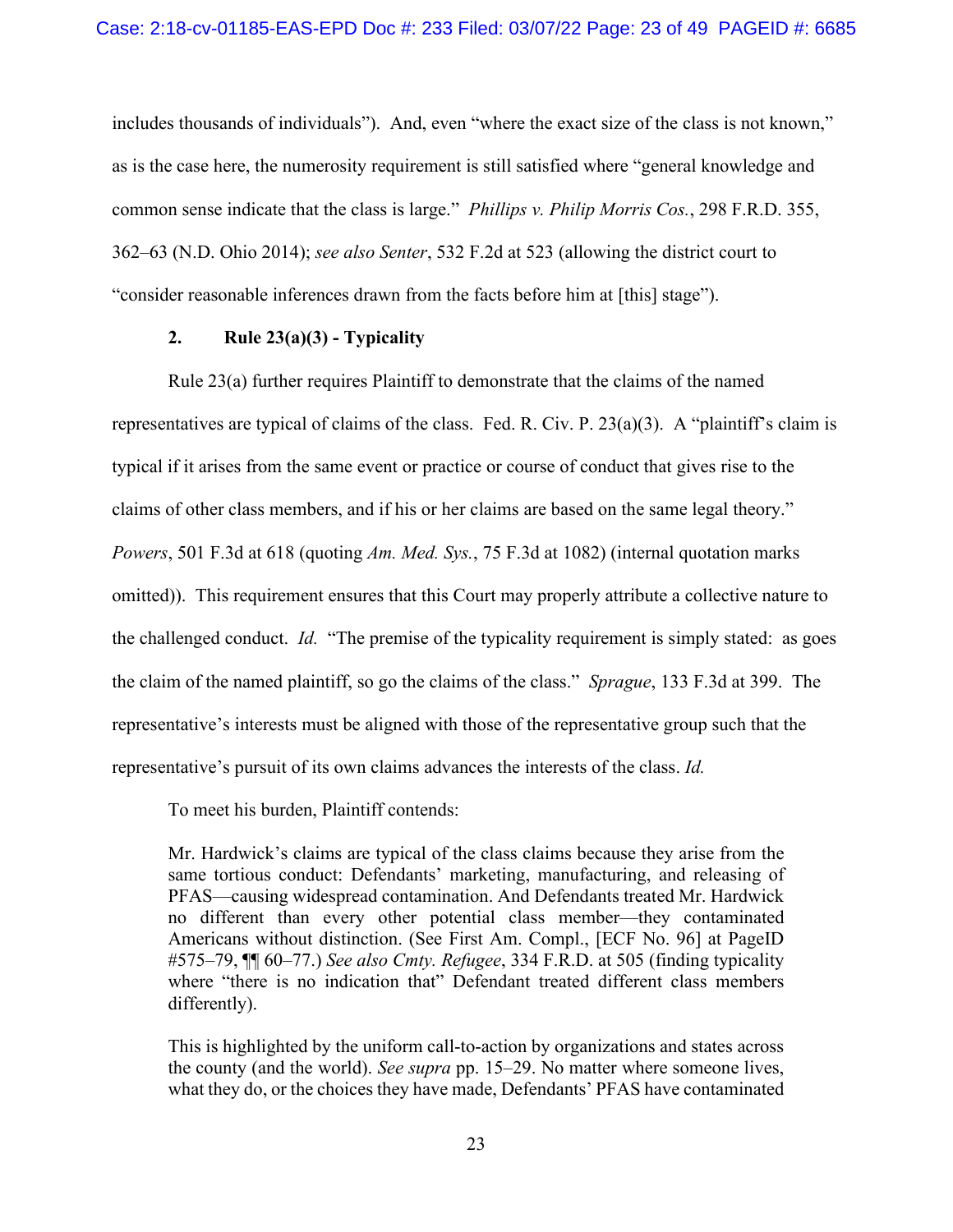the blood of all the proposed class members just like it has contaminated Mr. Hardwick's blood. As a result, Mr. Hardwick satisfies Rule 23(a)(3) because his claims are identical to the claims of the proposed class. Or as the Sixth Circuit puts it, "as goes the claim of the named plaintiff, so go the claims of the class." *See Sprague*, 133 F3d at 399; *see also Sutton*, at 22 ("In cases where the named plaintiffs and putative class members are impacted by the same unlawful conduct, typicality is generally satisfied.").

(Mot. at 45, ECF No. 164.)

Defendants disagree, arguing that resolving Mr. Hardwick's claims will not necessarily resolve other class members' claims because Mr. Hardwick is a firefighter, has used and sold Aqueous Film-Forming Foams ("AFFF"<sup>[4](#page-23-0)</sup>), does not have every type of PFAS in his blood, and does not know enough about the case and/or has insufficient time to pursue it. Plaintiff replies that "[n]one of these purported issues distinguish Mr. Hardwick's claims from those of the potential class members." (Reply at 33, ECF No. 210.) This Court agrees.

Mr. Hardwick's claims are not based on his occupation. As proposed by Plaintiff, each member of the class must have a certain level of PFOA and another PFAS within his or her body. What Mr. Hardwick, or any potential class member, performs as an occupation or profession does not affect whether Defendants breached a duty of care or engaged in conduct that caused PFAS to contaminate his or her blood and body without his or her consent. By definition, all potential class members will already have a certain amount of PFOA and another PFAS in their blood. Whether firefighters may carry a higher risk of PFAS exposure than some other occupations, or whether Mr. Hardwick has used materials containing PFAS, is irrelevant to the that inquiry.

<span id="page-23-0"></span><sup>4</sup> AFFF contains PFAS, which are fluorosurfactants that repel oil, grease, and water. As ingredients in AFFF, the chemicals help firefighters [extinguish fuel fires](https://www.statesystemsinc.com/blog/fire-extinguisher-types/) from gasoline, kerosene, cooking oils, paint.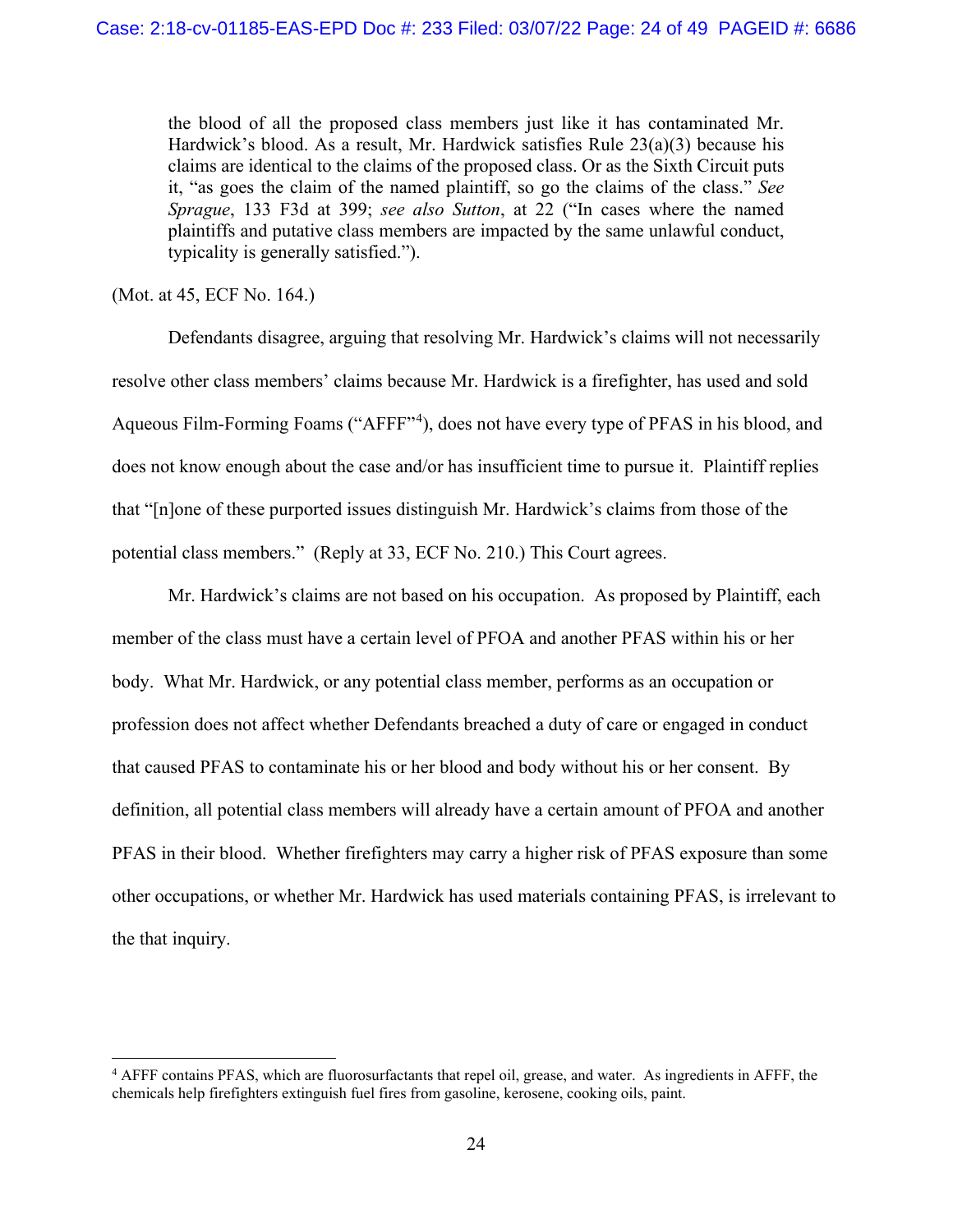Further, the proposed class does not require the members to have the exact type of PFAS in their blood, nor does the remedy proposed. Mr. Hardwick and the class members' claims are all based on one injury: the contamination of their blood and bodies with PFAS. Neither Mr. Hardwick nor any of the class members are seeking monetary damages that would require any individualized analysis or any determination of whether a class member is currently suffering from an illness or disease related to their PFAS exposure.

Plaintiff and the class are pursuing the same legal theory. Each class member's claims similar inasmuch as the question is whether Defendants engaged in conduct that caused PFOA and other PFAS to contaminate the blood and bodies of Mr. Hardwick and the potential class members without their consent. Because the proposed class representative seeks to prosecute the same claims for himself and for the absent class members, under identical legal theories, typicality is established.

#### **3. Rule 23(a)(4) - Fair Representation**

Rule 23 requires that the class representative, "fairly and adequately protect the interest of the class." Fed. R. Civ. P. 23(a)(4). Adequacy of representation is divided into the adequacy of the class representative and the adequacy of class counsel.

#### **a. Class Representatives**

"The adequacy inquiry under Rule  $23(a)(4)$  serves to uncover conflicts of interest between named parties and the class they seek to represent. A class representative must be part of the class and possess the same interest and suffer the same injury as the class members." *Young*, 693 F.3d at 543; *Amchem Prods., Inc. v. Windsor*, 521 U.S. 591, 625-26 (1997). In such a situation, "there is every reason to believe that [the plaintiff] will vigorously prosecute the interests of the class." *Beattie*, 511 F.3d at 563*.* The Sixth Circuit has cautioned, however, that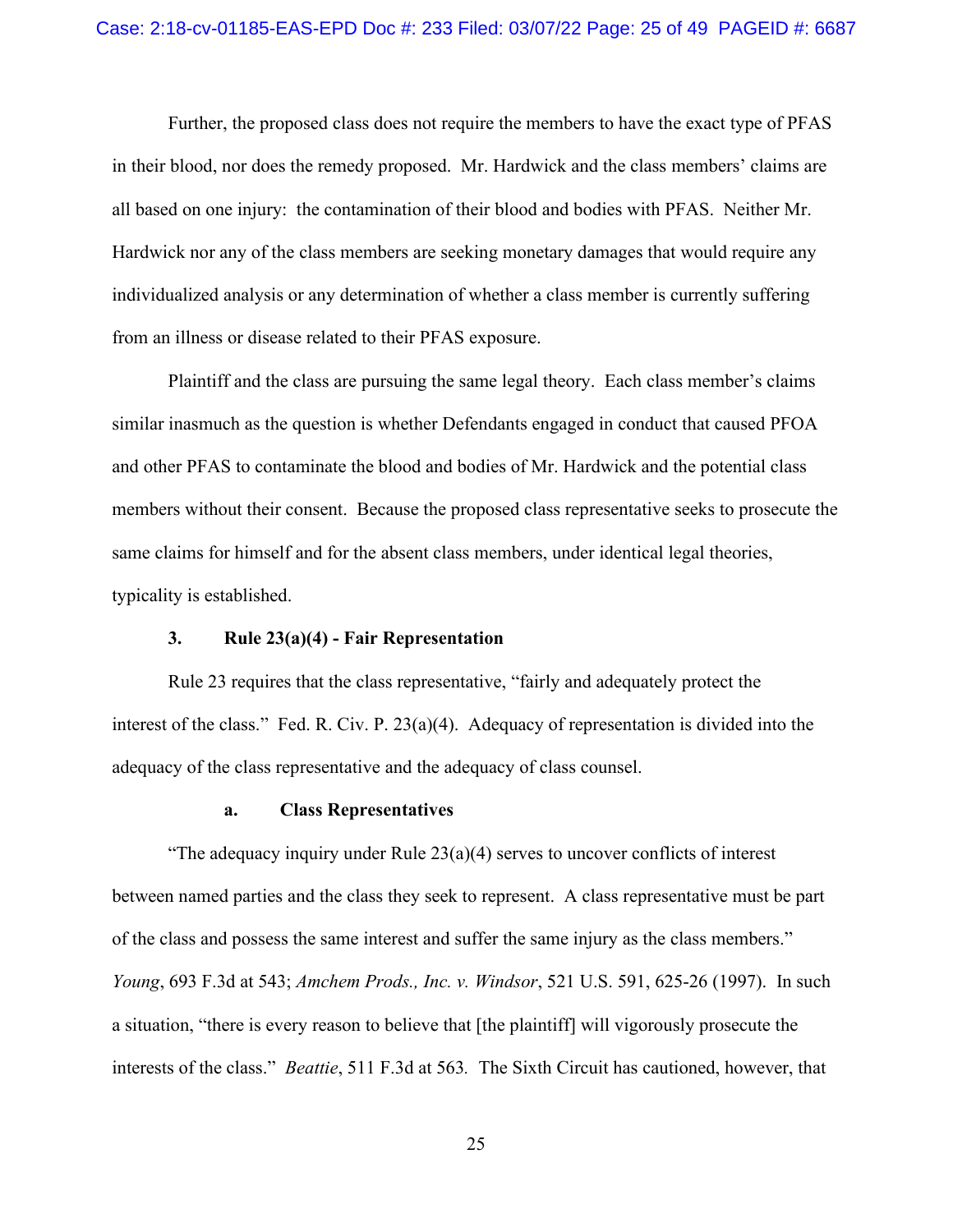#### Case: 2:18-cv-01185-EAS-EPD Doc #: 233 Filed: 03/07/22 Page: 26 of 49 PAGEID #: 6688

"because few people are ever identically situated, it is easy to paint an image of the class representative's interests as peripherally antagonistic to the class. That depiction does not make the plaintiff an inadequate representative." *Gooch v. Life Inv'rs Ins. Co. of Am.*, 672 F.3d 402, 429 (6th Cir. 2012).

Plaintiff contends that he shares the same legal claims that arise from the same alleged tortious conduct by Defendants. Mr. Hardwick also maintains that he and the putative class share the same goal: "common, uniform, class-wide injunctive and equitable relief in the form of studies, testing, analysis, and monitoring—not money damages for any personal injuries, property damage, or other relief that could vary among the individual class members." (Pl. Mot. for Class Cert. at 46.)

Defendants disagree, contending that Mr. Hardwick's interests conflict with the class because of differences in (i) "present-versus-future injury"; (ii) "research versus money" relief; (iii) "[t]ype and level of PFAS" in the blood; and (iv) potential claims by other firefighters against Mr. Hardwick. (Defs' Mem. in Opp. at 65–69, ECF No. 201.)

As to Defendants' first argument, they contend that "Hardwick is litigating this case on the premise that it matters not one whit whether he has any disease or has shown any symptoms allegedly linked to any kind of PFAS." *Id*. at 65. This is the main argument Defendants made on motion for dismissal for failure to state a claim and again in their briefing currently before the Court. But as the Court explained in its prior decision, and supra in its analysis of constitutional standing, the injury Mr. Hardwick alleges is the increased risk of illness because of the presence of PFOA and at least one other PFAS in his blood – and injury that is recognized under the law of Ohio and other states. This is the same alleged injury that is shared with every member of the class.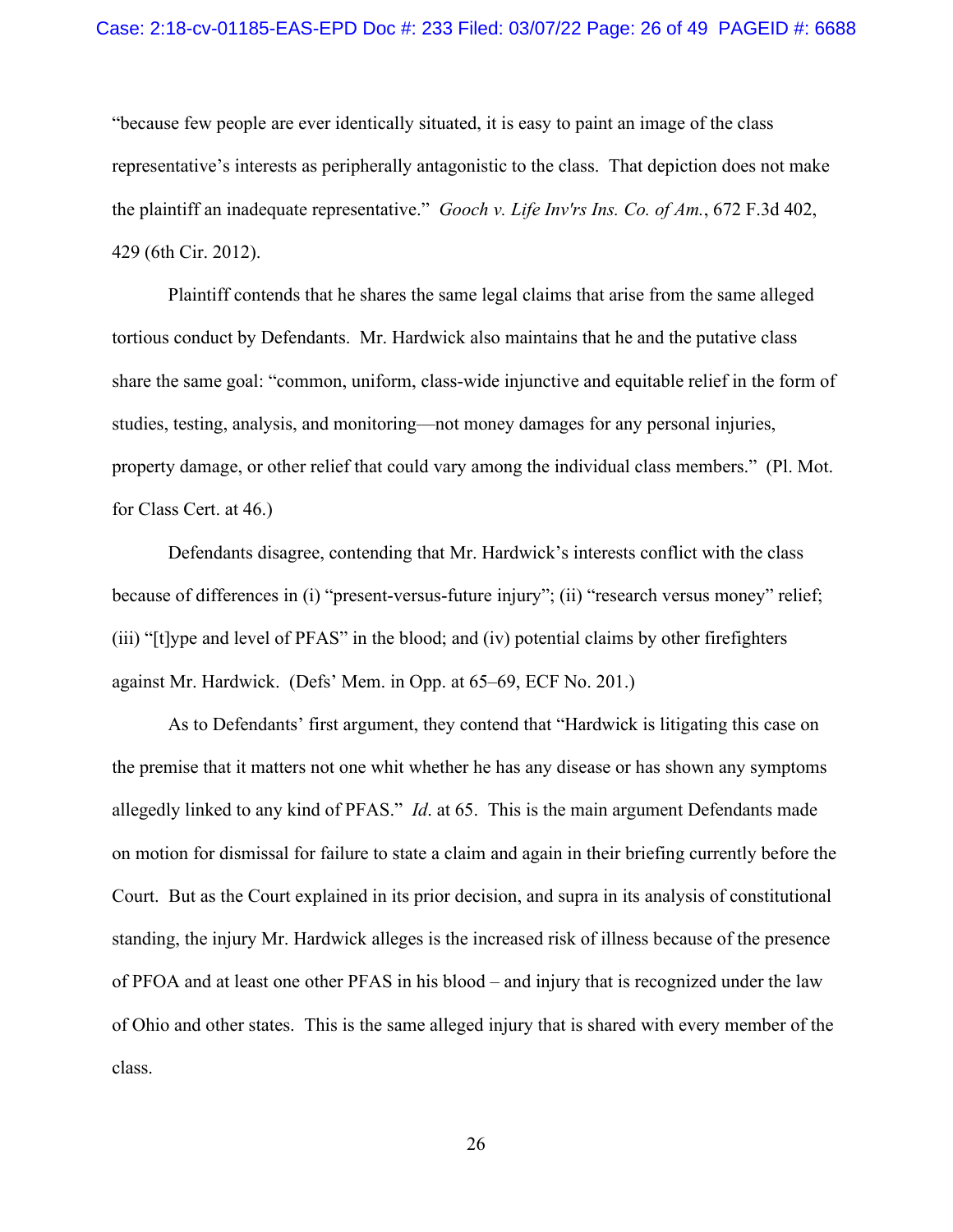Defendants next assert that the "second conflict [is] the relief Hardwick seeks," (research versus money) which "are quintessential examples of conflicts that preclude adequacy." (Defs' Mem. in Opp. at 66, ECF No. 201.) Specifically, Defendants contend that Mr. Hardwick "disclaims seeking any medical monitoring or monetary relief, putting him in conflict with class members seeking or wanting to seek money, monitoring, or other relief." *Id*. Plaintiff responds that he has not disclaimed medical monitoring, indeed that is what he has asked for as part of the injunctive relief he requests. Mr. Hardwick has never sought money damages in this case.

Third, Defendants argue that Mr. Hardwick's interests conflict with those of the class because other class members with different types and levels of PFAS in their blood will have a right to different medical monitoring. Defendants also assert that a medical monitoring program "cannot comprise the general population." (Defs' Mem. in Opp. at 67, ECF No. 201.) Yet, here, Mr. Hardwick requests a class-wide medical monitoring program that would provide services to those who have a defined level of PFAS in their blood as does he. Mr. Hardwick's proposed medical monitoring program would not comprise the general population, but only the proposed class.

Finally, Defendants maintain that Mr. Hardwick's type of exposure creates conflicts with other firefighters given that he has demonstrated and sold AFFF to other firefighters. Defendants claim that the firefighters exposed to PFAS from the AFFF Hardwick sold to them, will have possible claims against him and that Harwick could "face questions about his knowledge, or his failure to obtain knowledge from MSDSs [(Material Safety Data Sheets)] and other information available to him, that many class members would not face." (Defs' Mem. in Opp. at 62, ECF No. 201.) Plaintiff responds correctly that this is purely speculative. Plaintiff is not, nor ever has been, employed by any of the defendants. What Mr. Hardwick might have known about AFFF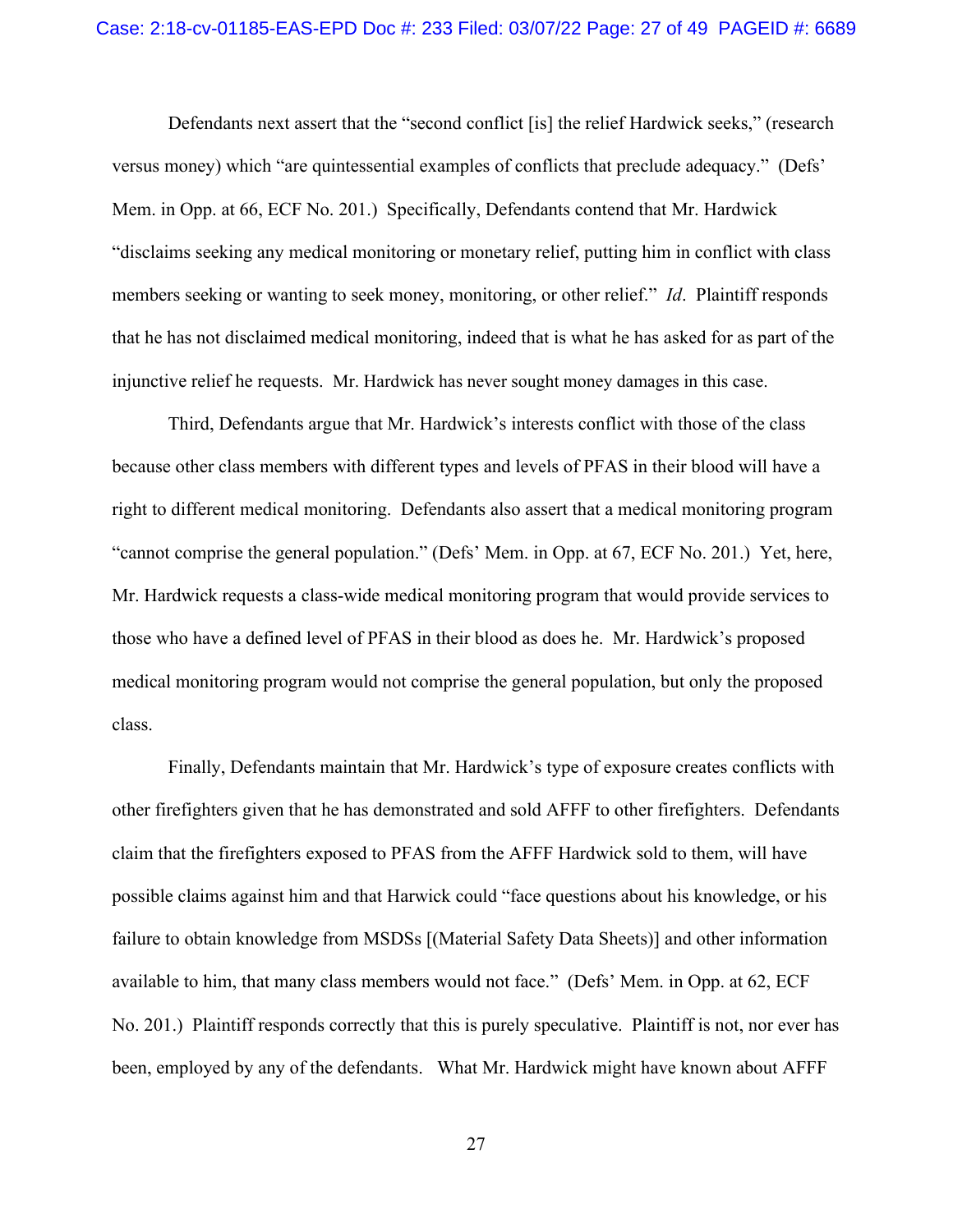is not relevant to whether Defendants engaged in conduct that caused PFOA and other PFAS to contaminate his and the potential class members blood and bodies without their consent.

#### **b. Class Counsel**

In assessing the adequacy of representation, this Court must also consider whether the Class representative will vigorously prosecute the class members' interest through qualified counsel. *In re Cincinnati Radiation Litig.*, 187 F.R.D. 549, 553 (S.D. Ohio 1999). This Court recognizes that class counsel "must have sufficient financial and personal involvement to encourage them to prosecute the action vigorously, and adequate resources and legal representation to meet the demands of maintaining the action." *Cmty. Refugee*, 334 F.R.D. at 506.

Mr. Hardwick asks the Court to appoint Robert A. Bilott and David J. Butler from Taft Stettinius & Hollister LLP, Gary J. Douglas of Douglas & London PC, and Ned McWilliams from Levin Papantonio PA. The Court concludes that the proposed class counsel meet all of the Rule 23 requirements. All of these attorneys, as well as others from their firms, had leadership positions in the DuPont C-8 MDL pending before this Court and have many years of experience litigating complex mass torts, including PFAS-related litigation. All of these law firms have invested significant time and resources in the C-8 MDL and in this case, and counsel has shown sophisticated legal skill. The Court finds the individual attorneys and their firms are highly competent and have the resources to continue to vigorously prosecute this case.

#### **4. Rule 23(a)(2) – Commonality**

Rule 23(a) also requires commonality. Fed. R. Civ. P.  $23(a)(2)$ . A plaintiff meets this requirement if there "are questions of law or fact common to the class." *Id.* 

The class-action was designed as "an exception to the usual rule that litigation is conducted by and on behalf of the individual named parties only." *Califano v.*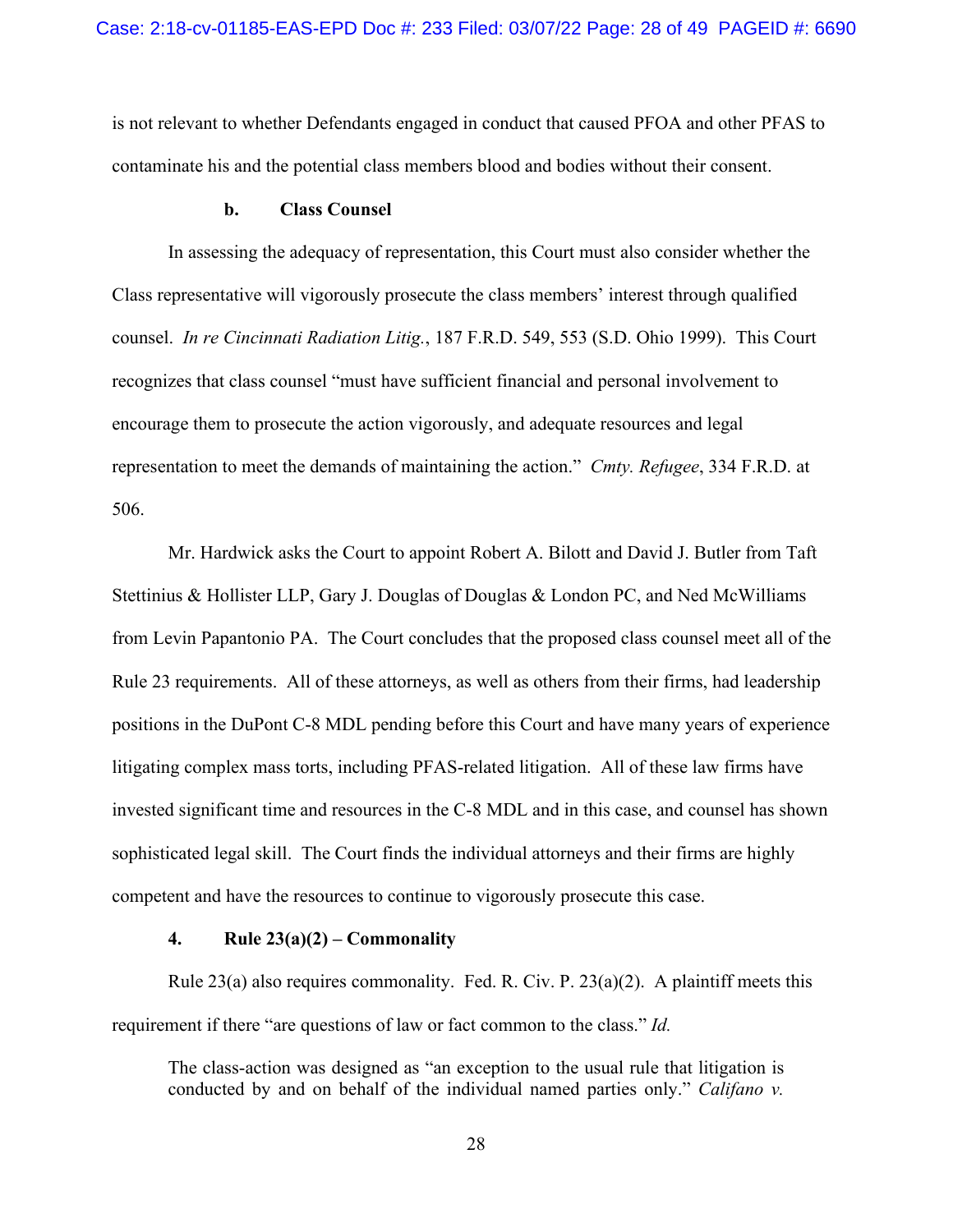*Yamasaki*, 442 U.S. 682, 700–01. Class relief "is 'peculiarly appropriate' when the 'issues involved are common to the class as a whole' and when they 'turn on questions of law applicable in the same manner to each member of the class." *Id*. at 701. For in such cases, "the class-action device saves the resources of both the courts and the parties by permitting an issue potentially affecting every [class member] to be litigated in an economical fashion under Rule 23." Ibid.

*In re Am. Med. Sys., Inc.*, 75 F.3d 1069, 1080 (6th Cir. 1996) (citing *Falcon*, 457 U.S. at 155)

(parallel citations omitted). "The commonality test 'is qualitative rather than quantitative, that is,

there need be only a single issue common to all members of the class.'" *Id*. A common question

is one that is "capable of class wide resolution—which means determination of its truth or falsity

will resolve an issue that is central to the validity of each one of the claims in one stroke."

*Dukes*, 564 U.S. at 350. Conclusory allegations of commonality are insufficient to satisfy the

burden of proof on certification. *Falcon,* 457 U.S. at 157. The class representatives must

enumerate questions of law or fact common to the class, "the resolution of which will advance

the litigation." *Sprague v. Gen. Motors Corp.*, 133 F.3d 388, 397 (6th Cir. 1998) (*en banc*)).

Plaintiff contends that the following questions will produce one stroke answers that are

central to the validation of his legal claims and will advance this litigation:

a. Whether Defendants owed a duty to Plaintiff and members of the class to refrain from acts and/or omissions reasonably likely to result in PFAS in the blood of Plaintiff and the members of the class, and the biopersistence and bioaccumulation of such PFAS in such blood serum;

b. Whether Defendants knew, anticipated, foresaw, and/or should have known, anticipated, and/or foreseen that it was unreasonably dangerous to engage in acts and/or omissions that resulted in the presence, persistence, and accumulation of PFAS in the blood and/or bodies of humans;

c. Whether Defendants knew, anticipated, foresaw, and/or should have known, anticipated, and/or foreseen that their acts and/or omissions were likely to result in Plaintiff and the class members having persistent and accumulating PFAS in their blood and/or bodies;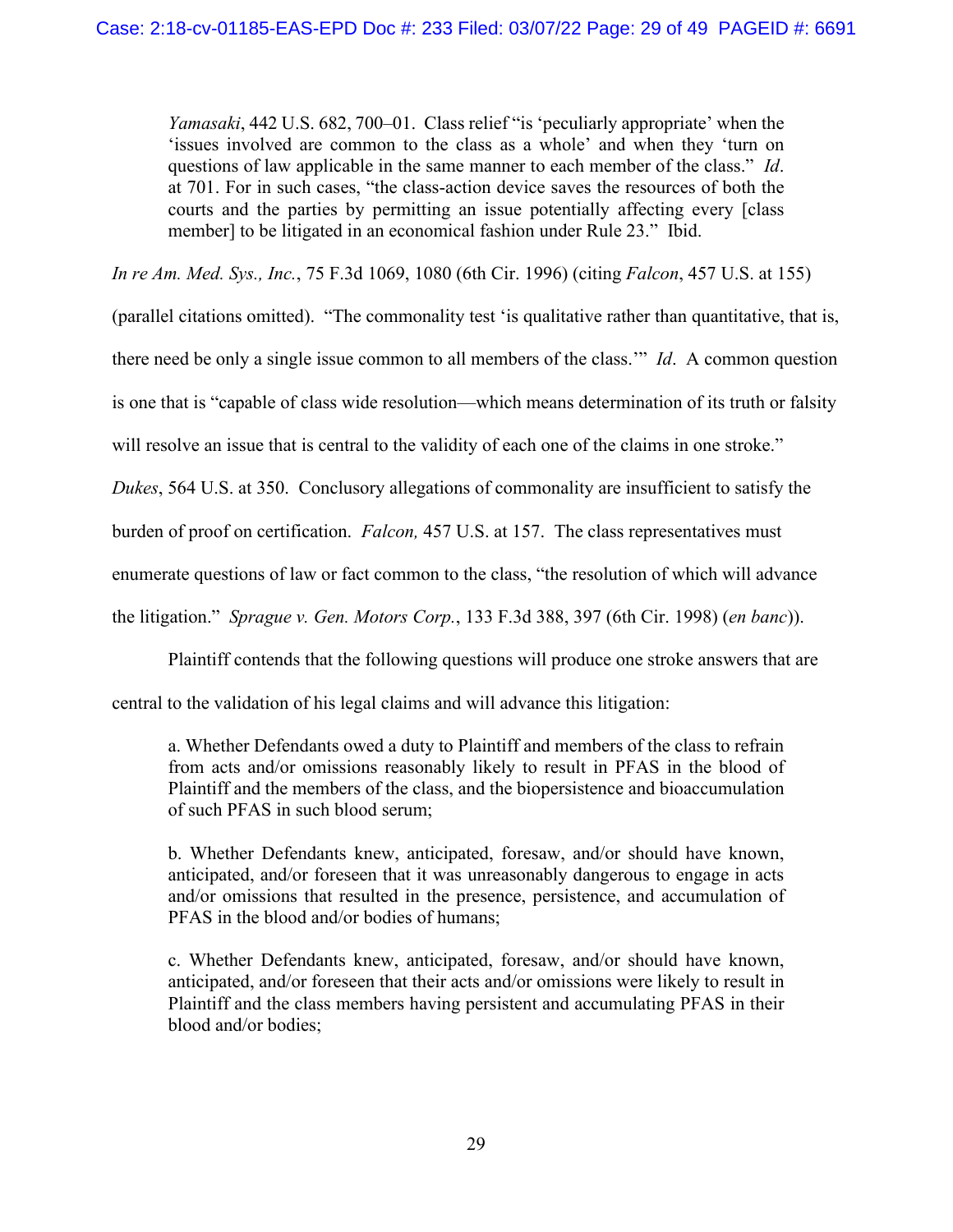d. Whether Defendants' acts and/or omissions proximately caused PFAS to contaminate, persist in, and accumulate in the blood and/or bodies of Plaintiff and the class members;

e. Whether the presence, persistence, and accumulation of PFAS in Plaintiff's and class members' blood and/or bodies and any resultant subcellular or other impact and/or effect, is injurious, offensive, and/or otherwise harmful to Plaintiff and the class members;

f. Whether Defendants' conduct is resulting in irreparable harm to Plaintiff and the class members;

g. Whether Defendants' conduct warrants injunctive and/or declaratory relief; and

h. Whether a reasonable physician would order medical monitoring under the circumstances.

(Mot. for Class Cert. at 39–40, ECF No. 164.)

Defendants respond:

Hardwick identifies a series of questions that he claims to be common ones for purposes of commonality. *Id.* at 39–40. He does not, however, back those *ipse dixit*  statements with actual evidence that the liability and relief questions in this case have common class-wide answers. And the record assembled by Defendants refutes even Hardwick's assertions of commonality . . . .

Though Hardwick purports to identify "common legal and factual questions," none of them are amenable to common, class-wide *answers*. And as the Supreme Court has made clear, "[w]hat matters to class certification . . . is not the raising of common 'questions'—even in droves—but rather, the capacity of a class-wide proceeding to generate common answers apt to drive the resolution of the litigation. Dissimilarities within the proposed class are what have the potential to impede the generation of common answers.'" *Dukes*, 564 U.S. at 350; *see also id*. (commonality requires that "determination of [supposed common questions'] truth or falsity will resolve an issue that is central to the validity of each one of the claims in one stroke").

(Defs' Mem. in Opp. at 39, 40, ECF No. 201.)

In this assessment of commonality, the Sixth Circuit has directed:

We start from the premise that there need be only one common question to certify a class. *See Sprague,* 133 F.3d at 397. Here the district court identified two primary questions that will produce in one stroke answers that are central to the validity of the plaintiffs' legal claims: (1) whether the alleged design defects in the Duets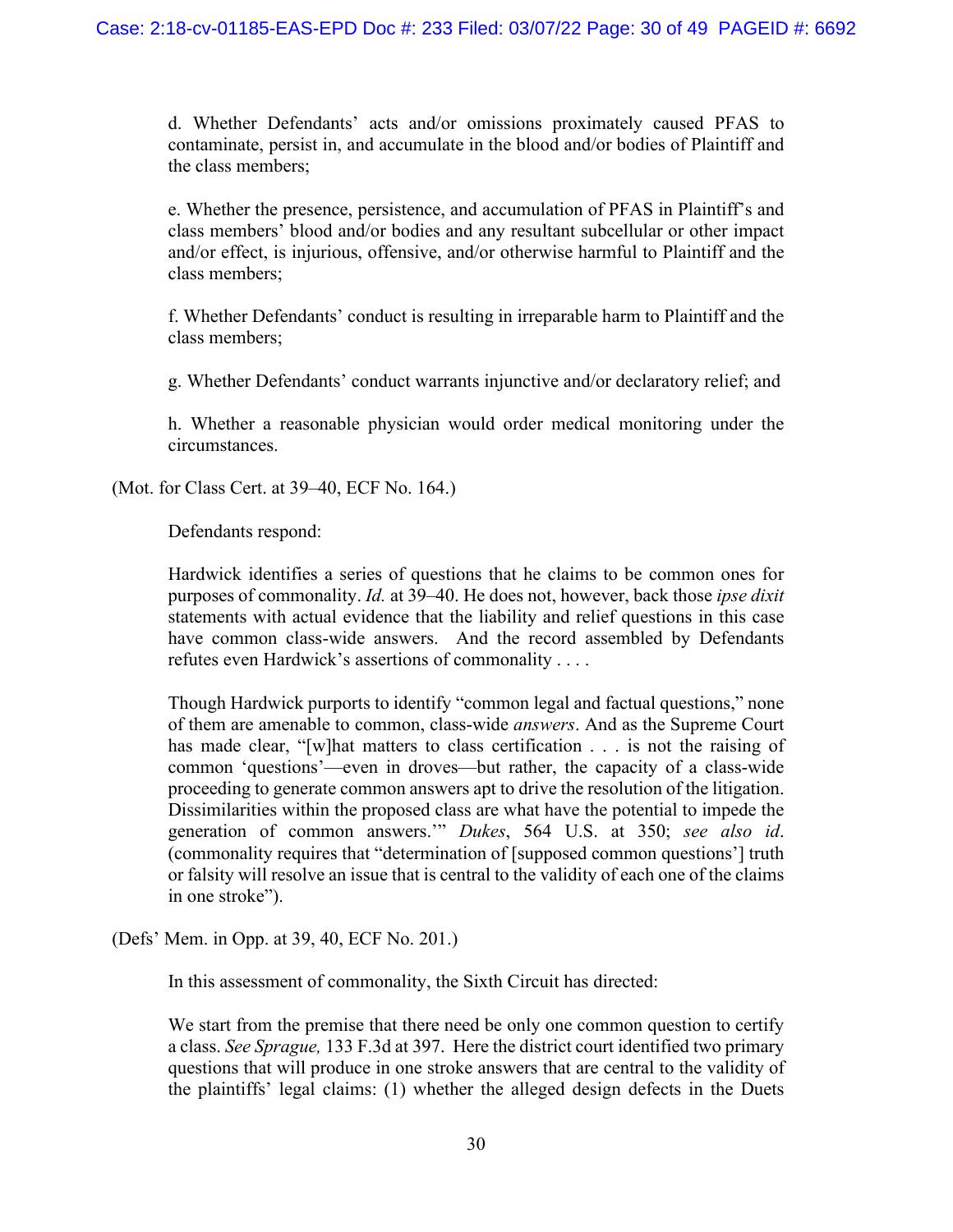proximately cause mold or mildew to develop in the machines and (2) whether Whirlpool adequately warned consumers who purchased Duets about the propensity for mold growth in the machines.

A quick review of the elements of plaintiffs' legal claims under Ohio law explains why the district court found these two questions common to all members of the liability class.

*In re Whirlpool Corp. Front-Loading Washer Products Liab. Litig.*, 722 F.3d 838, 853 (6th Cir.

2013). This case applies the same analysis; that is, (a) determine whether there is a common question that will produce in one stroke answers that are central to the validity of the Plaintiffs' legal claims, and (b) review the common aspects of the elements of Plaintiff's legal claims.

# **a. Common Questions / One Stroke Answers Apt to Drive Resolution**

As Defendants correctly state, what matters to class certification is not only the raising of

common questions, but also the capacity of a class-wide proceeding to generate common

answers apt to drive the resolution of the litigation. Dissimilarities within the proposed class are

what have the potential to impede the generation of common answers. Defendants are also

correct in asserting that dissimilar claims lumped together are no basis for class certification. In

*Dukes*, the Supreme Court found that there was no commonality because the plaintiffs

wish to sue about literally millions of employment decisions at once. Without some glue holding the alleged *reasons* for all those decisions together, it will be impossible to say that examination of all the class members' claims for relief will produce a common answer to the crucial question *why was I disfavored*.

*Wal-Mart Stores, Inc. v. Dukes*, 564 U.S. 338, 352 (2011) (emphasis in original).

In the case *sub judice*, there is no such obstacle. This Court need not engage in any individual determination as to the reasons why each individual class member was treated a particular way. Instead,

Mr. Hardwick presents many questions that, regardless of the class member, will require the same evidence to answer. For example, Mr. Hardwick asks whether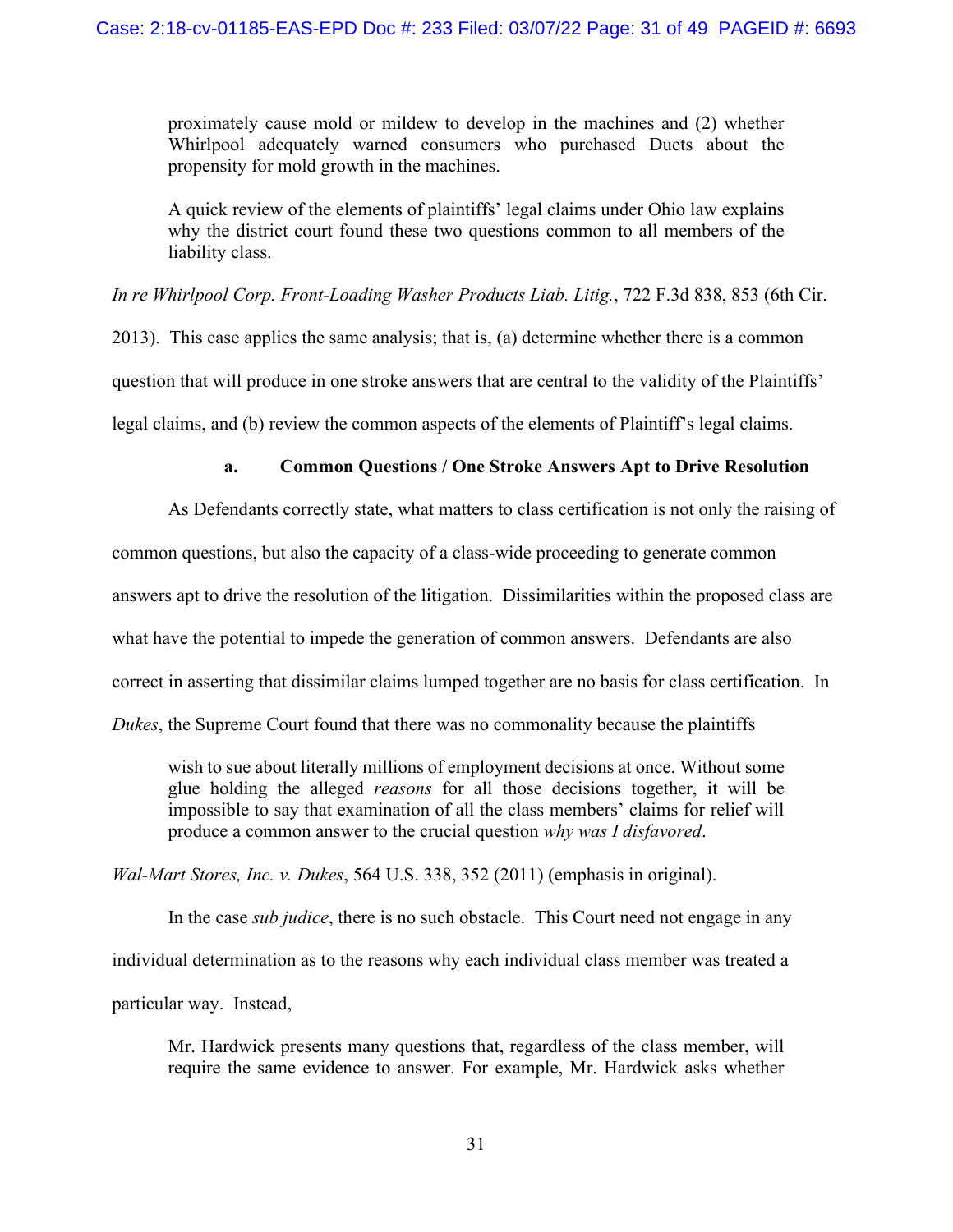Defendants knew, or should have known, that PFOA was unreasonably dangerous. Each Defendant either knew this—or it did not.

Whether 3M Company, or DuPont, or any other defendant knew that PFOA was unreasonably dangerous does not change depending on the class member.

[Or,] "whether Defendants knew, or should have known, that their actions were likely to result in PFOA contaminating Americans' blood." (*Id.* at PageID #582– 83 ¶ 93(c).) Again, each Defendant either knew this—or it did not.

(Pl's Mot. for Class Cert. at 39–40, ECF No. 164) (citing First Am. Compl., ECF No. 96.)

Mr. Hardwick makes the comparison of PFAS litigation to tobacco and asbestos class

actions from the 1980s and 90s.

[T]his proposed class action is much like the tobacco and asbestos class actions of the 1980s and 90s. To be sure, those class actions, like this one, were labeled "highly unusual." *See, e.g.*, *In re Sch. Asbestos Litig.*, 789 F.2d 996, 1009–10 (3d Cir. 1986) (certifying a nationwide class). They both followed the discovery of industry-wide tortious conduct that created new, common, and widespread injuries. *See, e.g.*, *Scott v. Am. Tobacco Co.*, 725 So.2d 10, 13 (La. App. 4 Cir. 1998) (explaining that no reported case had ever determined the addictive qualities of nicotine). As a result, plaintiffs confronted the asbestos and tobacco industries as a whole. *See, e.g.*, *In re Sch. Asbestos Litig.*, 789 F.2d at 1000, 1011 (explaining that class certification "must be decided against the background of the asbestos scene, an unparalleled situation in American tort law" while approving the district court's "willingness to attempt to cope with an unprecedented situation in a somewhat novel fashion"); *Scott*, 725 So.2d at 15 ("Plaintiffs assert that the defendants' liability is caused by the singular act of the tobacco industry in selling a defective product after concealing the addictive nature of nicotine.").

Yet despite the breadth of the injury caused by those industries, courts still certified and affirmed classes. *Id.* ("A class action is the most effective way to efficiently and economically handle this claim" about "the tobacco industry."). In doing so, courts identified sufficient common issues such as "the health hazards of asbestos, the defendants' knowledge of those dangers, the failure to warn or test, and the defendants' . . . conspiracy in the formation of and adherence to industry practices"—and "the existence of an industry-wide conspiracy to suppress that knowledge." *In re Sch. Asbestos Litig.*, 789 F.2d at 1009, 1011. These common issues prevailed despite some individualized issues at the margins, *see In re Sch. Asbestos Litig.*, 789 F.2d at 1009–09, 1011; *Scott*, 725 So.2d at 15, because in the end, these class actions came down to same common question: to what extent did the relevant chemicals (asbestos or nicotine) injure the class. *Scott*, 725 So.2d at 14; *In re Sch. Asbestos Litig.*, 789 F.2d at 1009–10.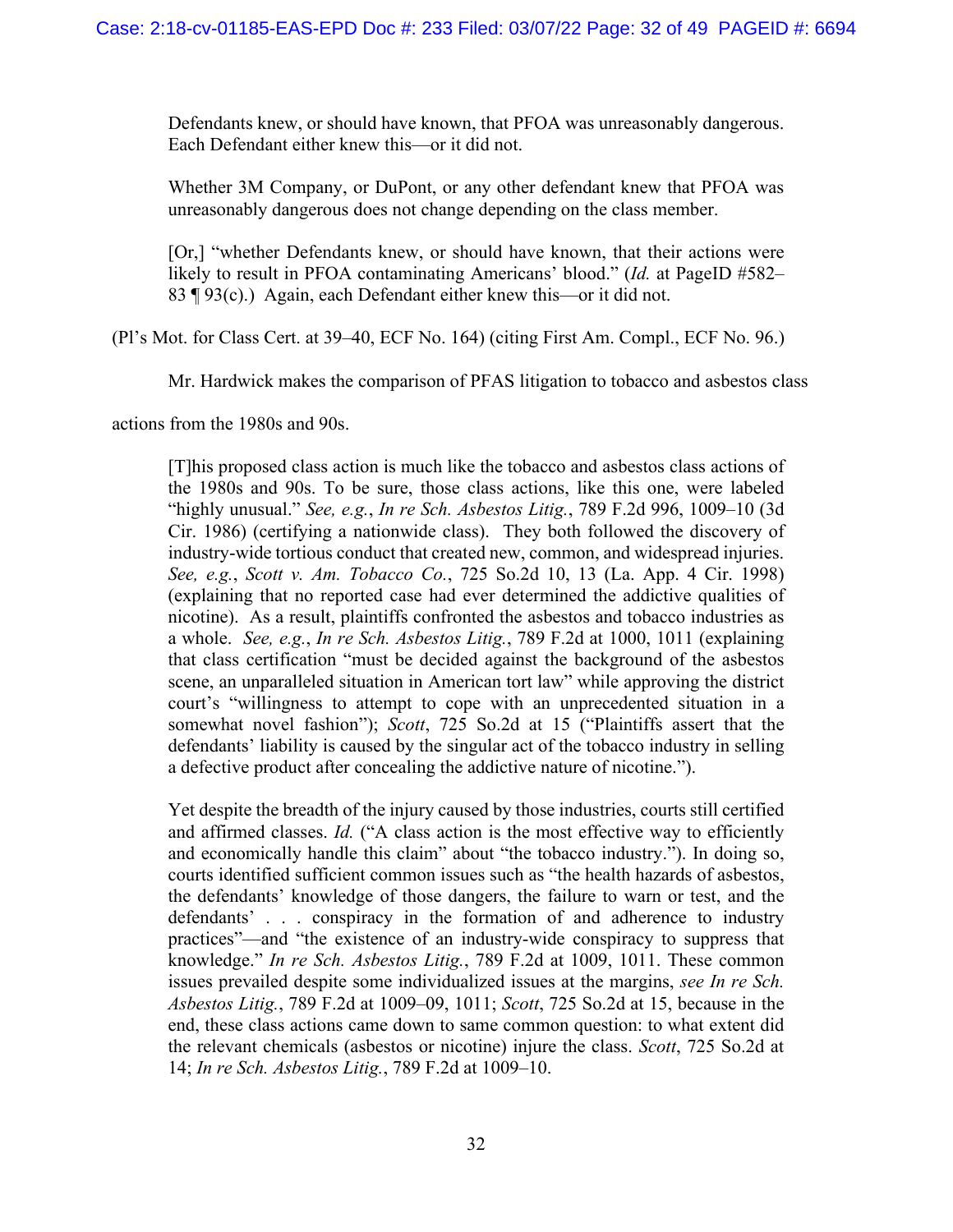(Pl's Reply at 14, ECF No. 210.)

Plaintiff maintains the same general pattern has occurred here. That is, lawsuits related to PFAS started after the discovery of alleged industry-wide tortious conduct that allegedly created new, common, and widespread injuries. And, "Mr. Hardwick presents the same common question here: to what extent does PFOA combined with one other PFAS in human blood injure the class." *Id*. at 12. Moreover, Plaintiffs allege common questions courts have found sufficient, including the health hazards of PFAS, Defendants' knowledge of those dangers, the failure to warn or test, Defendants' alleged conspiracy in the formation of and adherence to industry practices, and the existence of an industry-wide conspiracy to suppress that knowledge.

Defendants offer experts to opine that there is no evidence that the PFOA or PFAS in anyone's blood is actually harmful. (Alexander Report at PageID #4993, ECF No. 200-1) ("Exposure to any PFAS has not been established as a general cause of any disease outcome."), *id.* at PageID #4999 ("First of all, the scientific evidence has *not* consistently or reliably established known health risks for PFOA."), *id.* at PageID #5001 (same); (Beck Report at PageID #5144, n.2, ECF No. 200-2 ("It is my opinion that the epidemiological, toxicological, and mode-of-action evidence do not demonstrate that humans have been harmed from PFAS exposure."); (Herzstein Report at PageID #5272–73, ECF No. 200-3) (arguing that "no causal relationship has been established" between human disease and PFOA/PFAS exposure).

Plaintiff presents contrary evidence of Congressional Hearing transcripts and documents, governmental agency studies, private chemical industry/economic development groups' studies, and environmental and health watchdog groups' studies from governmental agencies (many cited above), and the expert reports on this Court's C-8 MDL docket that opine on the harmful effects of PFOA and other PFAS. Plaintiff contends that this dispute is "why the source of exposure does not matter in this case. This class action is about confirming the effects of having PFOA (and at least one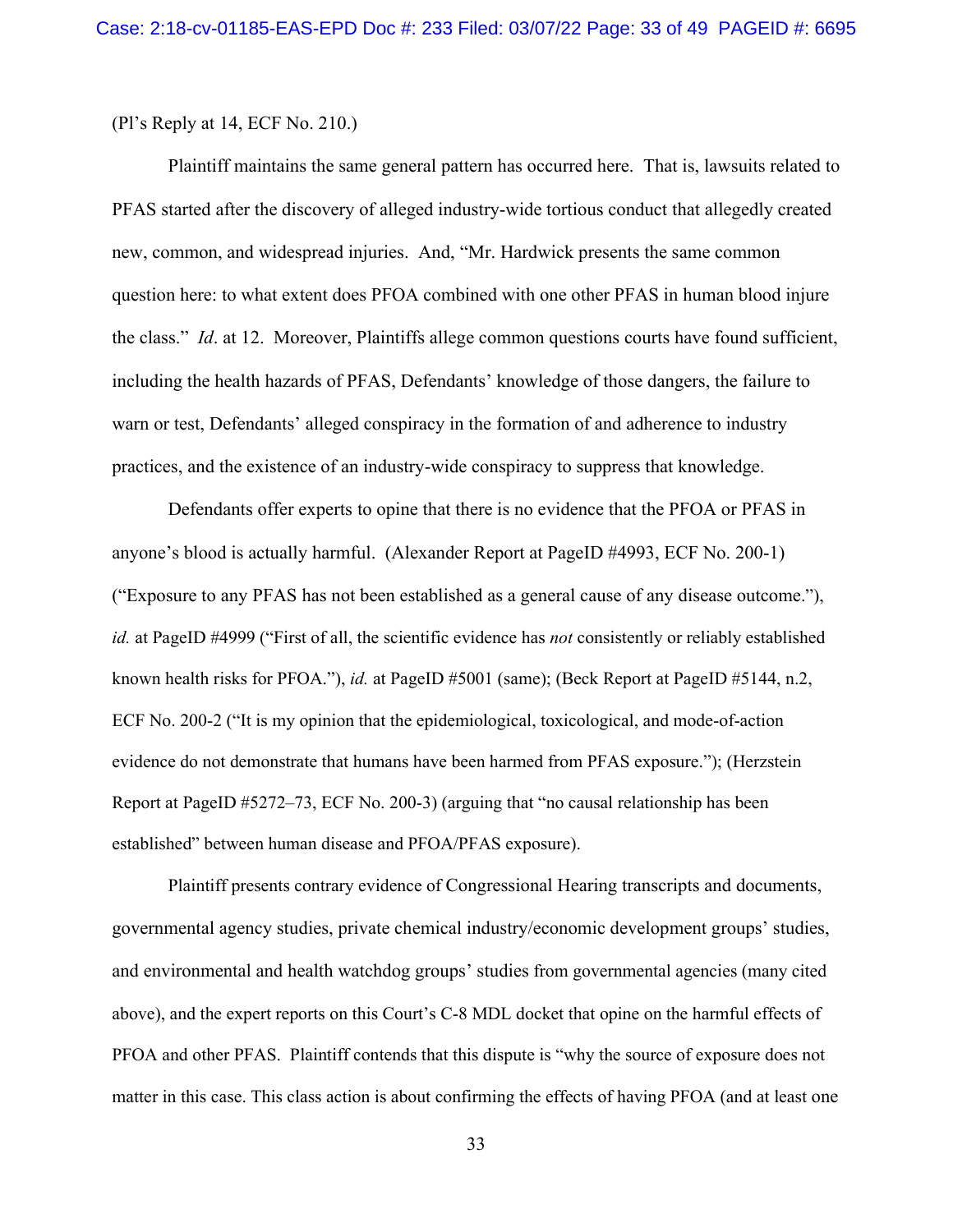other PFAS) in the body—which should never be there to begin with." (Pl's Reply at 14, ECF No. 210.) That common injury is what binds this class together. *See Bittinger v. Tecumseh Prods. Co.*, 123 F.3d 877, 885 (6th Cir. 1997).

The Court agrees with Plaintiff that this portion of the commonality analysis is met for a nationwide class. That is, Mr. Hardwick raises common questions relating to the extent to which having PFOA and at least one other PFAS at the levels required for class membership causes an increased risk of disease in the class members. These questions have the capacity to generate common answers apt to drive the resolution of the litigation.

#### **b. Elements of Plaintiff's Legal Claims**

The next step prescribed by *In re Whirlpool Corp. Front-Loading Washer Products Liab. Litigation* is to take "[a] quick review of the elements of plaintiffs' legal claims" – in that case (i) "under Ohio law." 722 F.3d at 853. However, with regard to a nationwide class, Defendants contend that commonality is not met because, (ii) many states do not recognize an increased risk of disease as a compensable injury, and (iii) the states that do recognize such a claim vary too greatly on other relevant inquiries.

#### **(i) Commonality – Ohio Law**

In the case *sub judice*, Plaintiff asserts common law claims, and the parties agree for the purposes of this analysis that Ohio choice-of-law rules would dictate that the law of the place of the injury controls unless another jurisdiction has a more significant relationship to the lawsuit. *Klaxon Co. v. Stentor Elec. Mfg. Co.*, 313 U.S. 487, 496 (1941); *Morgan v. Biro Mfg.Co.*, 474 N.E.2d 286, 289 (Ohio 1984). As discussed at length *supra*, Ohio recognizes that injuries may consist solely of the increased risk of—and corresponding cost of screening for—certain diseases that are more likely to occur as a result of a defendant's tortious conduct. Thus, as was the case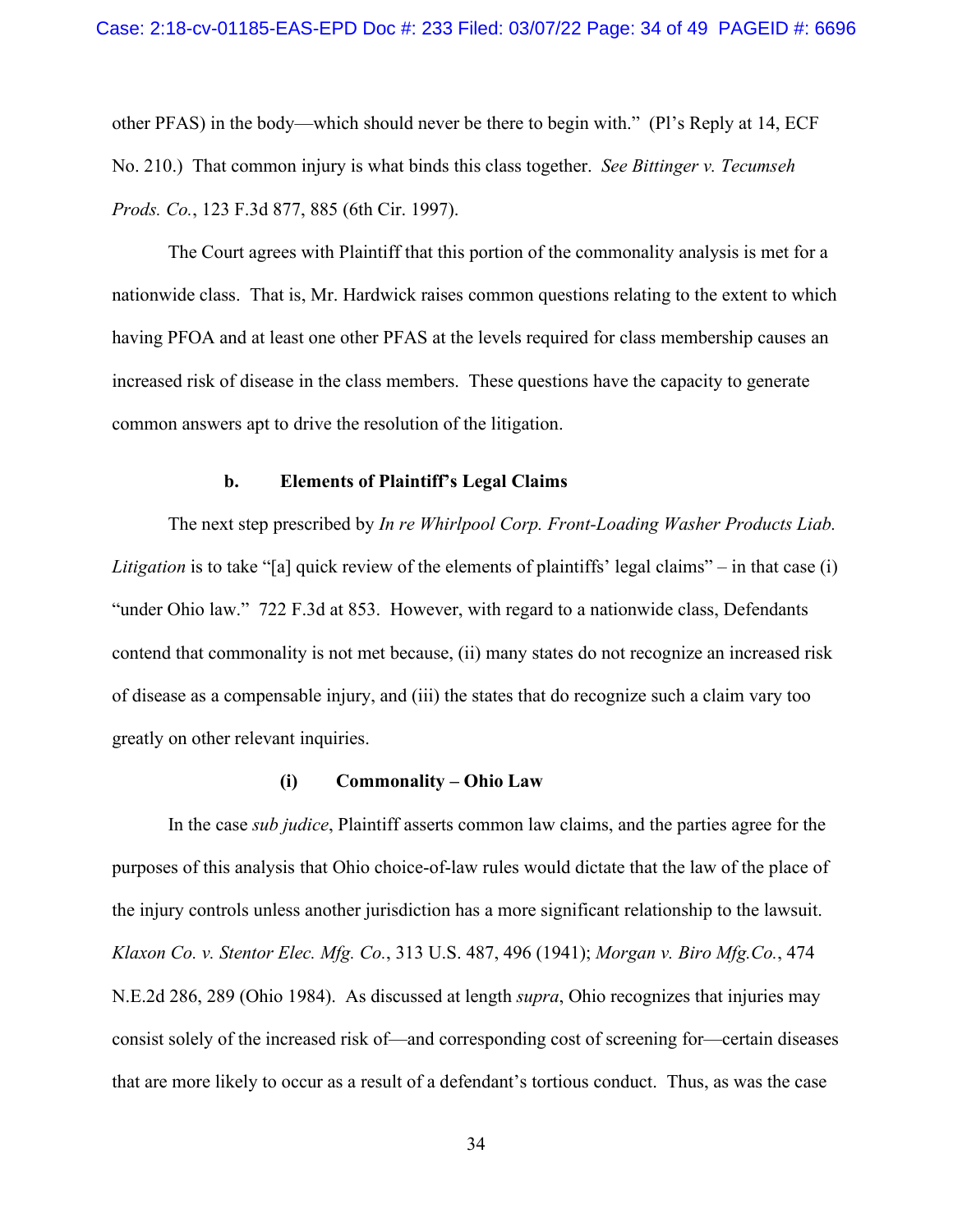in *In re Whirlpool Corp. Front-Loading Washer Products Liab. Litigation*, the elements of Ohio law pose no threat to the commonality requirement with regard to individuals subject to the law of Ohio.

### **(ii) Commonality Nationwide Class – Recognition of Injury**

Defendants contend:

State law on medical monitoring varies enormously. Some States would not allow medical monitoring for someone like Hardwick, who (for one thing) admittedly has no present illness or disease.

(Defs' Mem. in Opp. at 23, ECF No. 201.)

With regard to states that do not recognize as an injury the increased risk of certain diseases that are more likely to occur as a result of a defendant's tortious, this Court agrees with Defendants. That is, even though the harm alleged is nationwide in its impact, commonality is not met with regard to any individuals subject to the law of those states that do not recognize increased risk of disease as a compensable injury in a negligence and/or battery claim or a standalone medical monitoring claim.

The Court will issue a briefing schedule for Defendants to move for limitation of a potential class to exclude those who were injured in states that do not recognize medical monitoring (as a form of injury in a common law claim or a stand-alone claim) for someone like Mr. Hardwick, whose injury is an increased risk of disease, with no present manifestation of illness or disease.

#### (**iii) Commonality of Clams Nationwide– Differences in State Law**

Because the Court is only certifying an Ohio class, Defendants' arguments related to the differences in state law do not impact the Court's present conclusions. However, because the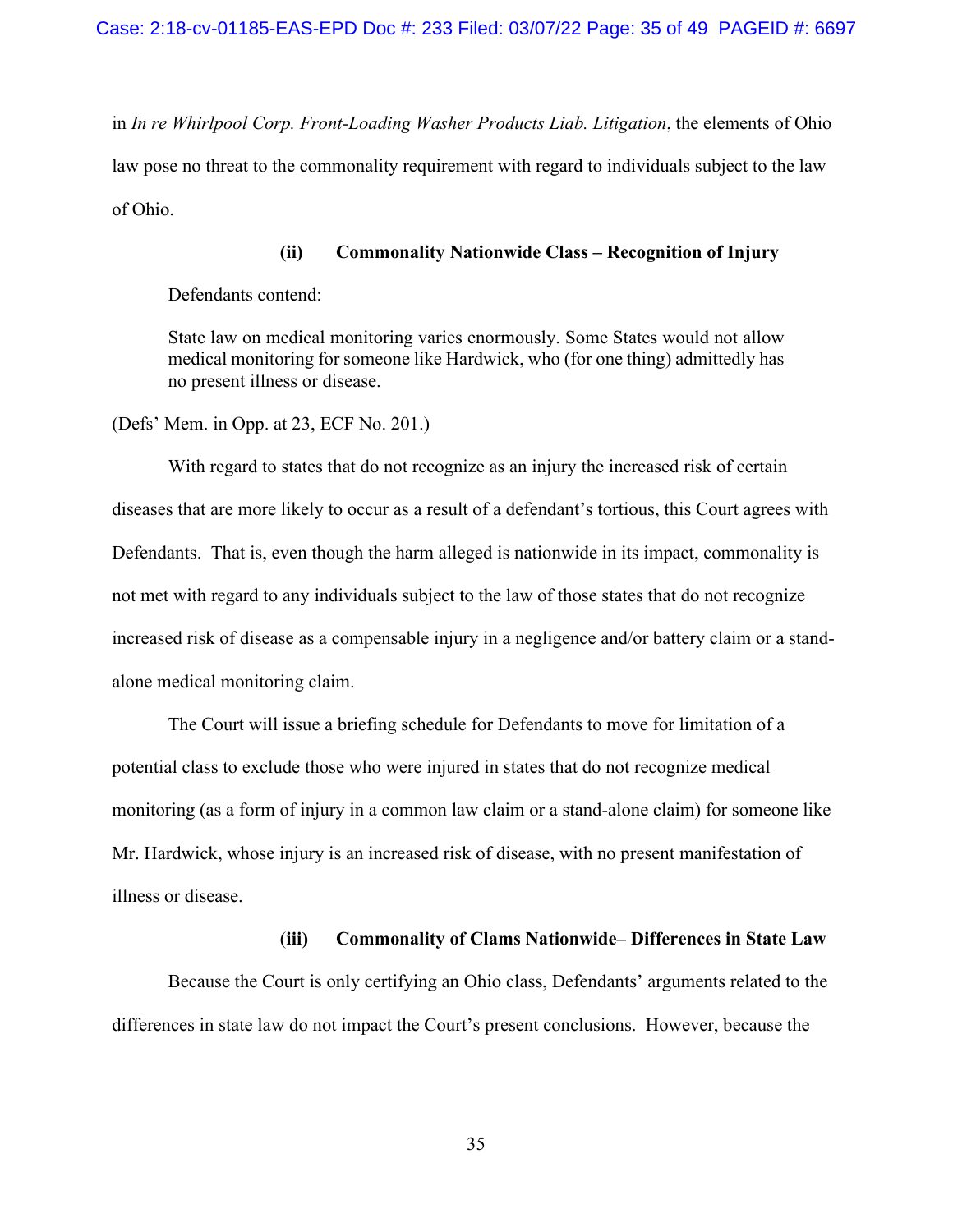Court is seeking briefing from Defendants on the limitations necessary for this Court to consider

a nationwide class, addressing generally Defendants' arguments will be helpful to the parties.

Defendants maintain that, "[d]ifferent class members, even otherwise similarly situated,

would see different results on their individual claims" because "the laws of the fifty states differ

tremendously." (Defs' Mem. in Opp. at 24, ECF No. 201) (relying on *Pilgrim v. Universal* 

*Health Card, LLC*, 660 F.3d 943, 946–49 (6th Cir. 2011). Defendants' argue that:

Consider the proposed class negligence claim. States differ in the basis and scope analysis, and the definition of proximate cause. *See* Defs.' App'x B. For instance, in some states, a manufacturer owes no duty of care to a person with whom it lacks a relationship, while a relationship might not be necessary in other states. *See, e.g.*, *In re Certified Question from Fourteenth Dist. Court of Appeals of Tex.*, 740 N.W.2d 206, 212 (Mich. 2007) (relationship required).

These differences in state negligence law led the Sixth Circuit to reject certification of a nationwide class, reasoning that "a comparison of differing state pattern instructions on negligence and differing judicial formulations of the meaning of negligence and the subordinate concepts" indicates the "significance" of "how the law of negligence differs from jurisdiction to jurisdiction." *Am. Med. Sys.*, 75 F.3d at 1074, 1085. And the Sixth Circuit is by no means alone.  $\dots$ 

Differences in state medical-monitoring law have led one court after another, listed in the footnote below, to reject nationwide medical-monitoring classes. As one court observed, "the necessity of applying 'the laws of each of the fifty states to the claims of members of the putative class'" is an "insurmountable obstacle to class treatment of the claim for medical monitoring." *Zehel-Miller*, 223 F.R.D. at 663. The same is true here.

State law variations in these defenses have led courts to reject nationwide classes. *See, e.g.*, *Georgine*, 83 F.3d at 627; *Zehel-Miller*, 223 F.R.D. at 664. This Court should too.

(Defs' Mem. in Opp. at 22, 24–25.)

Initially, the Court notes that the Sixth Circuit cases upon which Defendants rely, *Pilgrim* 

and *American Medical Systems*, are both proposed damages classes under Rule 23(b)(3), which

distinguishes them in important ways from the proposed declaratory/injunctive relief class under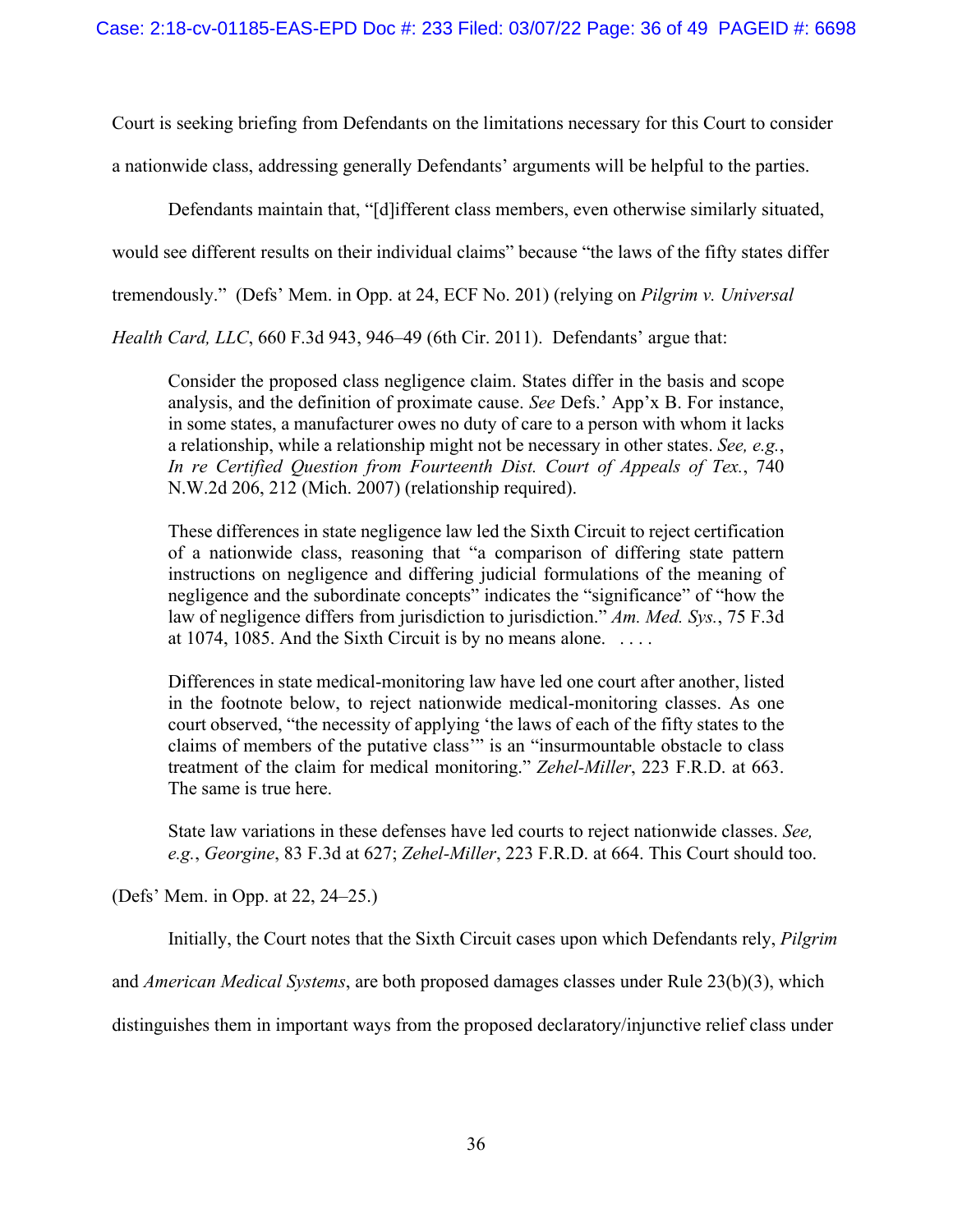Rule 23(b)(2) before this Court. (This is discussed in detail below in the section on Rule 23(b)).

As the Sixth Circuit in *American Medical* stated:

The district judge certified the class [as a damages only class] under Rule  $23(b)(3)$ , which requires the court to find "that the questions of law or fact common to the members of the class *predominate* over any questions affecting only individual members, and that a class action is superior to other available methods for the fair and efficient adjudication of the controversy." Fed. R. Civ. P. 23(b)(3).

Subdivision (b)(3) parallels subdivision (a)(2) in that both require that common questions exist, *but subdivision (b)(3) contains the more stringent requirement* that common issues "predominate" over individual issues. 1 *Newberg, supra,* § 3.10, at  $3 - 56.$ 

*Am. Med. Sys.*, 75 F.3d at 1084 (second emphasis added).

Similarly, the Third Circuit case *Georgine v. Amchem Products*, *Inc*., cited by Defendants

for the proposition that varied defenses prohibited a nationwide class – was a  $23(b)(3)$  damages

class. That court specifically held in its commonality analysis:

We believe that the commonality barrier is higher in a personal injury [Rule] 23(b)(3)] damages class action, like this one, that seeks to resolve all issues, including noncommon issues, of liability and damages.

*Georgine v. Amchem Products, Inc.*, 83 F.3d 610, 627 (3d Cir. 1996) (emphasis added),

*aff'd sub nom. Amchem Products, Inc. v. Windsor*, 521 U.S. 591 (1997). [5](#page-36-0)

*Georgine,* 83 F.3d at 626 (parallel citations omitted).

<span id="page-36-0"></span><sup>&</sup>lt;sup>5</sup> Georgine found it noteworthy that the asbestos class was no longer seeking to determine if the subject of the lawsuit was harmful to people, which is disputed by the parties in the instant action before this Court:

The capacity of asbestos fibers to cause physical injury is surely a common question, though that issue was settled long ago. *See, e.g., In re School Asbestos Litig.,* 789 F.2d 996, 1000 (3d Cir.), *and National Gypsum Co. v. School Dist.,* 479 U.S. 915 (1986). Although not identified by the district court, there may be several other common questions, such as whether the defendants had knowledge of the hazards of asbestos, whether the defendants adequately tested their asbestos products, and whether the warnings accompanying their products were adequate. *See id.* at 1009.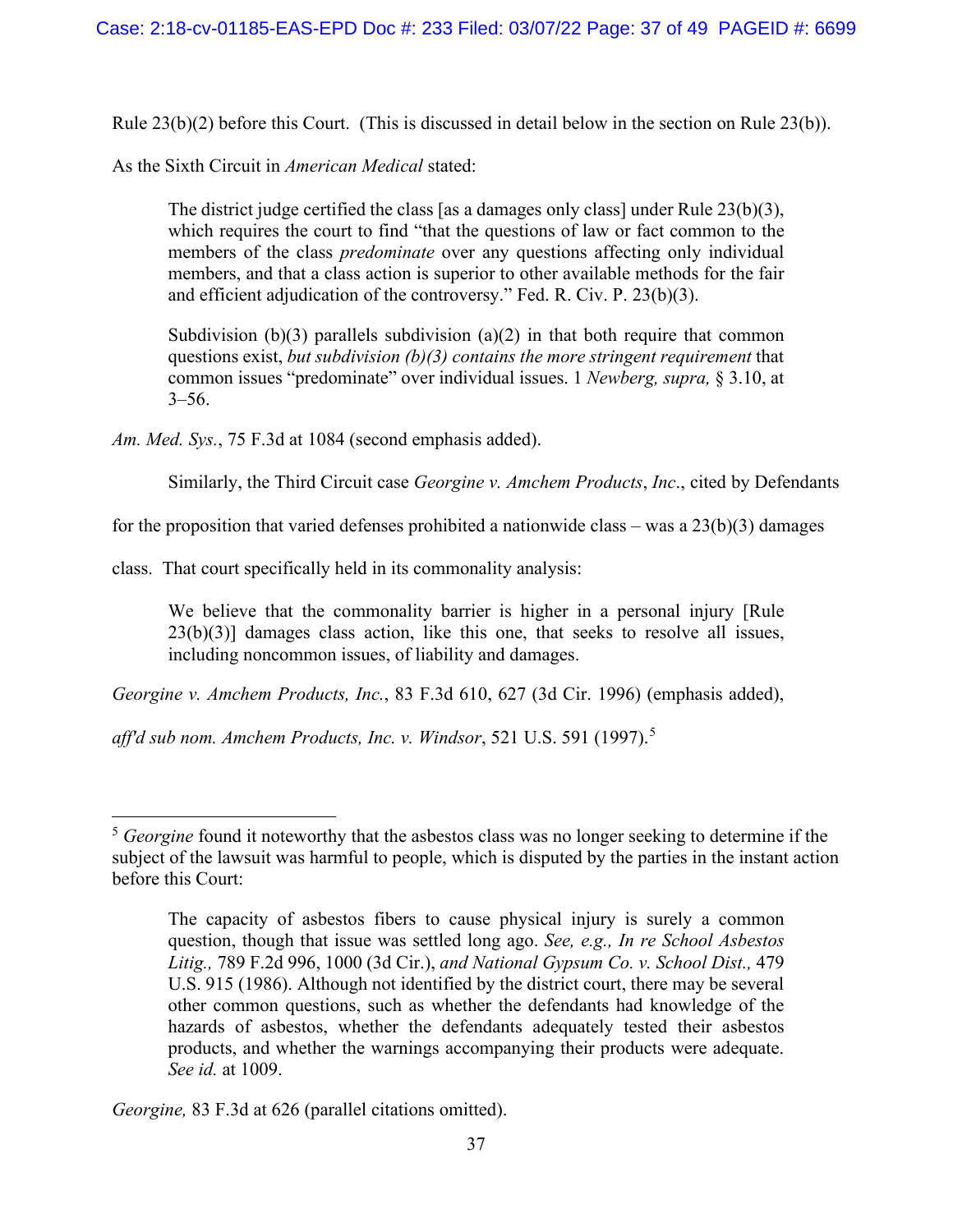Finally, with regard to medical monitoring, the majority of the cases Defendants rely upon are 23(b)(3) damages classes that asked for a medical monitoring subclass, where the damages claims predominated. *See Zehel-Miller*[, 223 F.R.D. at 663](https://1.next.westlaw.com/Link/Document/FullText?findType=Y&serNum=2004671921&pubNum=0000344&originatingDoc=I1bce33a0966211e8a064bbcf25cb9a66&refType=RP&fi=co_pp_sp_344_663&originationContext=document&transitionType=DocumentItem&ppcid=7b49ea9bf3f040b59995024f697a37c3&contextData=(sc.Keycite)#co_pp_sp_344_663) ("The compensatory and punitive damage claims in the [c]omplaint herein can hardly be considered incidental" to a request for injunctive relief).

Finally, the Supreme Court, in *Califano v. Yamasaki*, affirmed "the district court's certification of a nationwide class composed of 'all individuals eligible for [old-age and survivors' benefits] whose benefits have been or will be reduced or otherwise adjusted without prior notice and opportunity for a hearing.'" 442 U.S. 682, 689 (1979) (the district court "excluded from the class residents of Hawaii and the Eastern District of Pennsylvania, where suits raising similar issues were known to have been brought). The *Califano* Court too differentiated between a class certified as an injunctive relief Rule 23(b)(2) and those certified as a damages class under Rule 23(b)(3):

Nothing in Rule 23, however, limits the geographical scope of a class action that is brought in conformity with that Rule. Since the class here was certified in accordance with Rule 23(b)(2), the limitations on class size associated with Rule 23(b)(3) actions do not apply directly.

Nor is a nationwide class inconsistent with principles of equity jurisprudence, since the scope of injunctive relief is dictated by the extent of the violation established, not by the geographical extent of the plaintiff class. *Dayton Board,* 433 U.S., at 414–420. If a class action is otherwise proper, and if jurisdiction lies over the claims of the members of the class, the fact that the class is nationwide in scope does not necessarily mean that the relief afforded the plaintiffs will be more burdensome than necessary to redress the complaining parties.

*Id.* at 702 (parallel citation omitted) ("The certification of a nationwide class, like most issues

arising under Rule 23, is committed in the first instance to the discretion of the district court. On

the facts of this case we cannot conclude that the District Court . . . abused that discretion . . . .).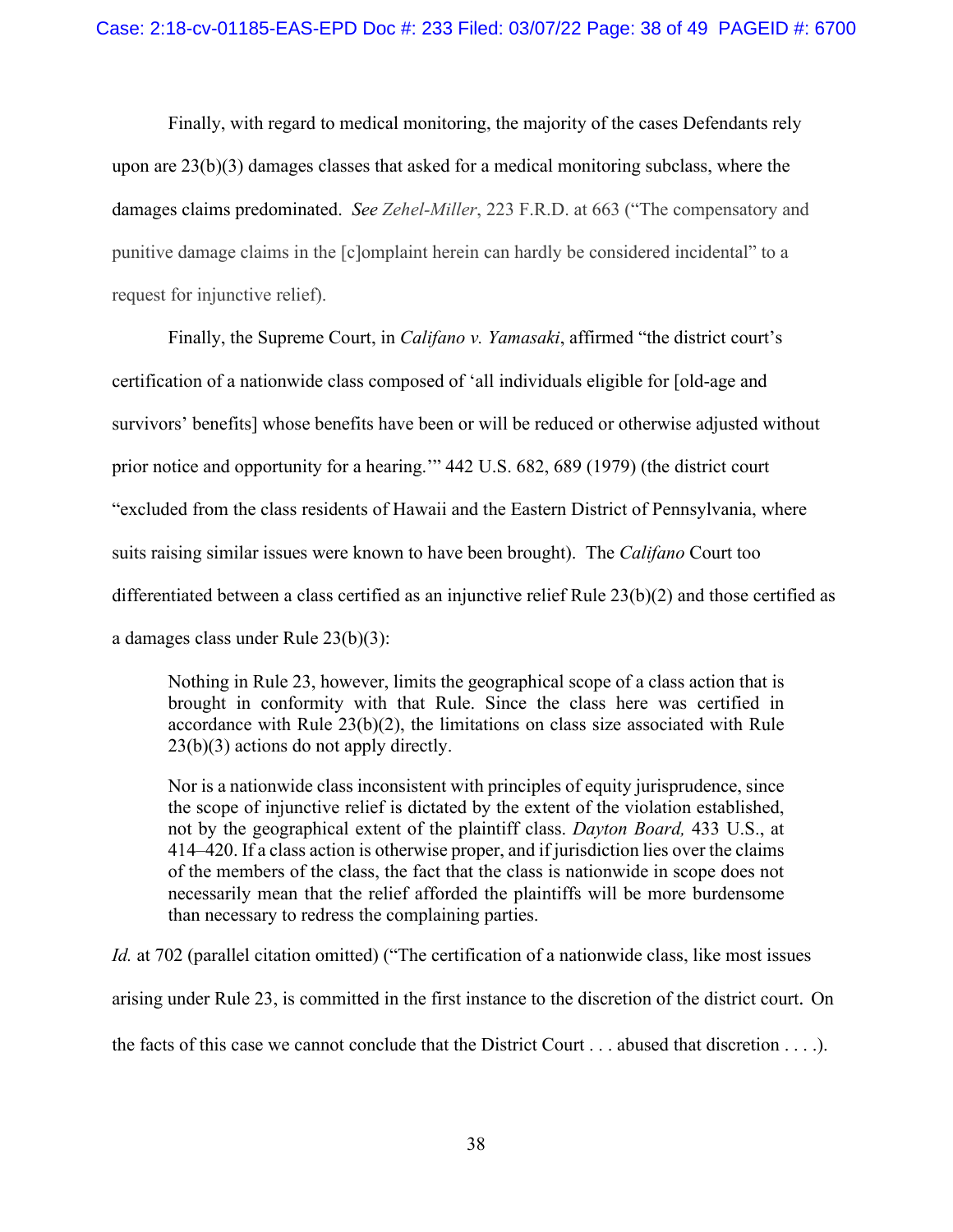Indeed, this Court has held that **"**state law does not need to be universal in order to justify

nationwide class certification." *In re Telectronics Pacing Sys., Inc.*, 172 F.R.D. 271, 292 (S.D.

Ohio 1997). *Telectronics Pacing Systems* addressed the class claim of negligence in a putative

nationwide products liability case, framing the parties' positions as follows:

Taking into account the state law variations regarding negligence, Plaintiffs have divided the subclasses to reflect the forty-six jurisdictions that permit the introduction of state-of-the-art evidence and the two jurisdictions which do not.

Plaintiffs state that forty-seven jurisdictions permit plaintiffs in product liability actions to bring negligence claims. Plaintiffs assert that all states that recognize negligence as a cause of action in a products liability action apply the same elements to determine liability: duty, breach, causation, injury and damage. *See e.g., Riley v. Warren Mfg., Inc.,* 688 A.2d 221, 224 (Pa.Super. 1997) ("In establishing a cause of action in negligence, plaintiffs bear the burden of demonstrating that there was a duty or obligation recognized by law, breach of that duty by the defendants, a causal connection between the defendants' breach of that duty and the resulting injury, and actual loss or damage suffered by the complainants.").

Not only do all states use the same elements to define a cause of action for negligence, many of those states look to the same source for a standard in products liability cases. See Restatement (Second) of Torts § 395 and Appendix (cited with approval by courts in thirty-six states); *see e.g., Morris v. Chrysler Corp.,* 208 Neb. 341, 303 N.W.2d 500, 502 (1981); *Clark v. International Harvester Co.,* 99 Idaho 326, 581 P.2d 784, 791 (1978); *Hartmon v. National Heater Co.,* 240 Minn. 264, 60 N.W.2d 804, 810 (1953) ("Although the parties differ in their application of the law to the facts presented, there is no substantial dispute between them as to the principles of law applicable to this case.") (citing Restatement (Second) of Torts § 395).

As discussed earlier, the predominant issue to be decided in this case is whether TPLC is legally responsible for the "J" Lead fractures. A major element of that question is whether state law provides a defense because the product was designed, inspected, tested, labeled or produced with the with the best knowledge and technology reasonably available at the time. *See* Stuart M. Spieser, 6 *The American Law of Torts,* § 18:165 at 338 (1989); *Beshada v. Johns–Manville Products Corp.,* 90 N.J. 191, 447 A.2d 539, 544 (1982) ("Essentially, state-of-the-art is a negligence defense. It seeks to explain why defendants are not culpable for failing to provide a warning. They assert, in effect, that because they could not have known the product was dangerous, they acted reasonably in marketing it without a warning."). TPLC counters that just because those jurisdictions all recognize a cause of action in negligence in a products liability case does not mean that the law of negligence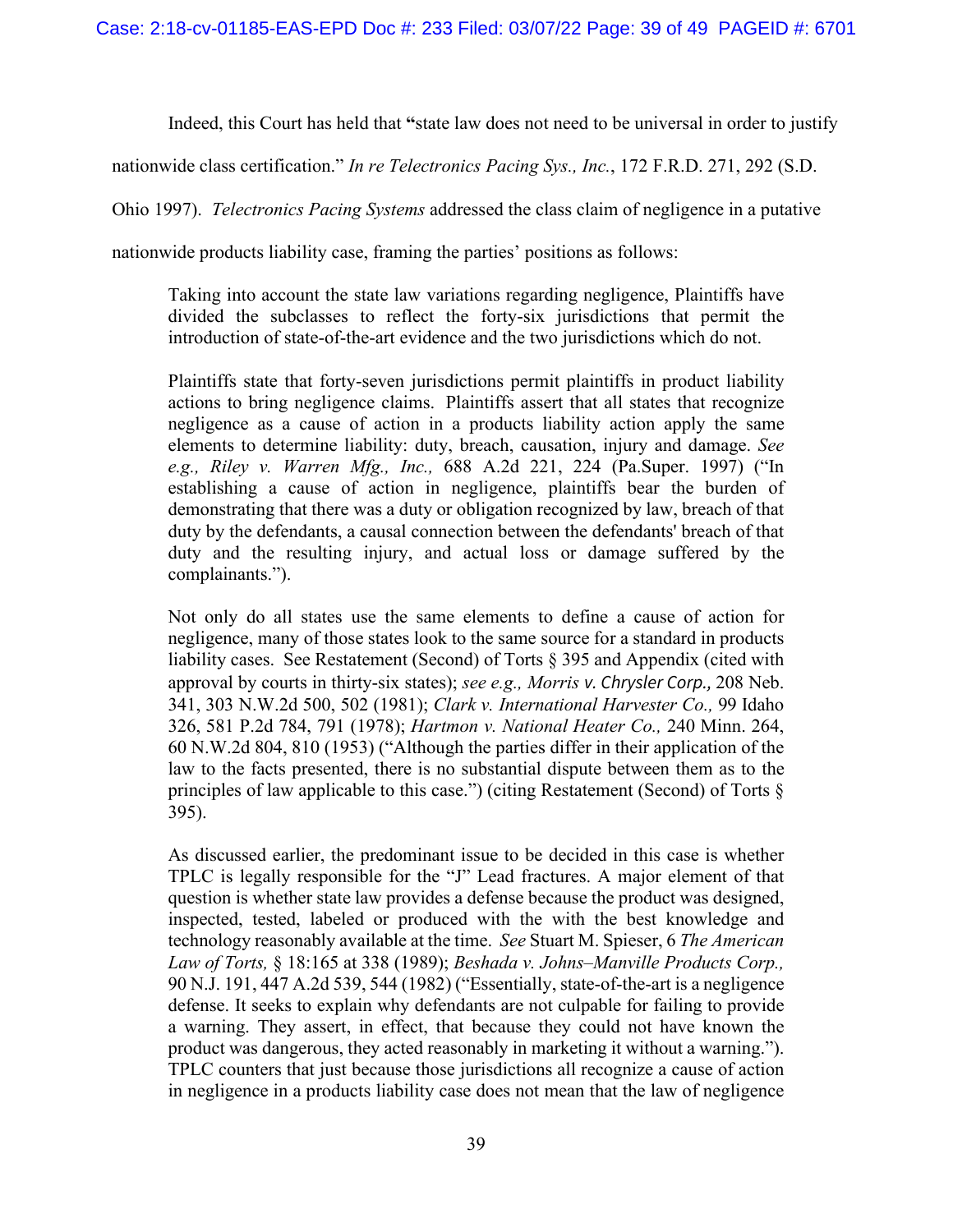is universal. TPLC insists that the law of negligence is too diverse to certify a nationwide products liability class action. TPLC argues that Plaintiffs have failed to properly consider all of the nuances of state law in defining its proposed subclasses. Finally, TPLC argues that the Court cannot decide for itself that any difference are insignificant. Presumably, this means that the Court may not, in essence, overlook these differences, no matter how slight, and certify a class which contains implantees from states whose pattern jury instruction are not identical.

We disagree. Our directive from the Sixth Circuit is to "consider how the law of negligence differs from jurisdiction to jurisdiction . . . " before determining whether class certification is appropriate. *In re American Medical Systems,* 75 F.3d at 1085. Obviously, that implies that the Court must make an evaluation to determine which variances are important or substantial enough to preclude class certification or require subclasses.

172 F.R.D. 271, 291–92 ("We find that the differences in state law regarding 'proximate cause'

instructions are insignificant, and therefore, they present no hurdle to class certification on

negligence classes proposed by Plaintiffs.).

This is true for the class proposed in the case *sub judice*. This Court must make an

evaluation to determine whether the variances are important of substantial enough to preclude

class certification or require subclasses. "District courts have broad discretion in determining

whether to bifurcate proceedings or divide a class action into subclasses." *Randleman v. Fid.* 

*Nat. Title Ins. Co.*, 646 F.3d 347, 355 (6th Cir. 2011). Plaintiff offers suggestions:

For example, on the negligence claim, Defendants' chart<sup>[6](#page-39-0)</sup> suggests easy-to-manage subclasses that would eliminate their concerns: (1) class members from states that do not require a relationship to impose a duty, and (2) class members from states that do require a relationship to impose a duty. (App. B, [Doc. 200] at PageID #4867–69; *see also id.* (listing a similar yes-or-no question about whether the substantial factor test for proximate cause applies in each state).) On the battery claim, Defendants' chart suggests other easy-to-manage subclasses, such as (1) class members from states that do not require heightened intent, and (2) class members from states that do require heightened intent—or (1) class members from states that do not require physical impairment, and (2) class members from states that do require physical impairment. (App. C, [Doc. 200] at PageID #4879–86.)

<span id="page-39-0"></span> $6$  Defendants provide a detailed chart of the differences between state laws on these claims as an exhibit to their Memorandum in Opposition.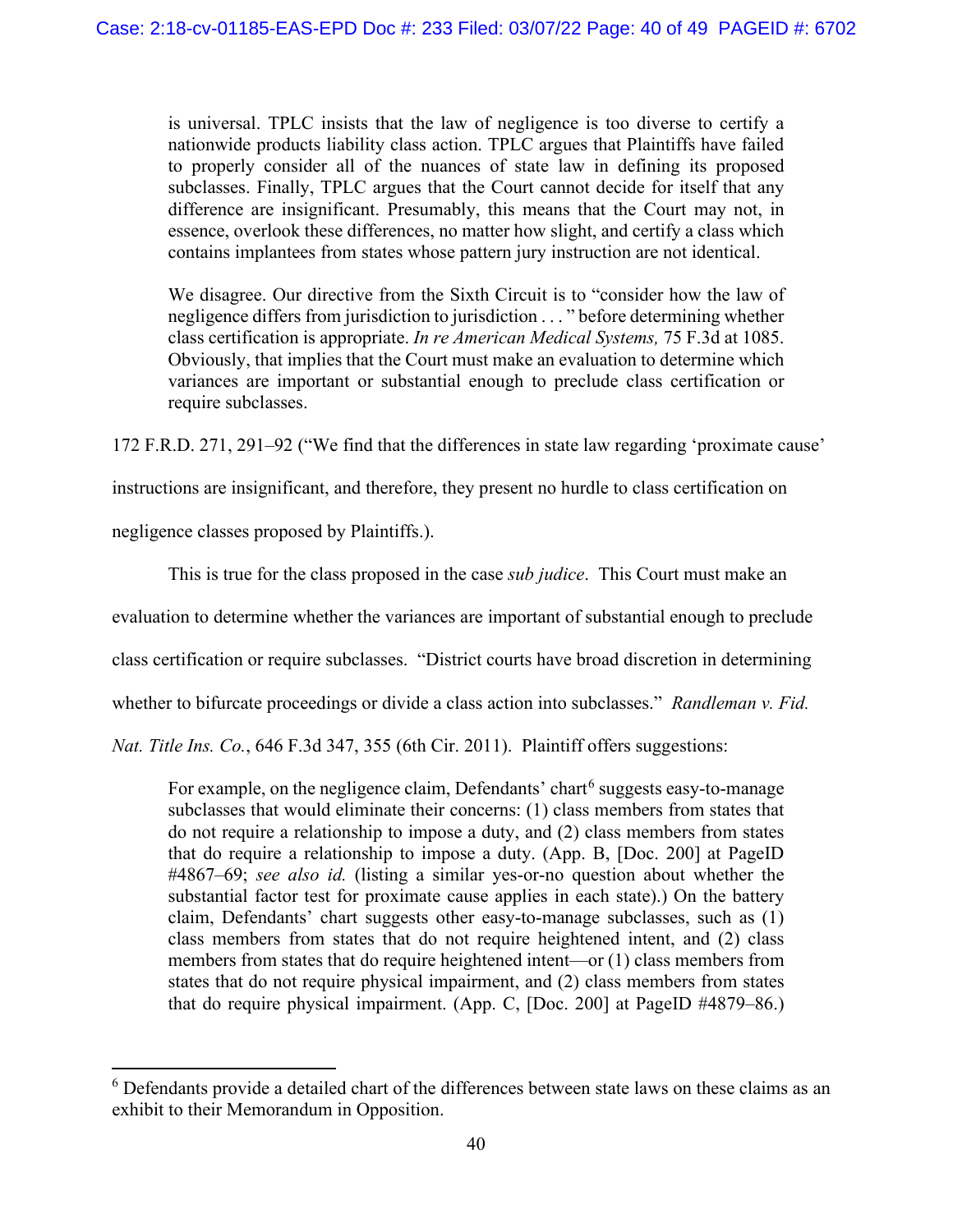Although not necessary, the Court could easily transform any of Defendants' proposed yes-or-no questions into state law subclasses.

(Pl's Reply at 21, ECF No. 210.)

Because this Court is inclined to permit Defendants the opportunity to narrow the potential class to those individuals injured in states that recognize the claims for relief filed by Mr. Hardwick, it will subsequently set a briefing schedule for the parties to address potential subclasses in a nationwide class.

#### **C. Rule 23(b)**

If a proposed class meets the requirements in Rule 23(a), Plaintiff must show that "at least *one* of the subcategories of Rule 23(b)" is met before a district court may certify a class. *In re Am. Med. Sys.*, 75 F.3d at 1079 (emphasis in original). Plaintiff moves for injunctive and declaratory relief under Rule 23(b)(2). Rule 23(b)(3) provides for a damages class action and requires that common questions *predominate* and that a class action is a *superior* way to resolve the controversy. Fed. R. Civ. P. 23(b)(3) (emphasis added).

The primary distinction between  $(b)(2)$  and  $(b)(3)$  classes is in the relief sought: Rule 23(b)(2) classes are confined to declaratory and injunctive relief actions, with certain limited exceptions not relevant here, whereas Rule 23(b)(3) classes apply to damages actions. *Reeb v. Ohio Dep't of Rehab. & Corr., Belmont Corr. Inst.,* 435 F.3d 639, 651 (6th Cir. 2006). Consequently, courts are required to provide notice of a certified (b)(3) action to all class members and an opportunity for them to opt-out of the class (so that they will not be bound by any final judgment and can bring individual actions if they wish). Fed. R. Civ. P. 23(b)(3); *Phillips Petroleum Co. v. Shutts,* 472 U.S. 797 (1985) (holding that due process requires at a minimum that an absent plaintiff in class action seeking to bind known plaintiffs concerning claims wholly or predominantly for money judgments be provided with opportunity to remove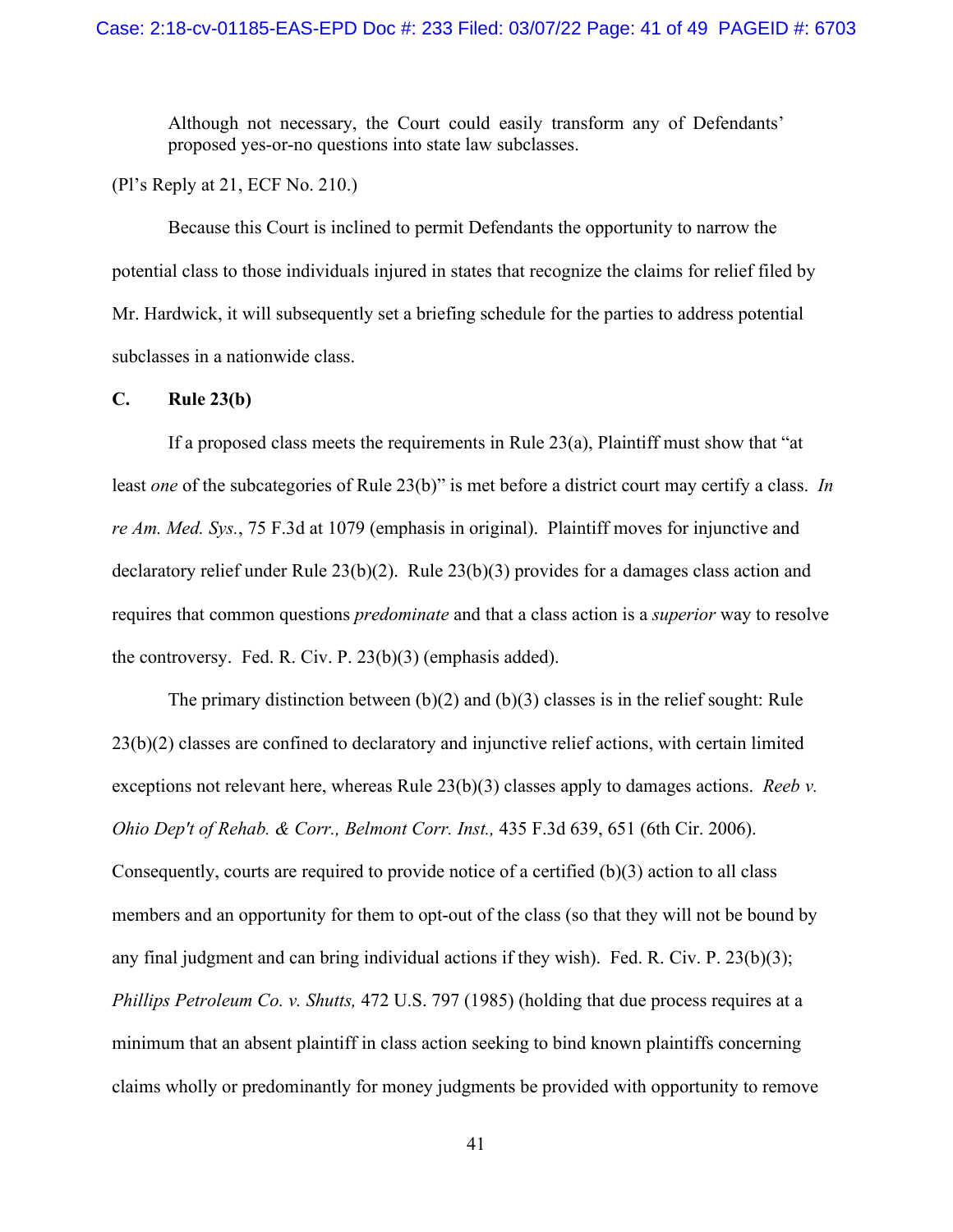himself from the class by executing and returning "opt out" or "request for exclusion" form to the court).

In contradiction, Rule  $23(b)(2)$  permits class certification when "the party opposing the class has acted or refused to act on grounds that apply generally to the class, so that final injunctive relief or corresponding declaratory relief is appropriate respecting the class as a whole." Fed. R. Civ. P. 23(b)(2). In other words, "[t]he key to the  $(b)(2)$  class is the indivisible nature of the injunctive or declaratory remedy." *Cmty. Refugee*, 334 F.R.D. at 507 (quoting *Dukes*, 564 U.S. at 360). This type of "mandatory" class under Rule 23(b)(2) means that the alleged wrongful conduct "is such that it can be enjoined or declared unlawful only as to all of the class members or as to none of them." *Id.* (quoting *Dukes*, 564 U.S. at 360).

Mr. Hardwick maintains that Rule 23(b)(2) class certification is appropriate "because Defendants' conduct affected the entire class equally (they marketed, manufactured, and released PFAS—causing widespread contamination in all the class members); which makes Mr. Hardwick's requested injunctive relief (setting up a program for study and testing/medical monitoring) appropriate for the whole class." (Mot. at 1, ECF No. 164.)

Defendants disagree, asserting that Mr. Hardwick has failed to show he is entitled to a class under Rule 23(b)(2) because (1) Mr. "Hardwick does not come close to satisfying the cohesiveness requirement of Rule 23(b)(2)—a requirement he barely mentions,"; (2) the relief is inadequately specified, and (3) that the class definition makes the class unascertainable. ((Defs' Opp. at 21, ECF No. 201.)

#### **1. Cohesiveness**

"Cohesiveness" is not mentioned in Rule 23. Fed. R. Civ. P. 23. It is, instead, a judicially created term that is utilized by some courts, including those in the Sixth Circuit, in a Rule 23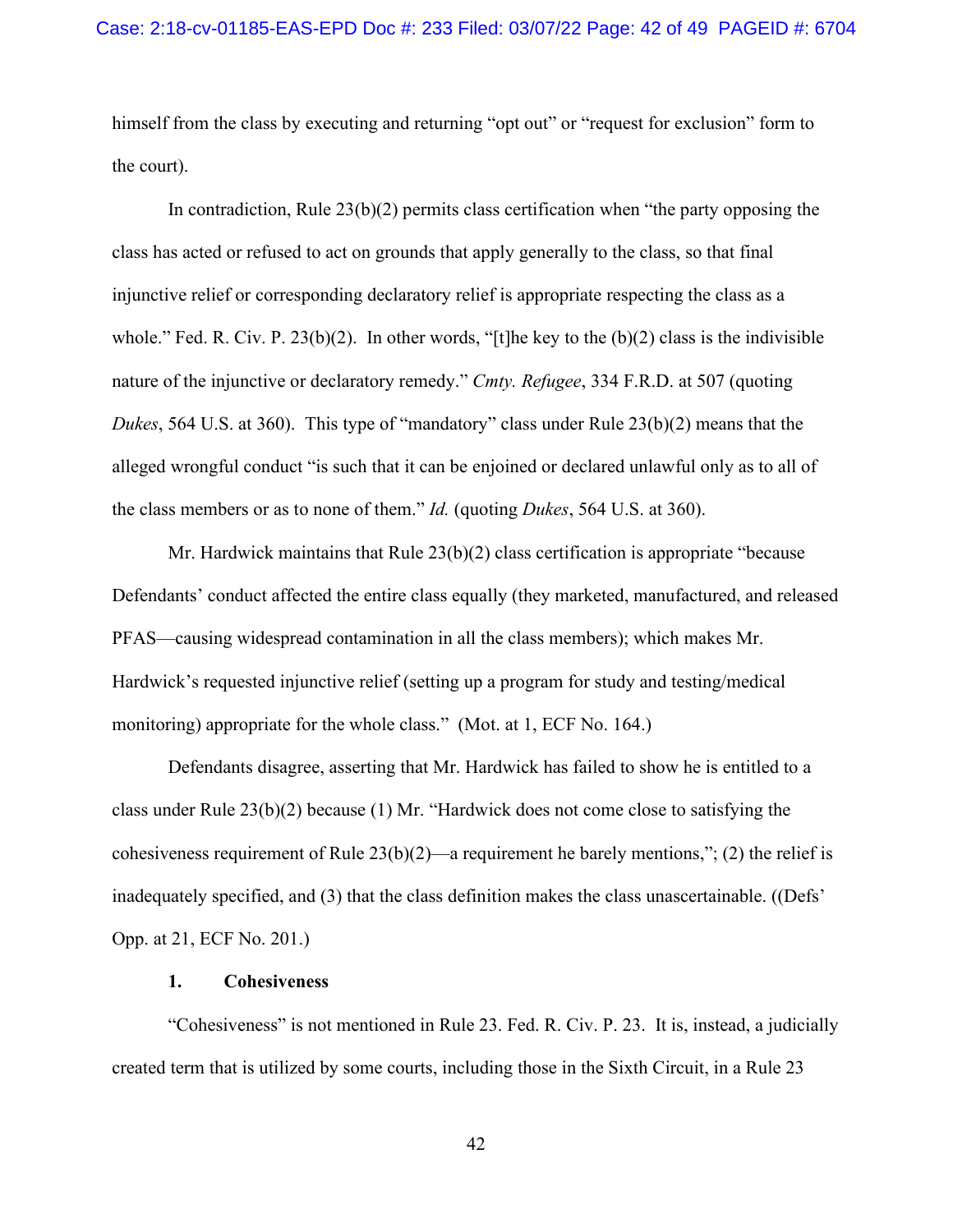analysis. Defendants combine the analysis of  $23(a)$ 's commonality inquiry with what they contend to be the cohesiveness requirements under Rule 23(b)(2). Specifically, Defendants argue:

All classes must be cohesive in a sense—they must satisfy Rule 23(a)'s commonality requirement, and (b)(3) [damages] classes must also satisfy the predominance requirement.

But (b)(2) imposes a higher bar for cohesion still. "[T]he cohesiveness requirement of Rule 23(b)(2) is more stringent than the predominance and superiority requirements for maintaining a class action under Rule 23(b)(3)."

(Defs' Mem. in Opp. at 20–21) (quoting *Ebert v. Gen. Mills, Inc.* 823 F.3d 472, 480 (8th Cir.

2016)). Defendants conclude:

Only true cohesiveness—over and above commonality and even predominance, cohesiveness that eliminates concerns over both the loss of individual claims and the prospect of individual issues—can make a proposed class worthy of  $(b)(2)$ certification. *See Romberio*, 385 F. App'x at 433–34; *Coleman*, 296 F.3d 447–48; *Ebert*, 823 F.3d at 481; *Gates*, 655 F.3d [255,] 264 [(3d Cir. 2011).]

*Id.* This Court, however, disagrees.

Defendants rely on two Sixth Circuit cases for the proposition that cohesiveness under a

23(b)(2) injunctive relief class presents a bar higher than the one posed by the analyses of commonality under 23(a) and predominance under a 23(b)(3) damages relief class. These cases do not support this proposition.

Specifically, there is no discussion of cohesiveness requirements in an injunctive relief class in in *Coleman v. Gen. Motors Acceptance Corporation*. Instead, the Sixth Circuit in *Coleman* dealt with "the question of whether compensatory damages are recoverable by a Rule 23(b)(2) [injunctive relief] class," noting that the Sixth Circuit "has not explicitly addressed the question." 296 F.3d 443, 446 (6th Cir. 2002).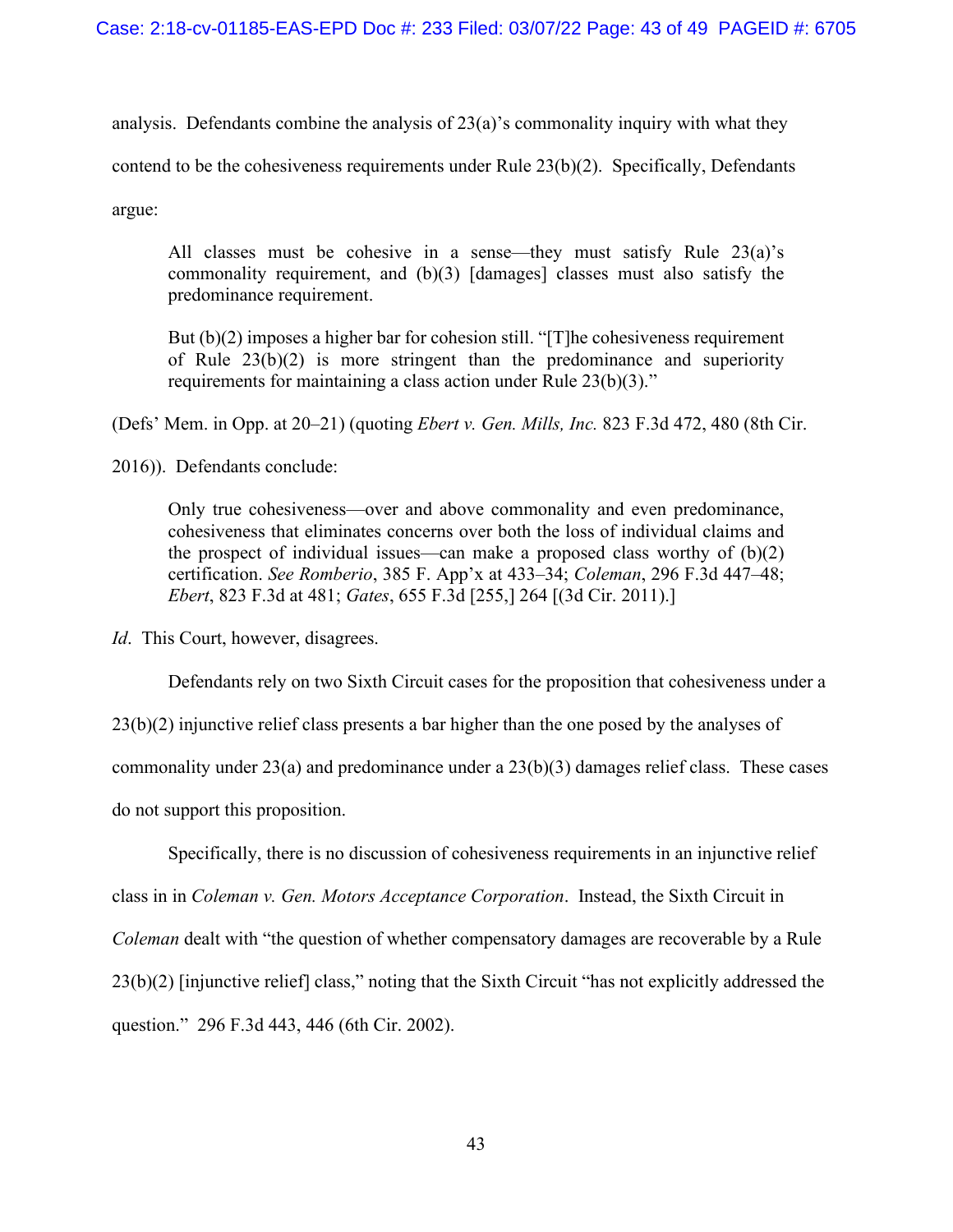As for the unpublished case, *Romberio*, it merely states that "cohesiveness, or homogeneity," was vital to a Rule (b)(2) injunctive relief class. The case makes no reference or even suggestion that this cohesiveness imposes a higher bar that is over and above commonality or predominance. *Romberio v. UnumProvident Corp.*, 385 Fed. Appx. 423, 433 (6th Cir. 2009).

Finally, as stated above, Rule 23(b)(2) never mentions "cohesiveness." Newberg on Class Actions § 4:34 (5th ed.) (explaining that a "cohesion" requirement "lack[s] a textual mooring" and creates an "additional criterion" to the "textual requirements for  $(b)(2)$  class actions"). The Advisory Committee Notes only mention cohesion in reference to Rule 23(b)(3)'s predominance requirement. The United States Supreme Court makes the same limited connection to cohesion. *Amchem Prods., Inc. v. Windsor*, 521 U.S. 591, 623 (1997).

That is, in considering a Rule 23(b)(3) damages class, the *Amchen Products* Court stated that "[t]he Rule 23(b)(3) predominance inquiry tests whether proposed classes are sufficiently cohesive to warrant adjudication by representation." *Id.* at 623 (citing 7A Wright, Miller, & Kane 518–519). The Court explained that "[e]ven if Rule 23(a)'s commonality requirement may be satisfied . . . the predominance criterion is far more demanding." *Id*. at 623–24. And, "courts that have imposed a cohesion test treat it similarly to [Rule 23\(b\)\(3\)'](https://1.next.westlaw.com/Link/Document/FullText?findType=L&pubNum=1000600&cite=USFRCPR23&originatingDoc=I23066990c04511e9aec88be692101305&refType=LQ&originationContext=document&transitionType=DocumentItem&ppcid=9399ed8b900d4ecba6e97d876168bfb2&contextData=(sc.Default))s predominance inquiry." *Senne v. Kansas City Royals Baseball Corp.*, 934 F.3d 918, 937 (9th Cir. 2019) (holding that "the district court erred in imposing a 'cohesiveness' requirement for the proposed Rule  $23(b)(2)$ ). In other words, because Rule  $23(b)(2)$  classes only demand commonality – not a more demanding predominance requirement, judicially grafting a cohesion obligation higher than predominance is unsupported textually in the Rule and in Supreme Court precedent.

Thus, while homogeneity or cohesiveness have been noted in this circuit in the context of a (b)(2) declaratory/injunctive relief class, there is no support for the proposition that the criterion provide a higher bar than commonality or predominance as Defendants contend. The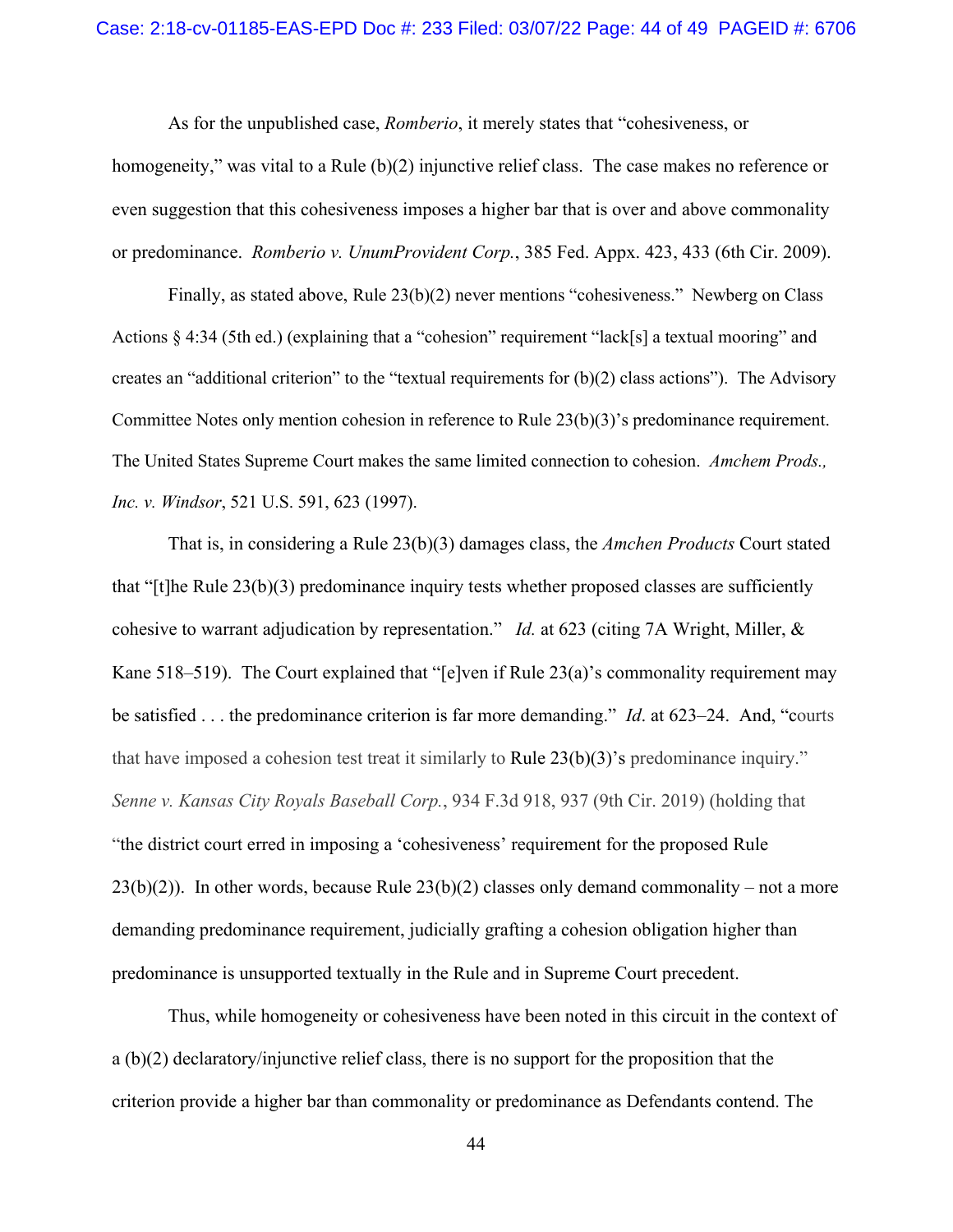Court concludes here that, to the extent it is required, Plaintiff has met the

cohesiveness/homogeneity requirement. *See* 2 Newberg on Class Actions § 4:34 ("if the class

proponents can satisfy the textual requirements of Rule 23(b)(2)—that the defendant has acted in

a manner that affects the class members generally such that injunctive relief would be

appropriate for all—they ought to be able to meet the cohesiveness test as to that same injunctive

relief). Mr. Hardwick has sufficiently shown that the defendants acted in a manner that affects

the class members generally such that injunctive relief would be appropriate for all.

# **2. Relief Definition**

Defendants argue that Mr. Hardwick has failed to provide

any level of detail about the vaguely described 'medical monitoring program and scientific studies/scientific panel' the motion seeks on behalf of the class. He does not explain, for instance, who will be monitored, for what conditions, over what period of time, or how or by whom any proposed "scientific studies" will be designed or conducted. Nor does he support with any expert analysis the purported ability to conduct any sort of class-wide monitoring or scientific studies. *Cf.*  Herzstein Rep. 2–4 (medical monitoring); Alexander Rep. 4–8, 14–16 (feasibility of the epidemiology). Under these circumstances, Hardwick has failed his burden of showing that the class's requested injunctive relief satisfies Rule 23(b)(2) and Rule 65(d), which alone defeats certification.

(Defs' Mem. in Opp. at 46, ECF No. 201.)

Plaintiff responds:

Mr. Hardwick has more than adequately described the injunctive relief he seeks for the class. (*E.g.*, First Am. Compl., [ECF No. 96] at PageID #576–77, ¶¶ 67, 133; Pl.'s Combined Mem. in Opp. to Mots. to Dismiss, [ECF No. 94] at PageID #523.) Mr. Hardwick has no obligation at the class certification stage under either Rule 23(b) or Rule 65(d)(1) to explain—as Defendants demand—every nuance and facet of how the requested science panel would operate.

Rule  $65(d)(1)$  does not address class certification. The rule, in fact, is not even directed at litigants. Rule 65(d)(1) mandates that a *court* granting an injunction state in its order "the reasons why [the order] issued," "its terms specifically," and a description "in reasonable detail[,] . . . [of] the act or acts restrained or required." Fed. R. Civ. P. 65(d)(1). And nowhere does the rule state or even suggest that a plaintiff must explain, at the class certification stage, every detail of the injunctive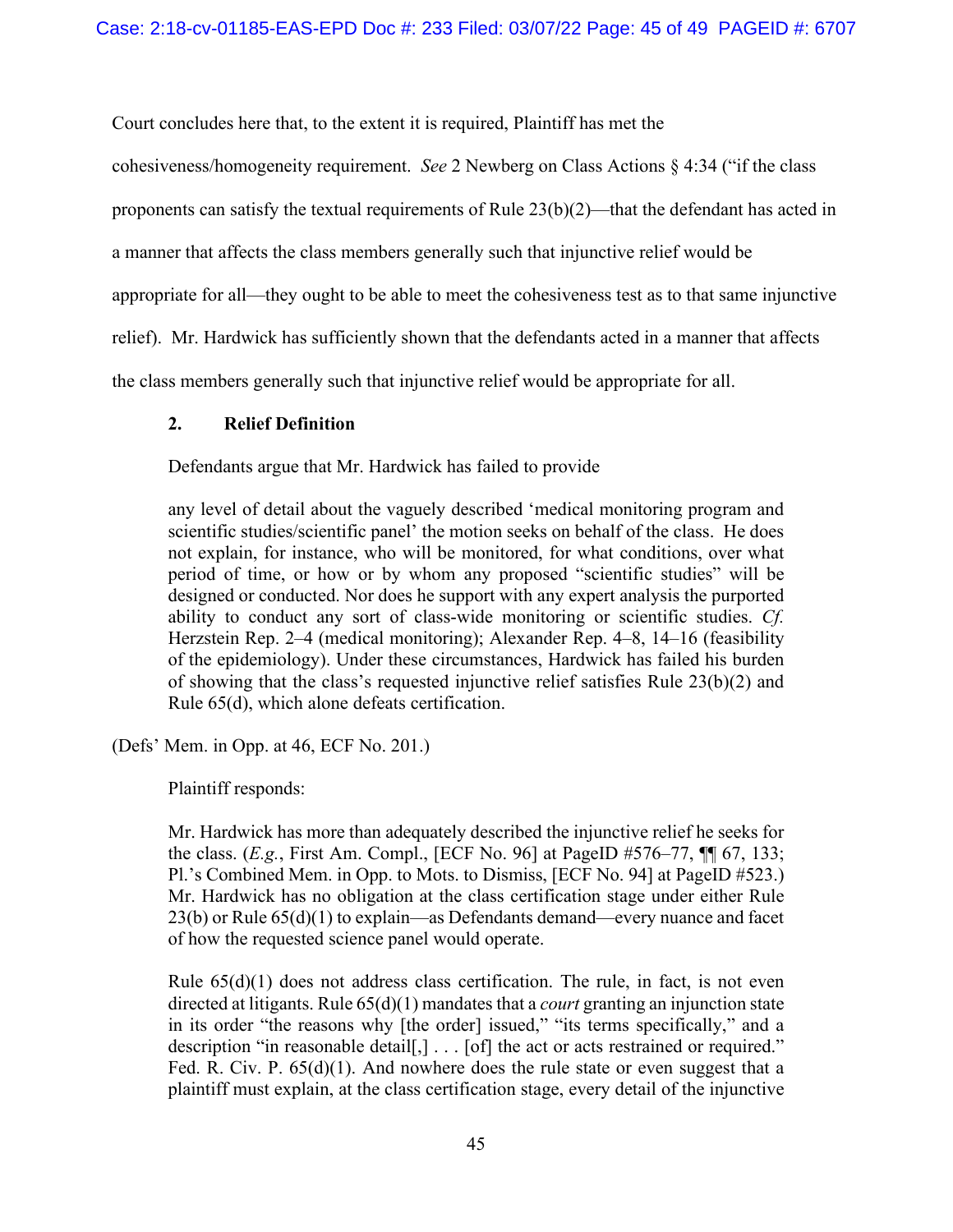relief he seeks. *See id.*; *see also Shook v. Bd. of Cnty. Comm'rs*, 543 F.3d 597, 605 n.4 (10th Cir. 2008) (stating that plaintiffs need not "come forward with an injunction that satisfies Rule 65(d) with exacting precision at the class certification stage"); *Ashker v. Governor of State of California*, No. C 09-5796 CW, 2014 WL 2465191, at \*7 (N.D. Cal. June 2, 2014) ("[N]umerous courts have expressly held that plaintiffs are not required to satisfy Rule 65(d) in order to obtain class certification."). Such detail comes later at the merits or injunction stage.

Rule  $23(b)(2)$  contains no such requirement either. When a plaintiff identifies an action or refusal to act by the defendant that applies generally to the class, the rule simply mandates that the injunctive relief be "appropriate respecting the class as a whole." Fed. R. Civ. P. 23(b)(2); *see Shreve v. Franklin Cty., Ohio*, No. 2:10-cv-644, 2010 WL 5173162, at \*16 (S.D. Ohio Dec. 14, 2010) (Sargus, J.) (concluding that the plaintiffs established a class action under Rule  $23(b)(2)$  where they "allege[d] a policy or practice, created and maintained by Defendants, that affect[ed] all of the members of the proposed class" and sought an injunction that "if granted, [would] appropriately benefit all class members")

(Pl's Reply at 26–27, ECF No. 210.) This Court agrees.

That is, Plaintiff has provided sufficient detail for the relief he seeks, as discussed

throughout this decision. Indeed, courts have established science panels outside of the settlement

context, as this Court explained previously:

[T]he Ohio Supreme Court in a case addressed at oral argument by counsel for Plaintiff and Defendants, and reviewed at length above, discusses scientific studies as part of medical monitoring relief in considering and adopting guidelines to determine whether an action is injunctive. *See Wilson v. Brush Wellman, Inc*., 103 Ohio St. 3d 538, 543 (2004) ("Court supervision and participation in medicalmonitoring cases is a logical and sound basis on which to determine whether the action is injunctive. It has the added advantage of being a bright-line test, which can be readily and consistently applied. We hereby adopt that guideline for making such determinations."). In *Brush Wellman*, the Ohio Supreme Court, reviewed the "multitudinous variations that these claims may take" and quoted this Court as follows:

"Relief in the form of medical monitoring may be by a number of means. First, a court may simply order a defendant to pay a plaintiff a certain sum of money. The plaintiff may or may not choose to use that money to have his medical condition monitored. Second, a court may order the defendants to pay the plaintiffs' medical expenses directly so that a plaintiff may be monitored by the physician of his choice. Neither of these forms of relief constitute[s] injunctive relief as required by rule 23(b)(2).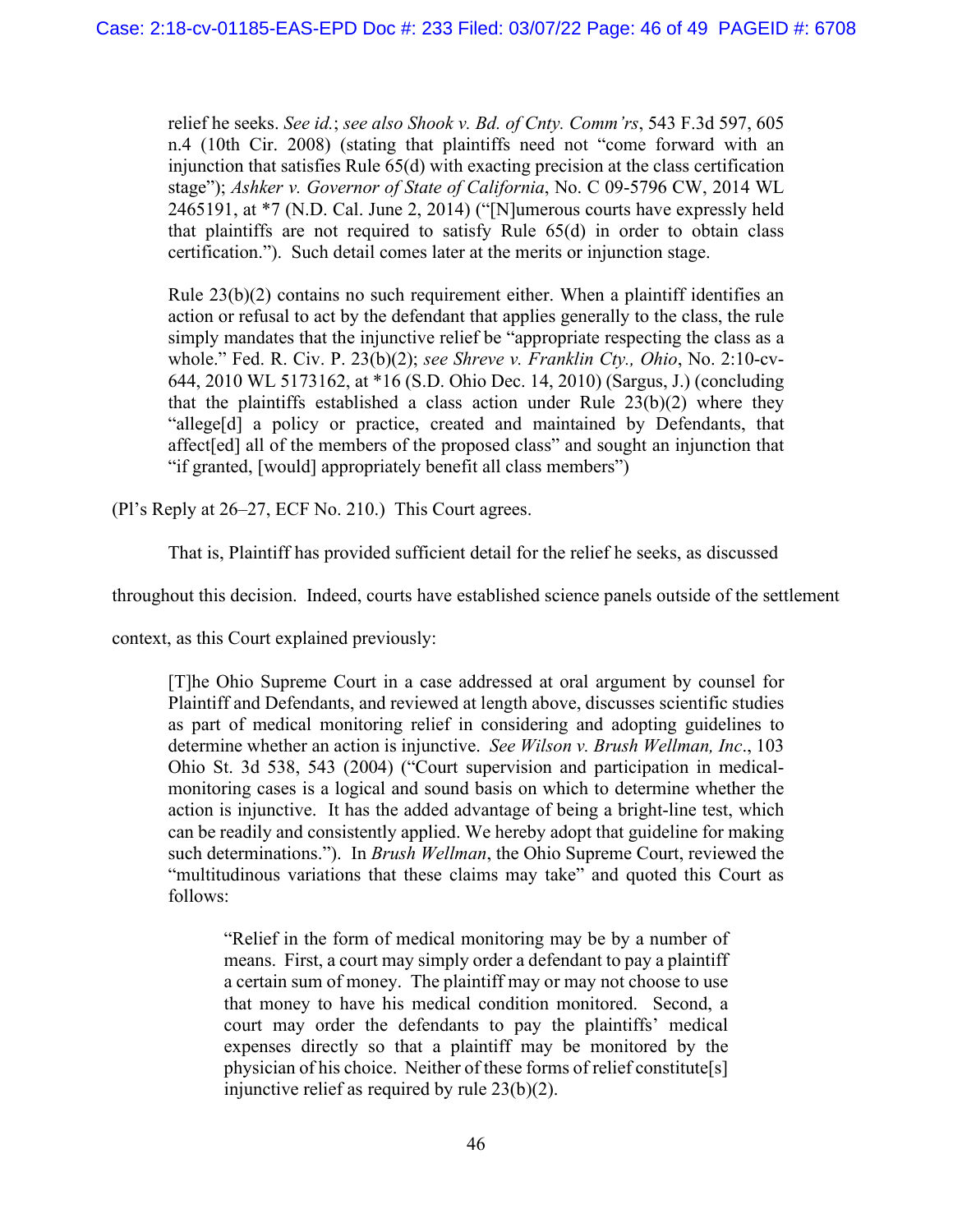"However, a court may also establish an elaborate medical monitoring program of its own, managed by court-appointed courtsupervised trustees, pursuant to *which a plaintiff is monitored by particular physicians and the medical data produced utilized for group studies*. In this situation, a defendant, of course, would finance the program as well as being required by the court to address issues as they develop during program administration. Under these circumstances, the relief constitutes injunctive relief as required by rule 23(b)(2)." *Day v. NLO, Inc.,* 144 F.R.D. at 335–336.

*Brush Wellman, Inc.*, 103 Ohio St. 3d at 543 (emphasis added).

Finally, the Court notes that the Northern District of Ohio too has evaluated a request for scientific studies as part of medical monitoring relief. In a multidistrict litigation regarding welding fumes, the plaintiffs asked for "court[-]supervised observational epidemiological study of steel welders that is sufficiently powered to assess the association between such welding and neurological and neuropsychological injury." *In re Welding Fume Products Liab. Litig*., 245 F.R.D. 279, 285 (N.D. Ohio 2007).

(Op. and Order at 18–20, ECF No. 128); *see also, Hall v. Baxter Healthcare Corp.*, 947 F. Supp.

1387, 1392–93 (D. Or. 1996) (appointing independent technical advisors with expertise in

"epidemiology, immunology/toxicology, rheumatology, and chemistry to assist [the court] in

evaluating the reliability and relevance of the scientific evidence."); *In re Silicone Gel Breast* 

*Implant Prods. Liab. Litig.*, No. CV 92-P-10000-S, 1996 WL 34401813, at \*1 (N.D. Ala. May

31, 1996) (appointing a science panel "to evaluate and critique pertinent scientific literature an

studies bearing on the issues in breast implant litigation pending in, or to be remanded to,

[transferor courts].").

Additionally, there are numerous studies presented by the parties to this Court, including the Science Panel Reports in the C-8 MDL and nationwide studies designed by the Agency for Toxic Substances and Disease Registry show that the type of harm alleged by Plaintiff can be measured. *See, e.g.,* Agency for Toxic Substances and Disease Registry, *Per- and*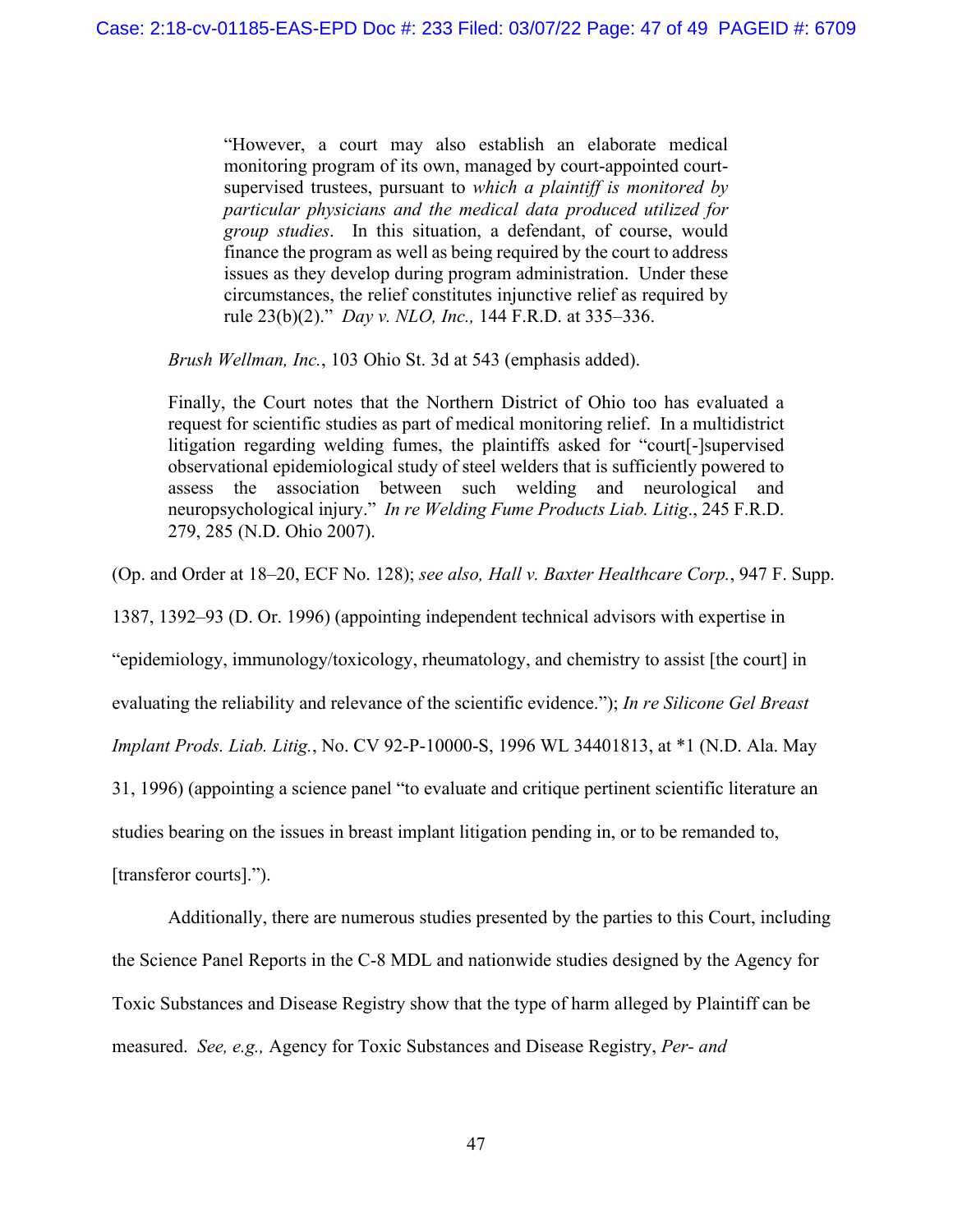*Polyfluoroalkyl Substances (PFAS) and Your Health, Multi-Site Health Study*,

[https://tinyurl.com/1lq6kr5p.](https://tinyurl.com/1lq6kr5p)

Accordingly, the Court finds that Plaintiff has sufficiently defined the relief he has requests.

### **3. Ascertainability**

The last argument Defendants make is that the class definition is unascertainable. The parties dispute whether ascertainability is required in a Rule 23(b)(2) class. The Court, however, need not address these arguments because the modification to the definition of the class made herein has alleviates this concern. Moreover, the Sixth Circuit has approved, and even commended, the continued modification of a class definition throughout the litigation as necessary, which may be necessary as this case progresses. *Powers v. Hamilton County Pub. Def. Commn.*, 501 F.3d 592, 619 (6th Cir. 2007) ("[D]istrict courts have broad discretion to modify class definitions, so the district court's multiple amendments merely showed that the court took seriously its obligation to make appropriate adjustments to the class definition as the litigation progressed.").

#### **V.**

Based on the foregoing, the Court **GRANTS IN PART AND DENIES IN PART** Plaintiff's Motion for Class Certification. (ECF No. 164.) The Court **CERTIFIES** a class defined as:

Individuals subject to the laws of Ohio, who have 0.05 parts per trillion (ppt) of PFOA (C-8) and at least 0.05 ppt of any other PFAS in their blood serum.

The Court **APPOINTS** as class counsel Robert A. Bilott and David J. Butler from Taft Stettinius & Hollister LLP, Gary J. Douglas of Douglas & London PC, and Ned McWilliams from Levin Papantonio PA. This Class shall proceed into the discovery phase.